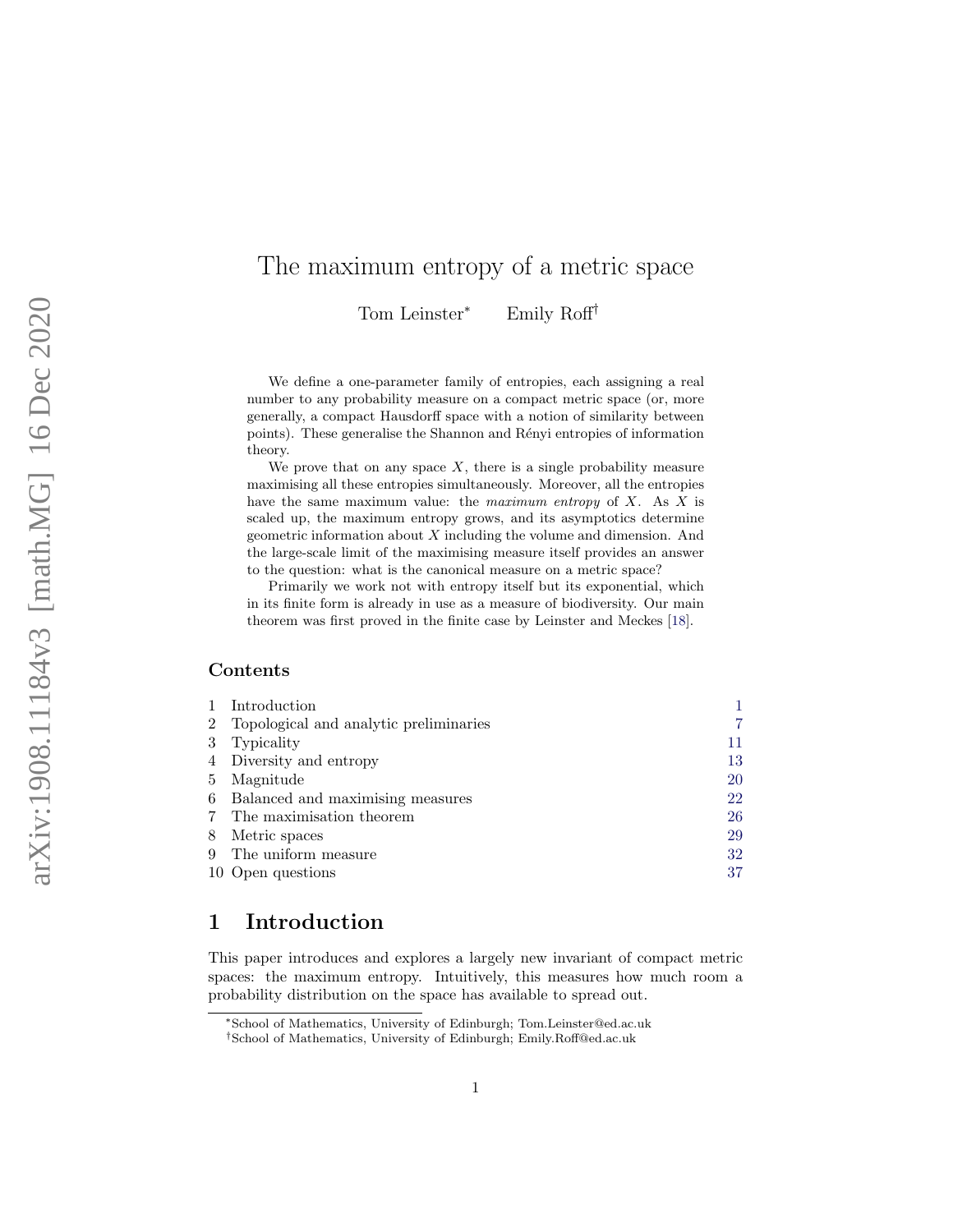Maximum entropy has several claims to importance. First, it is the maximal value of not just one measure of entropy, but an uncountable infinity of them. It is a theorem, proved here, that these entropy measures all have the same maximum.

Second, the entropies concerned are already established in ecology, where their exponentials are used as measures of biological diversity [\[17\]](#page-37-1). Indeed, they have been applied to ecological systems at all scales, from microbes [\[1\]](#page-37-2) and plankton [\[12\]](#page-37-3) to fungi [\[30\]](#page-38-0), plants [\[6\]](#page-37-4), and large mammals [\[5\]](#page-37-5). Relative to other diversity measures, they have been found to improve inferences about the diversity of natural systems [\[30\]](#page-38-0).

Third, the exponential of maximum entropy—called maximum diversity plays a similar conceptual role for metric spaces as cardinality does for sets. In the special case of a finite space where all distances are  $\infty$ , it is literally the cardinality, and in general, it increases when the space is enlarged (either by adding new points or increasing distances).

Fourth, unlike most geometric invariants, maximum entropy is 'informative under rescaling': the maximum entropy of a metric space  $X$  does not determine the maximum entropy of  $tX$  for scale factors  $t \neq 1$ . Maximum entropy therefore assigns to  $X$  not just a single *number*, but a *function*, the maximum entropy of  $tX$  as a function of t. The asymptotics of this function turn out to determine the volume and dimension of X—themselves geometric analogues of cardinality.

Finally, maximum diversity is in principle a known quantity in potential theory, where it belongs to the family of Bessel capacities, although it lies just outside the part of the family usually studied by potential theorists (Remark [9.8\(](#page-0-1)[i\)](#page-34-0) below and [\[19\]](#page-37-6), Proposition 4.22). This connection has been exploited by Meckes to prove results on magnitude, a closely related invariant of metric spaces ([\[22\]](#page-37-7), Corollary 7.2).

These infinitely many entropies do not only attain the same maximum value on a given space  $X$ ; better still, there is a single *probability distribution* that maximizes them all simultaneously. Passing to the large-scale limit gives a canonical, scale-independent probability measure on  $X$ . For example, if  $X$  is isometric to a subset of Euclidean space then this measure is normalized Lebesgue. It is a general construction of a 'uniform measure' on an abstract metric space.

Measuring diversity The backdrop for the theory is a compact Hausdorff topological space  $X$ , equipped with a way to measure the similarity between each pair of points. This data is encoded as a similarity kernel: a continuous function  $K : X \times X \to [0, \infty)$  taking strictly positive values on the diagonal. We call the pair  $(X, K)$  a space with similarities.

In a metric space, we view points as similar if they are close together, defining a similarity kernel by  $K(x, y) = e^{-d(x,y)}$ . Of course, other choices of kernel are possible, but this particular choice proves to be a wise one (Example [3.3\)](#page-10-1). For simplicity, in this introduction we focus on the case of metric spaces rather than fully general spaces with similarity.

We would like to quantify the extent to which a probability distribution on a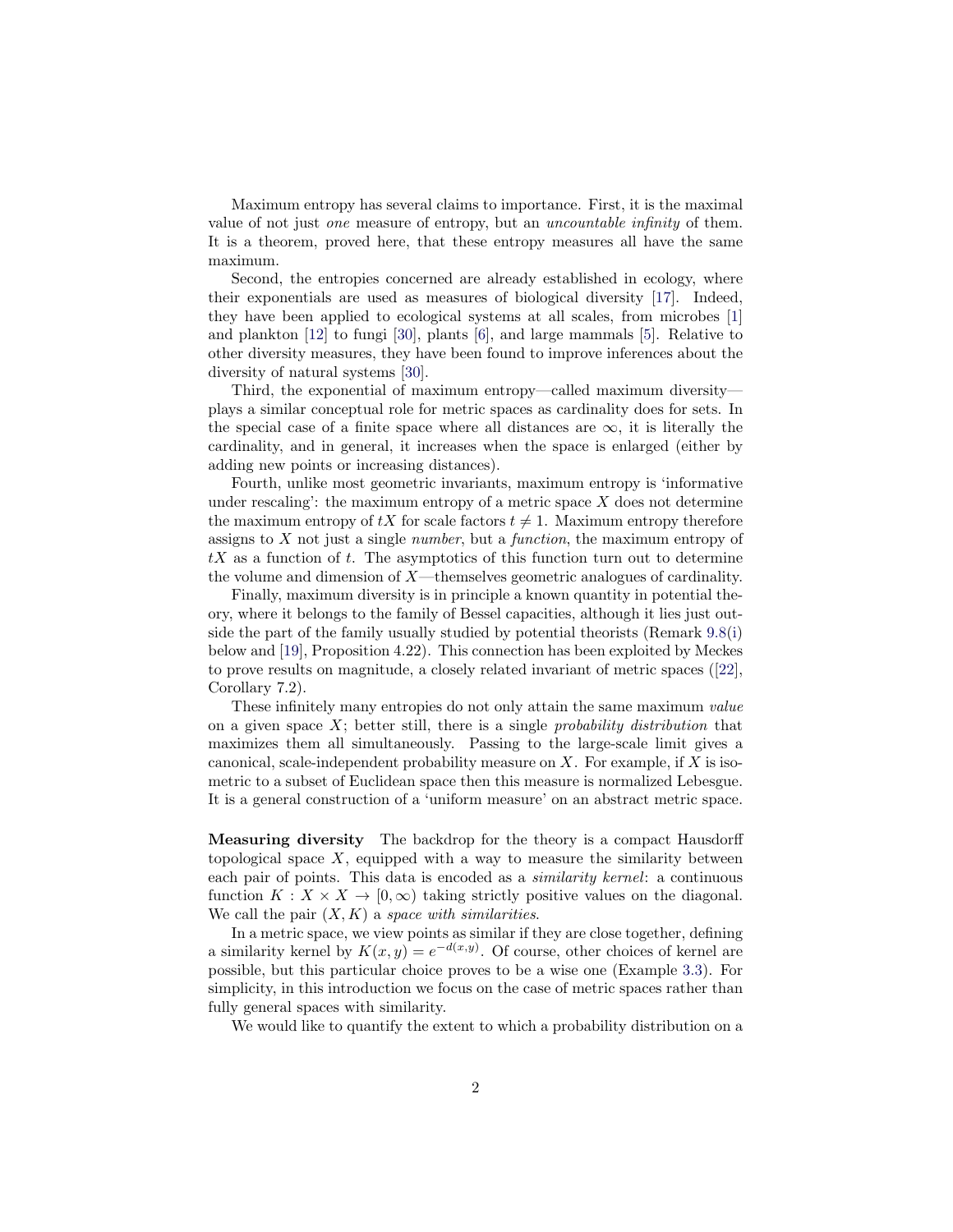

<span id="page-2-0"></span>Figure 1: Three probability measures on a subset of the plane. Dark regions indicate high concentration of measure.

metric space is spread out across the space, in a way that is sensitive to distance. A thinly spread distribution will be said to have 'high diversity', or equivalently 'high entropy'.

Figure [1](#page-2-0) depicts three distributions on the same space. Distribution (a) is the least diverse, with most of its mass concentrated in a small region. Distribution (b) is uniform, and might therefore seem to be the most diverse or thinly spread distribution possible. However, there is an argument that (c) is more diverse. In moving from (b) to (c), some of the mass has been pushed out to the ends, so a pair of points chosen at random according to distribution (c) may be more likely to be far apart than when chosen according to (b).

One can indeed define diversity in terms of the expected proximity between a random pair of points. But that is just one of an infinite family of ways to quantify diversity, each of which captures something different about how a distribution is spread across the space.

To define that family of diversity measures, we first introduce the notion of the typicality of a point with respect to a distribution. Given a compact metric space X, a probability measure  $\mu$  on X, and a point  $x \in X$ , we regard x as 'typical' of  $\mu$  if a point chosen at random according to  $\mu$  is usually near to x. Formally, define a function  $K\mu$  on X by

$$
(K\mu)(x) = \int e^{-d(x,\cdot)} d\mu.
$$

We call  $(K\mu)(x)$  the typicality of x, and  $1/(K\mu)(x)$  its atypicality.

A distribution is widely spread across X if most points are distant from most of the mass—that is, if the atypicality function  $1/K\mu$  takes large values on most of X. A reasonable way to quantify the diversity of a probability measure  $\mu$ , then, is as the average atypicality of points in  $X$ . Here the 'average' need not be the arithmetic mean, but could be a power mean of any order. Thus, we obtain an infinite family  $(D_q^K)_{q \in [-\infty,\infty]}$  of diversities. Explicitly, for  $q \neq 1, \pm \infty$ , we define the diversity of order  $q$  of  $\mu$  to be

$$
D_q^K(\mu) = \left( \int \left(1/K\mu\right)^{1-q} d\mu \right)^{1/(1-q)},
$$

while at  $q = 1$  and  $q = \pm \infty$  this expression takes its limiting values. The entropy  $H_q^K(\mu)$  of order q is  $\log D_q^K(\mu)$ : entropy is the logarithm of diversity.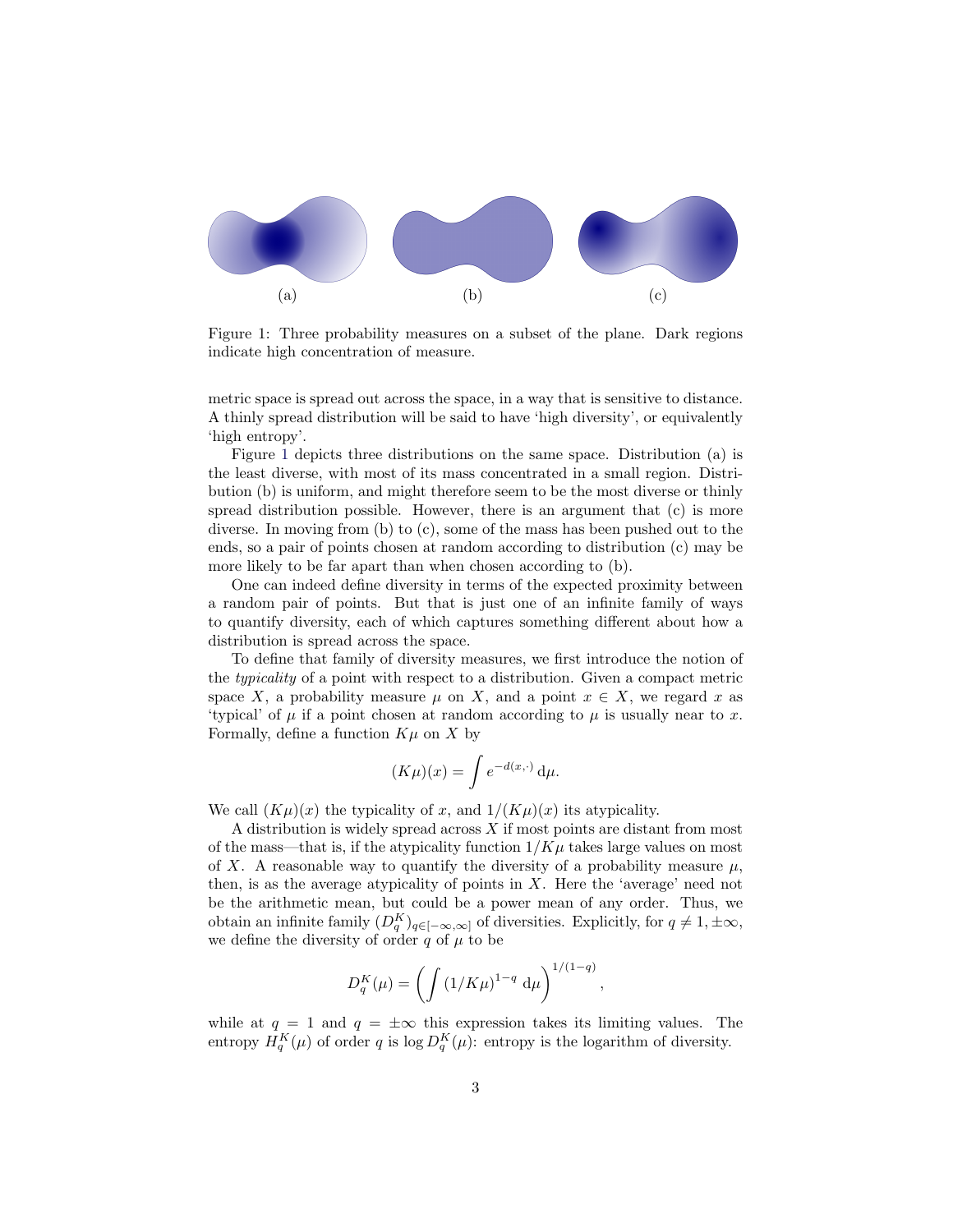Diversity and entropy Any finite set can be given the structure of a compact metric space by taking all distances between distinct points to be  $\infty$ . The similarity kernel  $K = e^{-d(\cdot, \cdot)}$  is then the Kronecker delta  $\delta$ . In this trivial case, the entropy  $H_q^{\delta}$  is precisely the Rényi entropy of order q, well-known in information theory. In particular,  $H_1^{\delta}$  is Shannon entropy.

Entropy is an important quantitative and conceptual tool in many fields, including in mathematical ecology, where the exponentials  $D_q^{\delta}$  of the Rényi entropies are known as the Hill numbers and used as measures of biological diversity  $[11]$ . In this application, X is the finite set of species in some ecological community, and  $\mu$  encodes their relative abundances.

However, the Hill numbers fail to reflect a fundamental intuition about diversity: all else being equal, a biological community is regarded as more diverse when the species are very different than when they are very similar. To repair this deficiency, one can equip the set of species in an ecological community with a kernel (matrix) K recording their pairwise similarities. The choice  $K = \delta$ represents the crude assumption that each species is completely dissimilar to each other species. Thus, for arbitrary K, the diversities  $D_q^K$  are generalised Hill numbers, sensitive to species similarity [\[17\]](#page-37-1). Here we generalise further, from a finite set  $X$  to any compact Hausdorff space.

The maximisation theorem Crucially, when comparing the diversity of distributions, different values of the parameter  $q$  lead to different judgements. That is, given a collection M of probability measures on a metric space and given distinct  $q, q' \in [0, \infty]$ , the diversities  $D_q^K$  and  $D_{q'}^K$  generally give different orderings to the elements of M. Examples in the ecological setting can be found in Section 5 of [\[17\]](#page-37-1).

The surprise of our main theorem (Theorem [7.1\)](#page-25-1) is that when it comes to maximising diversity, there is consensus: there is guaranteed to exist some probability measure  $\mu$  on our space that maximises  $D_q^K(\mu)$  for every nonnegative  $q$  at once. Moreover, the diversity of order  $q$  of a maximising distribution is the same for all  $q \in [0,\infty]$ . Thus, one can speak unambiguously of the maximum diversity of a compact metric space  $X$ —defined to be

$$
D_{\max}(X) = \sup_{\mu} D_q^K(\mu)
$$

for any  $q \in [0, \infty]$ —knowing that there exists a probability distribution attaining this supremum for all orders q.

In the case of a metric space, Theorem [7.1](#page-25-1) states the following.

**Theorem.** Let  $X$  be a nonempty compact metric space.

- (i) There exists a probability measure  $\mu$  on X that maximises  $D_q^K(\mu)$  for all  $q \in [0,\infty]$  simultaneously.
- (ii) The maximum diversity  $\sup_{\mu} D_q^K(\mu)$  is independent of  $q \in [0, \infty]$ .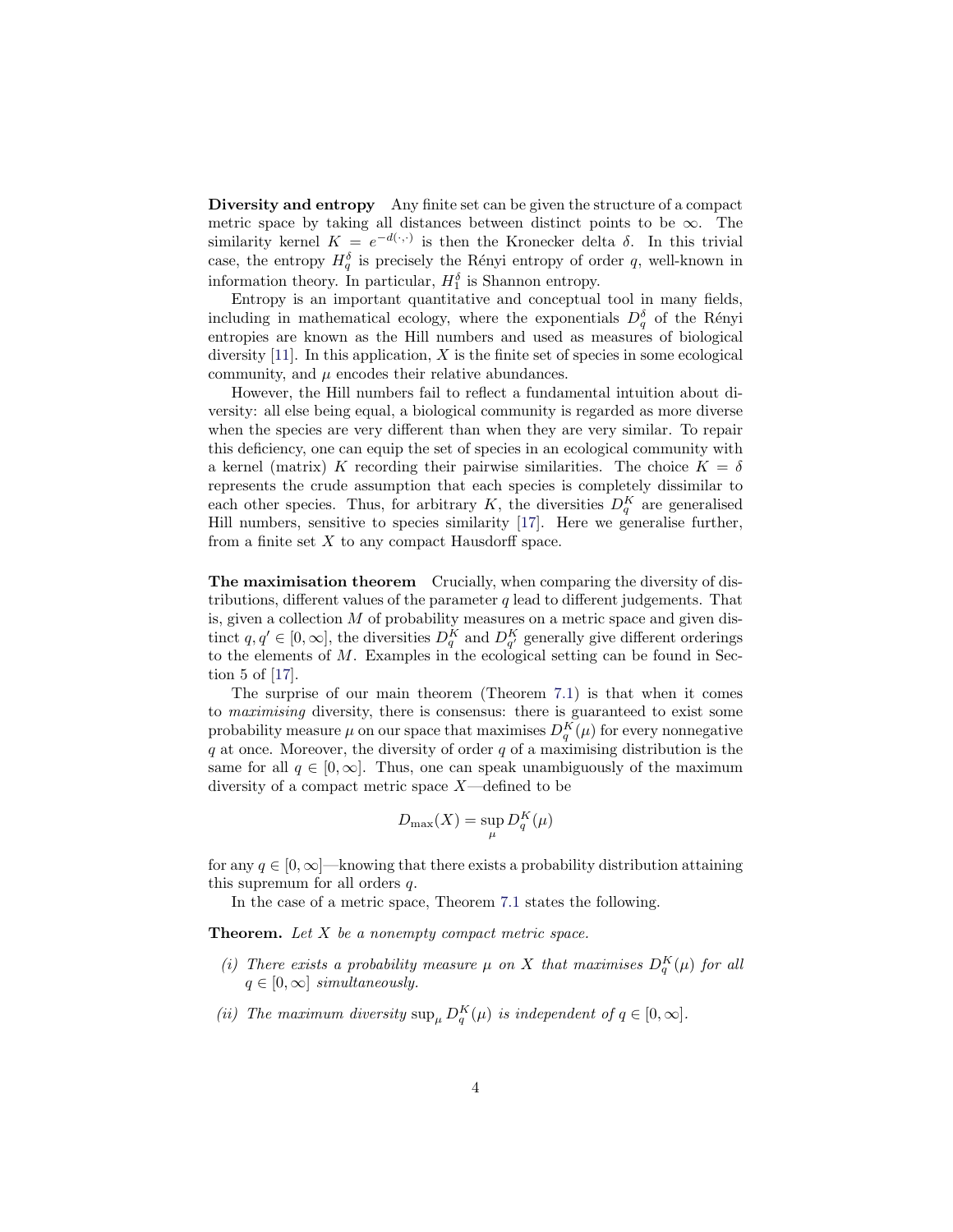This theorem extends to compact spaces a result that was established for finite spaces in [\[18\]](#page-37-0). (The maximising measure on a finite metric space is not usually uniform, unless, for instance, the space is homogeneous.) While the proof of the result for compact spaces follows broadly the same strategy as in the finite case, substantial analytic issues arise.

Geometric connections The maximum diversity theorem has geometric significance, linking diversity measures to fundamental invariants in classical convex geometry and geometric measure theory.

More specifically, Corollary [7.4](#page-26-0) of our main theorem connects maximum diversity with another, more extensively studied invariant of a metric space: its magnitude. First introduced as a generalised Euler characteristic for enriched categories [\[15,](#page-37-9) [16\]](#page-37-10), magnitude specialises to metric spaces by way of Lawvere's observation that metric spaces are enriched categories [\[14\]](#page-37-11). The magnitude  $|X| \in \mathbb{R}$  of a metric space X captures a rich variety of classical geometric data, including some curvature measures of Riemannian manifolds and intrinsic volumes in  $\ell_1^n$  and Euclidean space. The definition of magnitude and a few of its basic properties are given in Sections [5](#page-19-0) and [8](#page-28-0) below; [\[19\]](#page-37-6) provides a full survey.

We show that the maximum diversity of a compact space is equal to the magnitude of a certain subset: the support of any maximising measure (Sections [6](#page-21-0) and [7\)](#page-25-0). We then use this fact, and known facts about magnitude, to establish examples of maximum diversity for metric spaces (Section [8\)](#page-28-0).

Many results on magnitude are asymptotic, in the following sense. Given a space  $X$  with metric  $d$ , and a positive real number  $t$ , define the scaled metric space  $tX$  to be the set X equipped with the metric  $t \cdot d$ . It has proved fruitful to consider, for a fixed metric space X, the entire family of spaces  $(tX)_{t>0}$  and the (partially-defined) magnitude function  $t \mapsto |tX|$ . For instance, in [\[2\]](#page-37-12), Barceló and Carbery showed that the volume of a compact subset of  $\mathbb{R}^n$  can be recovered as the leading term in the asymptotic expansion of its magnitude function, while in [\[8\]](#page-37-13), Gimperlein and Goffeng showed (subject to technical conditions) that lower order terms capture surface area and the integral of mean curvature.

Given this, and given the relationship between magnitude and maximum diversity, it is natural to consider the function  $t \mapsto D_{\max}(tX)$ . Indeed, the asymptotic properties of maximum diversity have already been shown to be of geometric interest. In [\[22\]](#page-37-7), Meckes defined the maximum diversity of a compact metric space to be the maximum value of its diversity of order 2, and used this definition—now vindicated by our main theorem—to prove the following relationship between maximum diversity and Minkowski dimension:

<span id="page-4-0"></span>**Theorem 1.1** (Meckes [\[22\]](#page-37-7), Theorem 7.1). For a compact metric space  $X$ ,

$$
\lim_{t \to \infty} \frac{\log D_{\max}(tX)}{\log t} = \dim_{\text{Mink}}(X),
$$

with the left-hand side defined if and only if the right-hand side is defined.

That is, the Minkowski dimension of X is the growth rate of  $D_{\text{max}}(tX)$  for large t. Proposition [9.7](#page-33-0) below is a companion result for the volume of sets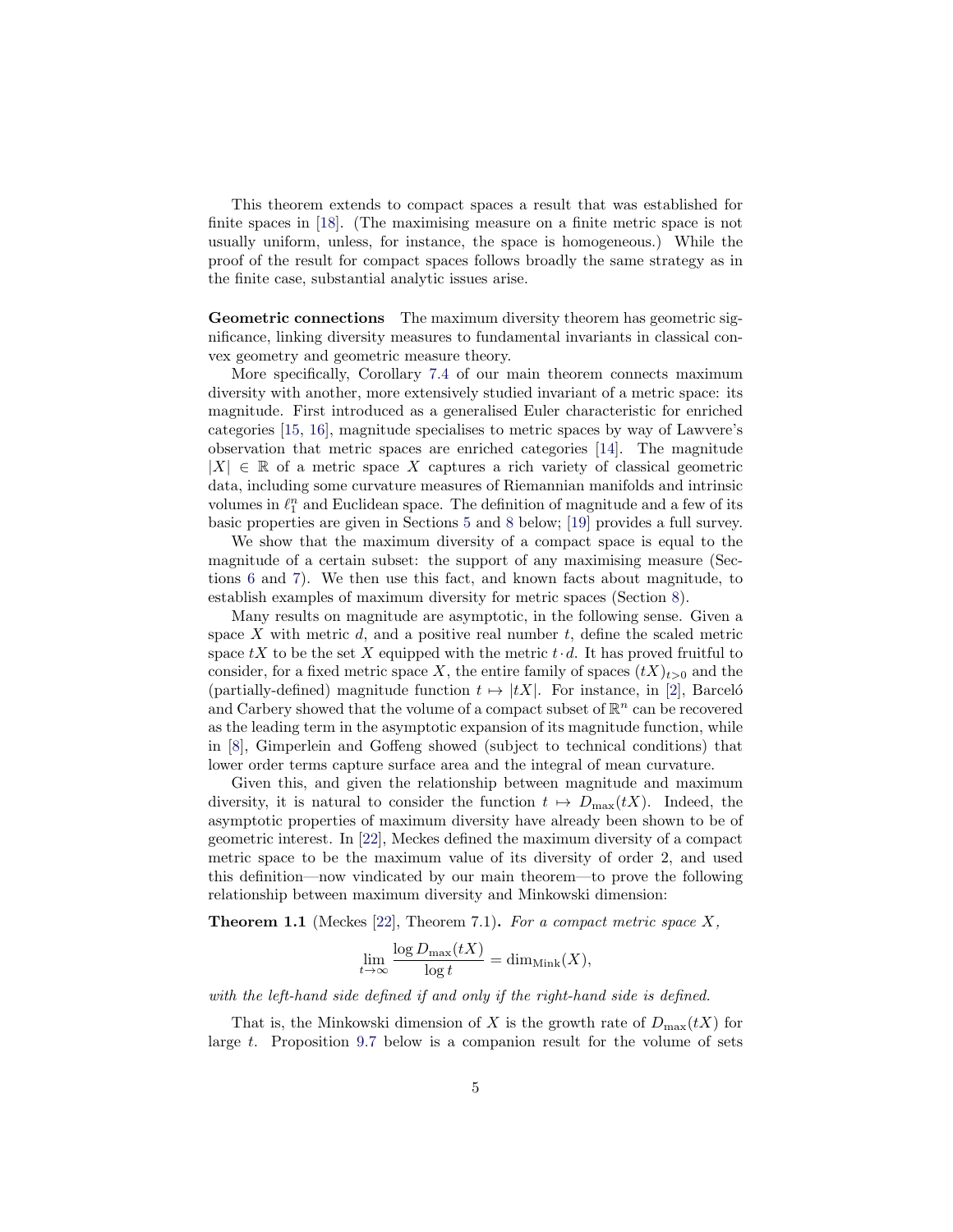$X \subseteq \mathbb{R}^n$ :

$$
\lim_{t \to \infty} \frac{D_{\max}(tX)}{t^n} \propto \text{Vol}(X).
$$

Thus, maximum diversity determines dimension and volume.

Entropy and uniform measure The maximum diversity theorem implies that every compact metric space  $X$  admits a probability measure maximising the entropies of all orders  $q$  simultaneously. Statisticians have long recognised that maximum entropy distributions are special. However, the maximum entropy measure on  $X$  is not scale-invariant: if we multiply all distances in  $X$  by a constant factor t, the maximising measure changes.

In Section [9](#page-31-0) we propose a canonical, scale-invariant, choice of probability measure on a given metric space (subject to conditions), and call it the uniform *measure.* It is the limit as  $t \to \infty$  of the maximum entropy measure on tX. We show that in several familiar cases, this definition captures the intuitive notion of the 'obvious' probability distribution on a space.

Other notions of entropy There is a vast literature on entropy in geometric contexts. Here we just make some brief comments to distinguish entropy in our sense from entropy in other senses.

Our entropy is a real invariant of a metric space equipped with a probability measure. In contrast, the classical Kolmogorov–Sinai metric entropy and the related topological entropy of Adler, Bowen, et al. are real invariants of a transformation or flow on a space. Closer in spirit is the Kolmogorov  $\varepsilon$ -entropy, which is essentially a simple special case of our maximum entropy ([\[18\]](#page-37-0), Section 9). Closer still is differential entropy, which is a real invariant of a probability density function on a measure space; but unlike our entropy, it is not defined for an arbitrary probability measure on a metric space.

Structure of the paper In Section [2](#page-6-0) we collect various topological and analytic facts that will be used later. Most of the lemmas in this section are standard, and the reader may prefer to begin at Section [3.](#page-10-0)

Sections [3,](#page-10-0) [4](#page-12-0) and [5](#page-19-0) introduce our main objects of study—typicality functions, diversity and entropy, and magnitude—and establish their key properties. In Section [6](#page-21-0) we prove several lemmas and a proposition which form the scaffolding for the main theorem, proved in Section [7.](#page-25-0) The final two sections of the paper specialise from general spaces with similarities to metric spaces: Section [8](#page-28-0) investigates the relationship between maximum diversity and magnitude, and in Section [9](#page-31-0) we discuss our definition of the uniform measure on a compact metric space. A number of open questions are outlined in Section [10.](#page-36-0)

Conventions Throughout, a measure on a topological space means a Radon measure. All measures are positive by default. A function  $f : \mathbb{R} \to \mathbb{R}$  is increasing if  $f(y) \leq f(x)$  for all  $y \leq x$ , and decreasing similarly.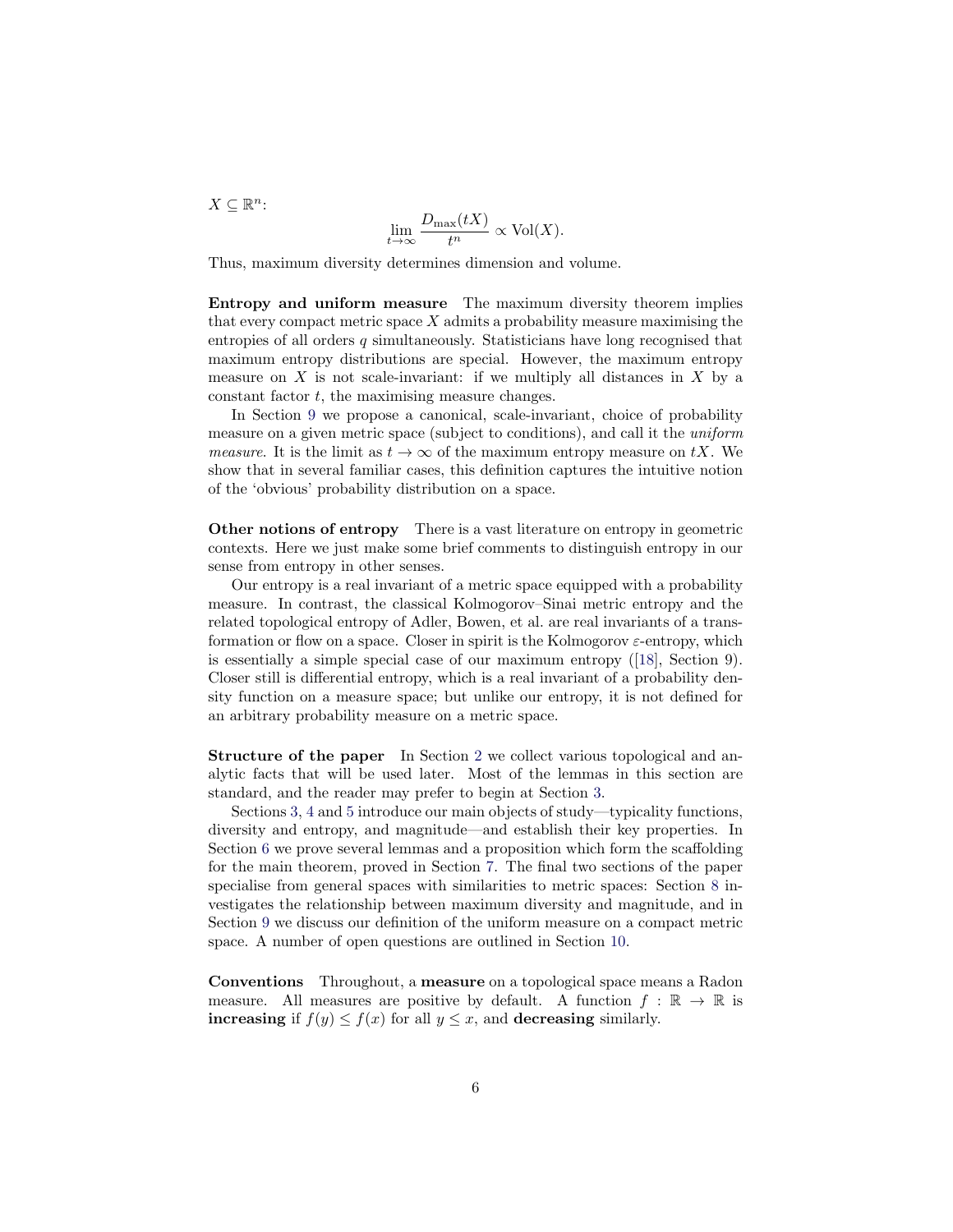Acknowledgements We thank Mark Meckes for many useful conversations, and especially for allowing us to include Proposition [8.8,](#page-31-1) which is due to him. Thanks also to Christina Cobbold for helpful suggestions. TL was partially supported by a Leverhulme Research Fellowship  $(RF-2019-519\)$ .

#### <span id="page-6-0"></span>2 Topological and analytic preliminaries

**Spaces of functions** For topological spaces X and Y, let  $\text{Top}(X, Y)$  denote the set of continuous maps from  $X$  to  $Y$ .

When  $X$  is compact and  $Y$  is a metric space, the compact-open topology and the topology of uniform convergence on  $\text{Top}(X, Y)$  coincide. (This follows, for example, from Theorems 46.7 and 46.8 in [\[23\]](#page-37-14).) We will be exclusively concerned with cases where  $X$  is compact and  $Y$  is metric, and we will always understand  $\text{Top}(X, Y)$  to be equipped with this topology. In particular,  $C(X) = \text{Top}(X, \mathbb{R})$ has the topology induced by the uniform norm  $\|\cdot\|_{\infty}$ .

<span id="page-6-2"></span>**Lemma 2.1.** Let  $X$  be any topological space,  $Y$  a compact Hausdorff space, and Z a metric space. A map  $f: X \times Y \to Z$  is continuous if and only if the map  $\overline{f}$ :  $X \to \text{Top}(Y, Z)$  given by  $\overline{f}(x)(y) = f(x, y)$  is continuous.

Proof. This follows from the standard properties of the compact-open topology ([\[3\]](#page-37-15), Proposition 7.1.5).  $\Box$ 

We will make repeated use of the following elementary fact.

<span id="page-6-4"></span>**Lemma 2.2.** Let  $X$  be a compact topological space,  $Y$  and  $Y'$  metric spaces, and  $\phi: Y \to Y'$  a continuous function. Then the induced map

$$
\phi \circ - : \textbf{Top}(X, Y) \to \textbf{Top}(X, Y')
$$

is continuous.

Spaces of measures From now until Definition [2.7,](#page-8-0) let X denote a compact Hausdorff space. Equip the vector space  $C(X)$  with the norm  $\|\cdot\|_{\infty}$ . The Riesz representation theorem identifies its topological dual  $C(X)^*$ with the space  $M(X)$  of finite signed measures on X. The dual norm on  $M(X)$ is the total variation norm,  $\|\mu\| = |\mu|(X)$ , and the dual pairing is

<span id="page-6-1"></span>
$$
\begin{array}{rcl}\n\langle -, - \rangle: & C(X) \times M(X) & \to & \mathbb{R}, \\
(f, \mu) & \mapsto & \int_X f \, \mathrm{d}\mu.\n\end{array} \tag{1}
$$

We will always understand  $M(X)$  and its subsets to be equipped with the weak\* topology. Denote by  $P(X)$  the set of probability measures on X, and by  $P_{\leq}(X)$ the set of measures  $\mu$  such that  $\mu(X) \leq 1$ . By the Banach–Alaoglu theorem,  $P(X)$  and  $P_{<}$  are compact Hausdorff.

The pairing map [\(1\)](#page-6-1) is not in general continuous. However:

<span id="page-6-3"></span>**Lemma 2.3.** Let  $Q$  be a closed bounded subset of  $M(X)$ . Then: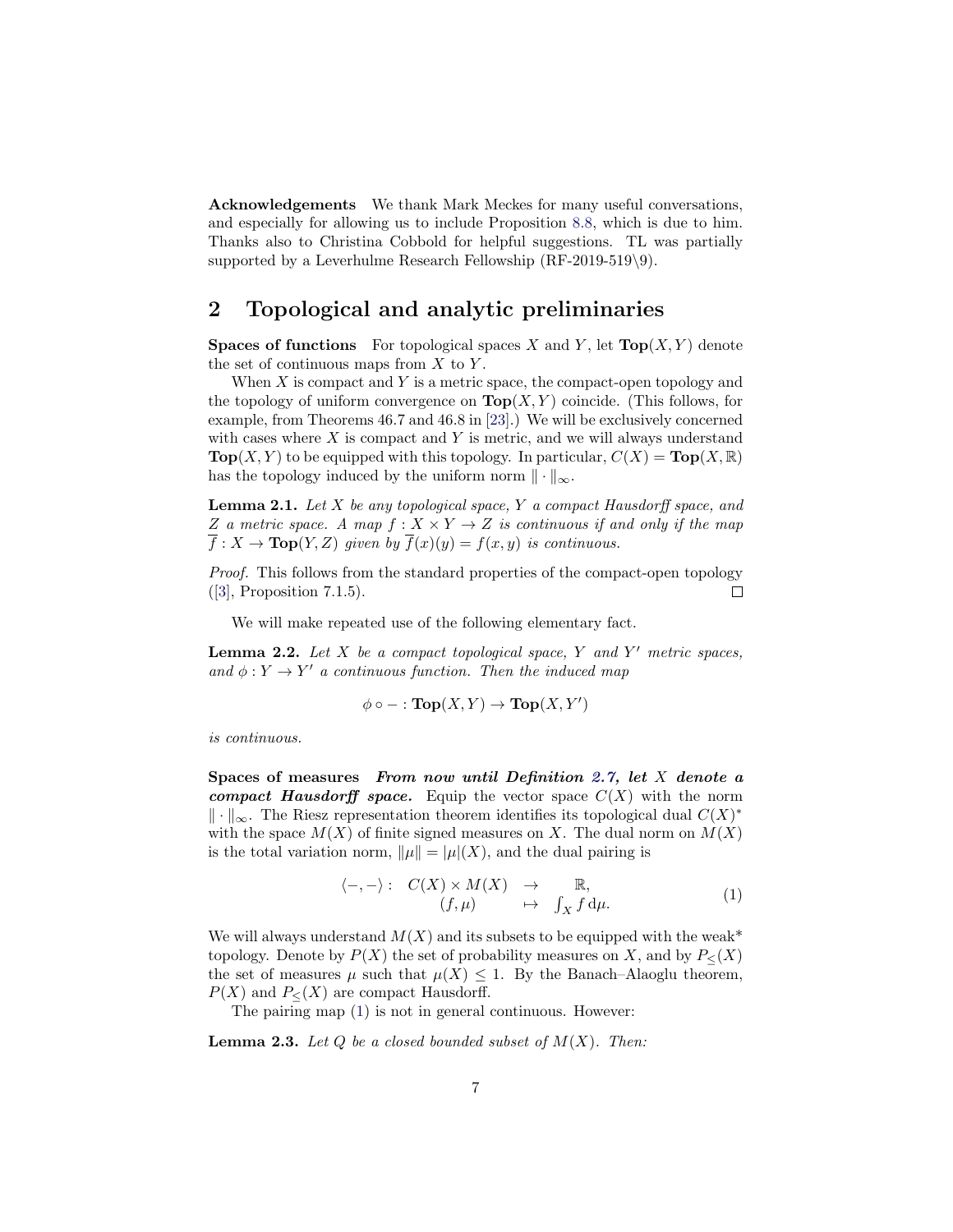<span id="page-7-0"></span>(i) the assignment  $f \mapsto \langle f, - \rangle$  defines a continuous map  $C(X) \to C(Q)$ ;

<span id="page-7-1"></span>(ii) the restricted pairing map  $\langle -, - \rangle : C(X) \times Q \to \mathbb{R}$  is continuous.

*Proof.* For [\(i\)](#page-7-0), first note that for each  $f \in C(X)$ , the map  $\langle f, -\rangle : Q \to \mathbb{R}$  is continuous, by definition of the weak\* topology. To show that the resulting map  $C(X) \to C(Q)$  is continuous, let  $f, g \in C(X)$ . Then

$$
\|\langle f, -\rangle - \langle g, -\rangle\|_{\infty} = \sup_{\mu \in Q} |\langle f - g, \mu \rangle| \le \|f - g\|_{\infty} \sup_{\mu \in Q} \|\mu\|,
$$

and  $\sup_{\mu \in Q} ||\mu||$  is finite as Q is bounded.

Part [\(ii\)](#page-7-1) follows from Lemma [2.1,](#page-6-2) since  $Q$  is compact (by the Banach–Alaoglu theorem) and Hausdorff.  $\Box$ 

**Supports** The **support** of a function  $f: X \to [0, \infty)$  is supp  $f = f^{-1}(0, \infty)$ . Note that we use this set rather than its closure.

Every measure  $\mu$  on X has a **support** supp  $\mu$ , which is the smallest closed set satisfying  $\mu(X \setminus \text{supp }\mu) = 0$ . (Recall our convention that 'measure' means 'positive Radon measure', and see, for instance, Chapter III, §2, No. 2 of [\[4\]](#page-37-16).) It is characterised by

 $\text{supp }\mu = \{x \in X : \mu(U) > 0 \text{ for all open neighborhoods } U \text{ of } x\},\$ 

and has the property that  $\int_X f d\mu = \int_{\text{supp}\,\mu} f d\mu$  for all  $f \in L^1(X, \mu)$ .

<span id="page-7-2"></span>**Lemma 2.4.** Let  $\mu$  be a measure on X, and let  $f : X \to [0, \infty)$  be a continuous function. Then supp  $f \cap \text{supp} \mu \neq \emptyset \iff \int_X f d\mu > 0.$ 

Proof. The forwards implication is Proposition 9 in Chapter III, §2, No. 3 of [\[4\]](#page-37-16), and the backwards implication is trivial.  $\Box$ 

Approximations to the identity Later, we will want to approximate Dirac measures  $\delta_x$  by probability measures that are absolutely continuous with respect to some fixed measure  $\mu$ . We will use:

<span id="page-7-3"></span>**Lemma 2.5.** Let  $\mu$  be a measure on X and  $x \in \text{supp }\mu$ . For each equicontinuous set of functions  $E \subseteq C(\text{supp }\mu)$  and each  $\varepsilon > 0$ , there exists a nonnegative function  $u \in C(X)$  such that  $u\mu$  is a probability measure and for all  $f \in E$ ,

$$
\left| \int_X f \, \mathrm{d}(u\mu) - f(x) \right| \le \varepsilon.
$$

*Proof.* By equicontinuity, we can choose a subset  $U \subseteq \text{supp }\mu$ , containing x and open in supp  $\mu$ , such that  $|f(y) - f(x)| \leq \varepsilon$  for all  $y \in U$  and  $f \in E$ .

By Urysohn's lemma, we can choose a nonnegative function  $u \in C(\text{supp}\,\mu)$ such that supp  $u \subseteq U$  and  $u(x) > 0$ . Then  $\int_{\text{supp }\mu} u \, d\mu > 0$ , so by rescaling we can arrange that  $\int_{\text{supp}\,\mu} u \,d\mu = 1$ .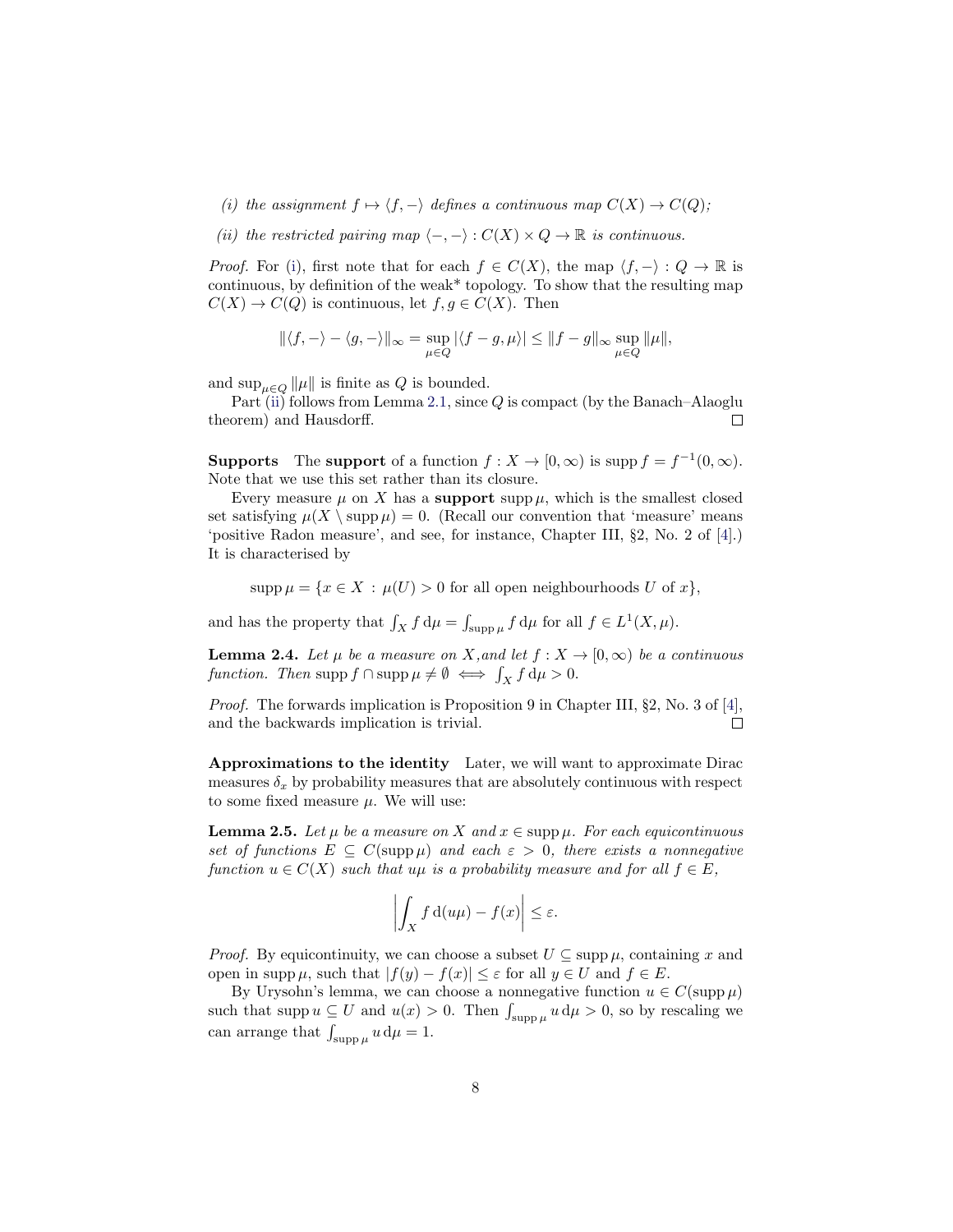By Tietze's theorem, u can be extended to a nonnegative continuous function on X, and then  $u\mu$  is a probability measure on X. Moreover, for all  $f \in E$ ,

$$
\left| \int_X f d(u\mu) - f(x) \right| = \left| \int_U (f(y) - f(x)) u(y) d\mu(y) \right| \le \varepsilon \int_U u(y) d\mu(y) = \varepsilon,
$$
  
required.

We will also want to approximate any probability measure on  $\mathbb{R}^n$  by measures that are absolutely continuous with respect to Lebesgue measure  $\lambda$ . We do this in the following standard way. Let  $G \in L^1(\mathbb{R}^n)$  with  $\int G = 1$ . Define functions  $(G_t)_{t>0}$  on  $\mathbb{R}^n$  by  $G_t(x) = t^n G(tx)$ . Then  $G_t \in L^1(\mathbb{R}^n)$  and  $\int G_t = 1$  for every t. The convolution  $G_t * \mu$  with any finite signed measure  $\mu$  on  $\mathbb{R}^n$  also belongs to  $L^1(\mathbb{R}^n)$  (Proposition 8.49 of [\[7\]](#page-37-17)).

<span id="page-8-1"></span>**Lemma 2.6.** Let  $G \in L^1(\mathbb{R}^n)$  with  $\int_{\mathbb{R}^n} G d\lambda = 1$ , and let  $f \in C(\mathbb{R}^n)$  be a function of bounded support. Then for all probability measures  $\mu$  on  $\mathbb{R}^n$ ,

$$
\int_{\mathbb{R}^n} f \cdot (G_t * \mu) d\lambda \to \int_{\mathbb{R}^n} f d\mu \quad \text{as } t \to \infty,
$$

uniformly in  $\mu$ .

 $as$ 

*Proof.* Define  $\tilde{G} \in L^1(\mathbb{R}^n)$  by  $\tilde{G}(x) = G(-x)$ . It is elementary that

$$
\int_{\mathbb{R}^n} f \cdot (G_t * \mu) d\lambda - \int_{\mathbb{R}^n} f d\mu = \int_{\mathbb{R}^n} (f * \tilde{G}_t - f) d\mu
$$

for all finite signed measures  $\mu$  on  $\mathbb{R}^n$ . Hence when  $\mu$  is a probability measure,

$$
\left| \int_{\mathbb{R}^n} f \cdot (G_t * \mu) d\lambda - \int_{\mathbb{R}^n} f d\mu \right| \leq \left\| f * \tilde{G}_t - f \right\|_{\infty} \to 0
$$

as  $t \to \infty$ , by Theorem 8.14(b) of [\[7\]](#page-37-17).

Integral power means Here we review the theory of power means of a realvalued function on an arbitrary probability space  $(X, \mu)$ .

A function  $f: X \to [0, \infty)$  is essentially bounded if  $\operatorname{ess \, sup}_{\mu}(f)$  is finite.

<span id="page-8-0"></span>**Definition 2.7.** Let  $(X, \mu)$  be a probability space and let  $f : X \to [0, \infty)$  be a measurable function such that both  $f$  and  $1/f$  are essentially bounded. We define for each  $t \in [-\infty, \infty]$  a real number  $M_t(\mu, f) \in (0, \infty)$ , the **power mean** of f of order t, weighted by  $\mu$ , by

$$
M_t(\mu, f) = \left(\int_X f^t \, \mathrm{d}\mu\right)^{1/t} \tag{2}
$$

,

 $\Box$ 

when  $t \in (-\infty, 0) \cup (0, \infty)$ , and in the remaining cases by

$$
M_0(\mu, f) = \exp\left(\int_X \log f \, d\mu\right)
$$

$$
M_\infty(\mu, f) = \operatorname{ess\,sup}_{\mu} f,
$$

$$
M_{-\infty}(\mu, f) = \operatorname{ess\,inf}_{\mu} f.
$$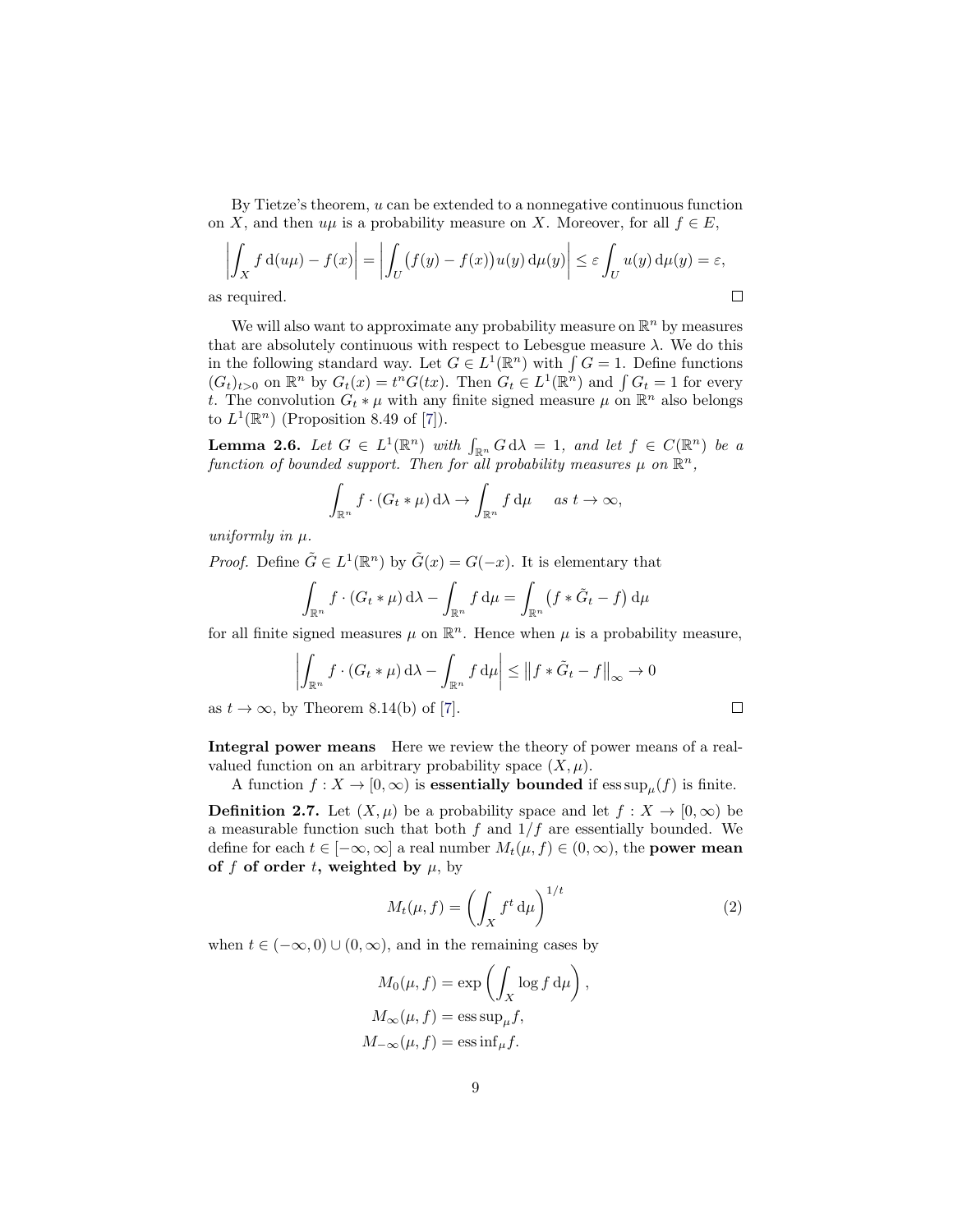In the case of a finite set  $X = \{1, \ldots, n\}$ , the mean of order 0 is the classical weighted geometric mean  $\prod_{i=1}^{n} f(i)^{\mu\{i\}}$ .

<span id="page-9-2"></span>**Remark 2.8.** We have made the assumption that f and  $1/f$  are essentially bounded, or equivalently that  $\operatorname{ess\,inf}_{\mu}(f) > 0$  and  $\operatorname{ess\,sup}_{\mu}(f) < \infty$ . This guarantees that  $f^t \in L^1(X,\mu)$  for all  $t \in (-\infty,\infty)$  and that  $M_t(\mu, f) \in (0,\infty)$  for all  $t \in [-\infty, \infty]$ . If f satisfies our assumption then so does  $1/f$ , and we have a duality formula:

$$
M_{-t}(\mu, f) = \frac{1}{M_t(\mu, 1/f)}.
$$

<span id="page-9-4"></span>**Proposition 2.9.** Let  $(X, \mu)$  be a probability space and let  $f : X \to [0, \infty)$  be a measurable function such that both  $f$  and  $1/f$  are essentially bounded.

- <span id="page-9-0"></span>(i) If there is some constant c such that  $f(x) = c$  for almost all  $x \in X$ , then  $M_t(\mu, f) = c$  for all  $t \in [-\infty, \infty]$ .
- <span id="page-9-1"></span>(ii) Otherwise,  $M_t(\mu, f)$  is strictly increasing in  $t \in [-\infty, \infty]$ .

*Proof.* Part [\(i\)](#page-9-0) is trivial. Part [\(ii\)](#page-9-1) is proved in Section 6.11 of [\[10\]](#page-37-18) in the case where X is a real interval and  $\mu$  is determined by a density function, and the proof extends without substantial change to an arbitrary probability space.  $\Box$ 

<span id="page-9-3"></span>**Proposition 2.10.** Let  $(X, \mu)$  be a probability space and let  $f : X \to [0, \infty)$  be a measurable function such that both f and  $1/f$  are essentially bounded. Then  $M_t(\mu, f)$  is continuous in  $t \in [-\infty, \infty]$ .

Proof. Again, this is proved in the case of a real interval in Section 6.11 of [\[10\]](#page-37-18). The generalisation to an arbitrary probability space is sketched as Exercise 1.8.1 of [\[24\]](#page-38-1), although the hypotheses on f there are weaker than ours, and at  $t = 0$ only continuity from the right is proved. Under our hypotheses on  $f$ , continuity from the left then follows from the duality of Remark [2.8.](#page-9-2)  $\Box$ 

Differentiation under the integral sign We will need the following stan-dard result (Theorem 6.28 of [\[13\]](#page-37-19)).

<span id="page-9-5"></span>**Lemma 2.11.** Let  $(X, \mu)$  be a measure space and  $J \subseteq \mathbb{R}$  an open interval. Let  $f: X \times J \to \mathbb{R}$  be a map with the following properties:

- <span id="page-9-6"></span>(i) for all  $t \in J$ , the map  $f(-, t) : X \to \mathbb{R}$  is integrable;
- <span id="page-9-7"></span>(ii) for almost all  $x \in X$ , the map  $f(x, -): J \to \mathbb{R}$  is differentiable;
- <span id="page-9-8"></span>(iii) there is an integrable function  $h: X \to \mathbb{R}$  such that for all  $t \in J$ , for almost all  $x \in \overline{X}$ , we have  $\left| \frac{\partial f}{\partial t}(x,t) \right| \leq h(x)$ .

Then  $\frac{\partial f}{\partial t}(-,t) : X \to \mathbb{R}$  is integrable for each  $t \in J$ , and the function  $t \mapsto$  $\int_X f(-,t) d\mu$  on J is differentiable with derivative  $t \mapsto \int_X \frac{\partial f}{\partial t}(-,t) d\mu$ .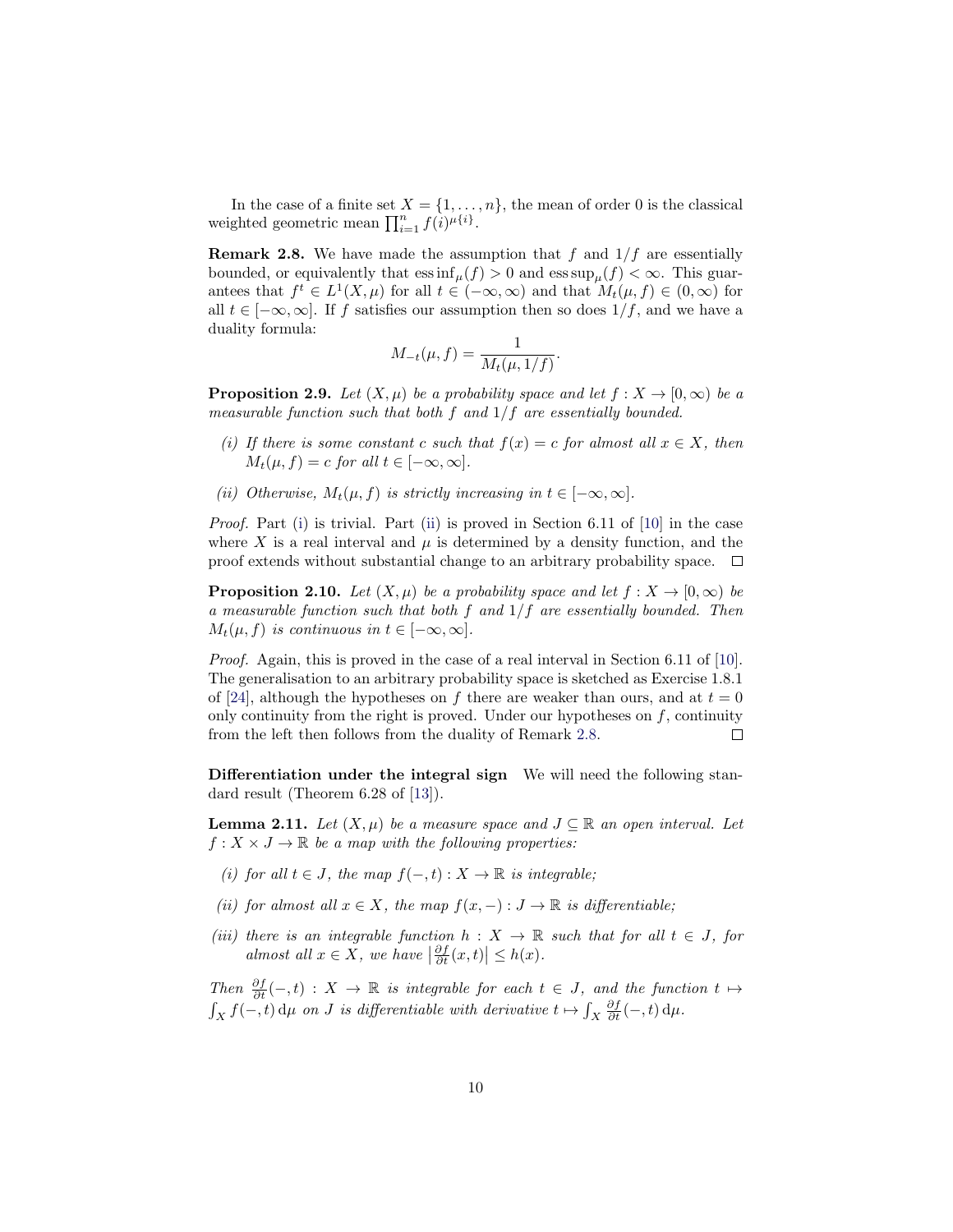## <span id="page-10-0"></span>3 Typicality

The setting for the rest of this paper is a space  $X$  equipped with a notion of similarity or proximity between points in  $X$  (which may or may not be derived from a metric). In this section, we show how any probability measure on  $X$ gives rise to a 'typicality function' on  $X$ , whose value at a point  $x$  indicates how concentrated the measure is near x.

<span id="page-10-2"></span>**Definition 3.1.** Let  $X$  be a compact Hausdorff space. A similarity kernel on X is a continuous function  $K : X \times X \to [0, \infty)$  satisfying  $K(x, x) > 0$  for all  $x \in X$ . The pair  $(X, K)$  is a (compact Hausdorff) space with similarities.

Since we will only be interested in compact Hausdorff spaces, we omit the words 'compact Hausdorff' and simply refer to spaces with similarities.

<span id="page-10-3"></span>Example 3.2. In ecology, there has been vigorous discussion of how best to quantify the diversity of a biological community. This is a conceptual and mathematical challenge, quite separate from the practical and statistical difficulties, and many dozens of diversity measures have been proposed over 70 years of debate in the ecological literature [\[20\]](#page-37-20).

Any realistic diversity measure should reflect the degree of variation between the species present. All else being equal, a lake containing four species of carp should be counted as less diverse than a lake containing four very different species of fish. The similarity between species may be measured genetically, phylogenetically, functionally, or in some other way (as discussed in [\[17\]](#page-37-1)); how it is done will not concern us here.

Mathematically, we take a finite set  $X = \{1, \ldots, n\}$  (whose elements represent the species) and a real number  $Z_{ij} \geq 0$  for each pair  $(i, j)$  (representing the degree of similarity between species i and j). A similarity coefficient  $Z_{ij} = 0$ means that species  $i$  and  $j$  are completely dissimilar, and we therefore assume that  $Z_{ii} > 0$  for all i. Thus,  $Z = (Z_{ij})$  is an  $n \times n$  nonnegative real matrix with strictly positive entries on the diagonal. In the language of Definition [3.1,](#page-10-2) this is the case of finite spaces with similarities:  $X$  has the discrete topology, and the similarity kernel K is given by  $K(i, j) = Z_{ij}$ . When Z is the identity matrix, K is the Kronecker delta.

Many ways of assigning inter-species similarities are calibrated on a scale of 0 to 1, with  $Z_{ii} = 1$  for all i (each species is identical to itself). For example, percentage genetic similarity gives similarity coefficients in [0, 1], as does the similarity measure  $e^{-d(i,j)}$  derived from a metric d and discussed below. The simplest possible choice of Z is the identity matrix, embodying the crude assumption that different species have nothing in common whatsoever.

<span id="page-10-1"></span>**Example 3.3.** Any compact metric space  $(X, d)$  can be regarded as a space with similarities  $(X, K)$  by putting

$$
K(x, y) = e^{-d(x, y)}
$$

 $(x, y \in X)$ . The extreme case where  $d(x, y) = \infty$  for all  $x \neq y$  produces the Kronecker delta.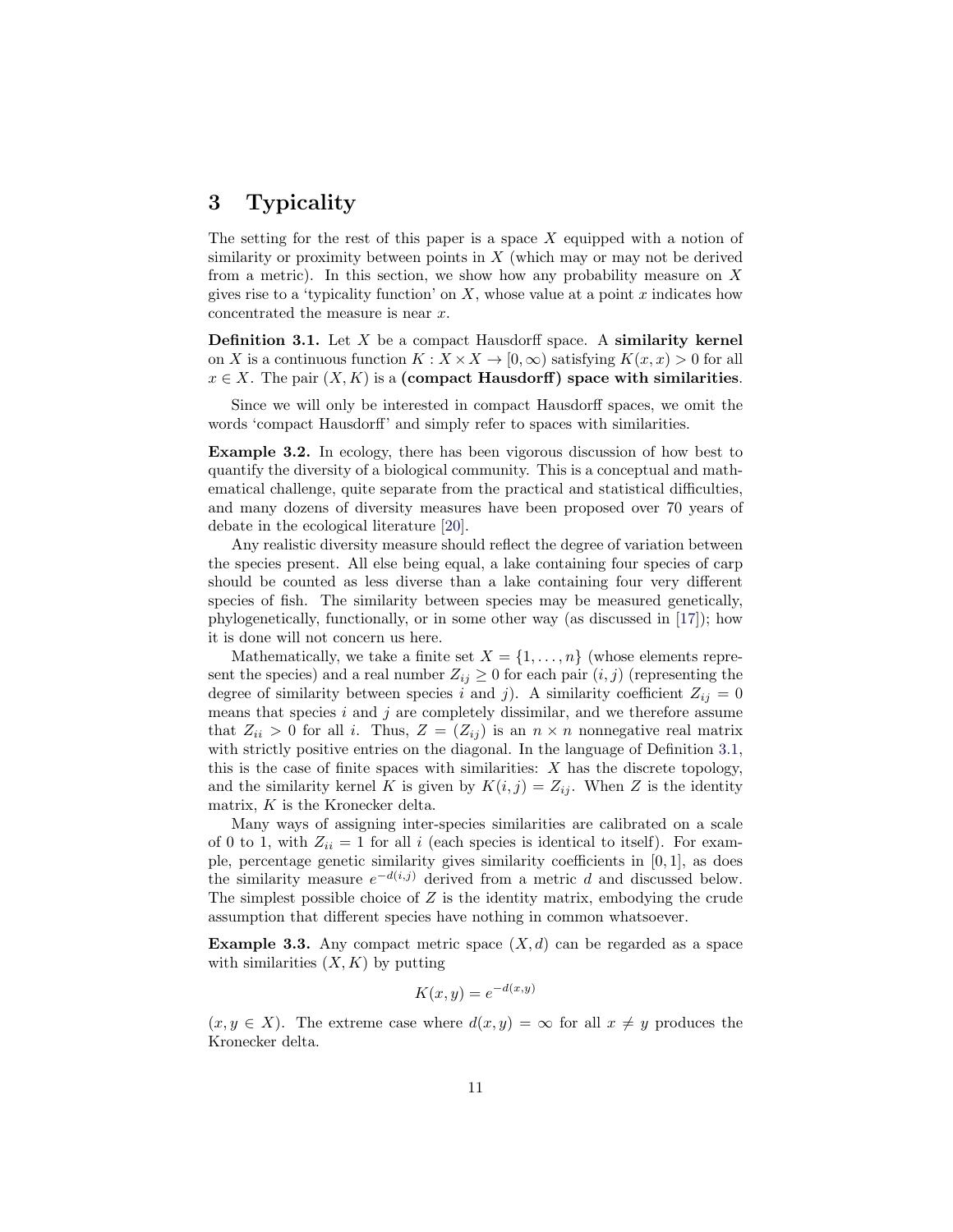Although the negative exponential is not the only reasonable function transforming distances into similarities, it turns out to be a particularly fruitful choice. It is associated with the very fertile theory of the magnitude of metric spaces (surveyed in [\[19\]](#page-37-6)). Moreover, the general categorical framework of magnitude all but forces this choice of transformation, as explained in Example 2.4(3) of [\[19\]](#page-37-6).

In the examples above, the similarity kernel is **symmetric**:  $K(x, y) =$  $K(y, x)$  for all  $x, y \in X$ . In such cases we say  $(X, K)$  is a **symmetric space** with similarities. We do not include symmetry in the definition of similarity kernel, partly because asymmetric similarity matrices occasionally arise in ecology, and also because of the argument of Gromov ([\[9\]](#page-37-21), p. xv) and Lawvere ([\[14\]](#page-37-11), p. 138–9) that the symmetry condition in the definition of metric can be too restrictive. To obtain our main result, however, it will be necessary to assume symmetry.

Most measures of biological diversity depend (at least in part) on the relative abundance distribution  $\mathbf{p} = (p_1, \ldots, p_n)$  of the species, where 'relative' means that the  $p_i$  are normalised to sum to 1. Multiplying the similarity matrix Z by the column vector **p** gives another vector  $Z_{\textbf{p}}$ , with ith entry

$$
(Z\mathbf{p})_i = \sum_j Z_{ij} p_j.
$$

This is the expected similarity between an individual of species  $i$  and an individual chosen at random. Thus,  $(Z\mathbf{p})_i$  measures how typical individuals of species  $i$  are within the community. The generalisation to an arbitrary space with similarities is as follows.

**Definition 3.4.** Let  $(X, K)$  be a space with similarities. For each  $\mu \in M(X)$ and  $x \in X$ , define

$$
(K\mu)(x) = \int_X K(x, -) \, \mathrm{d}\mu \in \mathbb{R}.
$$

This defines a function  $K\mu : X \to \mathbb{R}$ , the **typicality function** of  $(X, K, \mu)$ .

When  $\mu$  is a probability measure (the case of principal interest),  $(K\mu)(x)$  is the expected similarity between  $x$  and a random point. It therefore detects the extent to which  $x$  is similar, or near, to sets of large measure.

In the next section, we will define entropy and diversity in terms of the typicality function  $K\mu$ . For that, we will need to know that  $K\mu$  satisfies some analytic conditions, which we now establish.

For the rest of this section, let  $(X, K)$  be a space with similarities. The next lemma follows directly from Lemma [2.1.](#page-6-2)

<span id="page-11-0"></span>**Lemma 3.5.** The function  $\overline{K}: X \to C(X)$  defined by  $x \mapsto K(x, -)$  is continuous.

<span id="page-11-1"></span>**Lemma 3.6.** For each  $\mu \in M(X)$ , the function  $K\mu : X \to \mathbb{R}$  is continuous.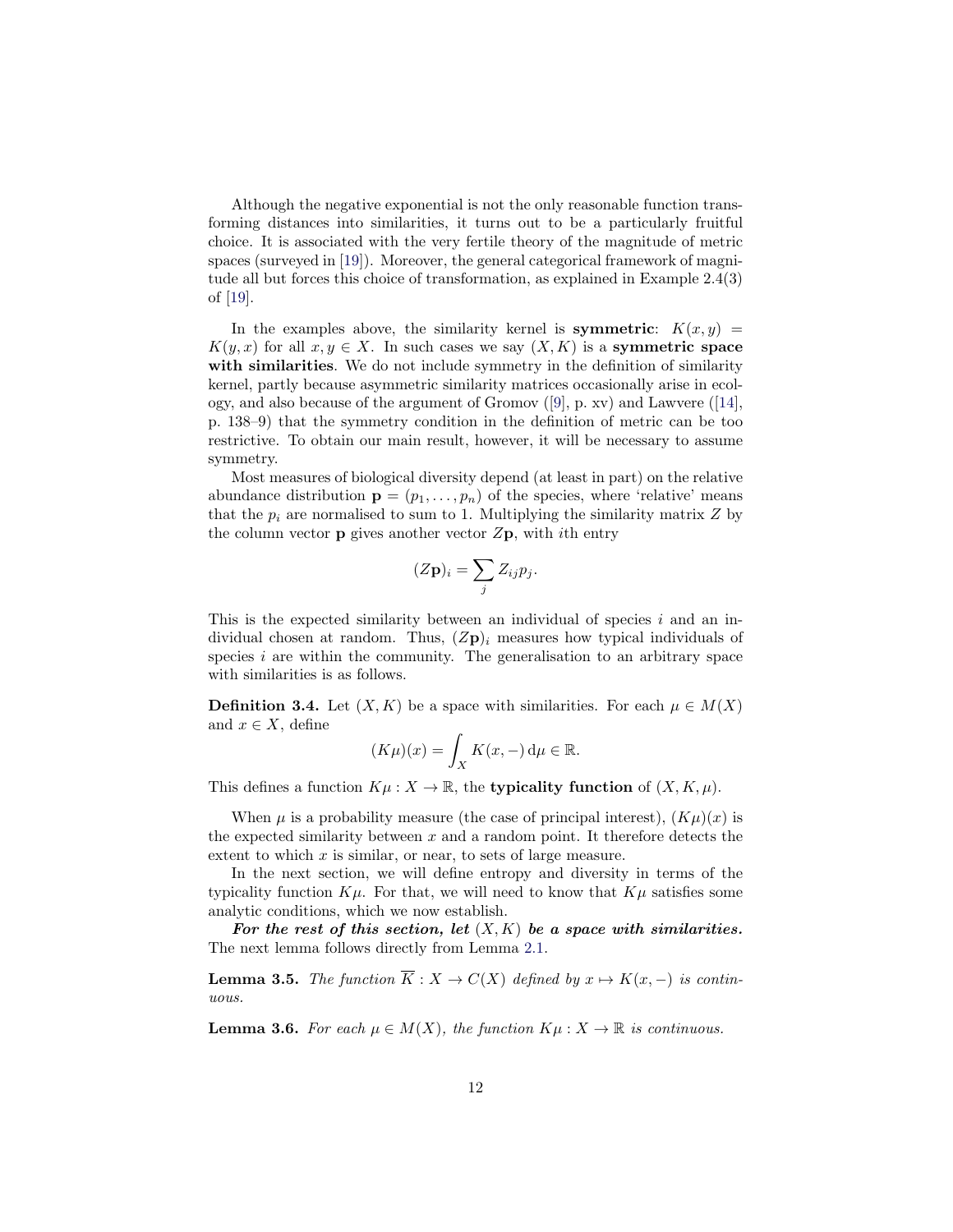*Proof.* Note that  $K\mu$  is the composite

$$
X \xrightarrow{\overline{K}} C(X) \xrightarrow{\langle -,\mu \rangle} \mathbb{R}.
$$

By Lemma [3.5,](#page-11-0)  $\overline{K}$  is continuous, and  $\langle -, \mu \rangle = \int_X -d\mu$  is a continuous linear functional. Hence  $K\mu$  is continuous.

<span id="page-12-4"></span>Lemma 3.7. The map

$$
\begin{array}{rccc}\nK_{*}:&P(X)&\to&C(X)\\
\mu&\mapsto&K\mu\n\end{array}
$$

is continuous.

*Proof.* Both X and  $P(X)$  are compact Hausdorff so, applying Lemma [2.1](#page-6-2) twice, an equivalent statement is that the map

$$
\begin{array}{ccc}\nX & \to & C(P(X)) \\
x & \mapsto & (K-) (x) = (\mu \mapsto (K\mu)(x))\n\end{array}
$$

is continuous. This map is the composite

$$
X \xrightarrow{\overline{K}} C(X) \to C(P(X)),
$$

where the second map is  $f \mapsto \langle f, -\rangle$  and is continuous by Lemma [2.3\(](#page-6-3)[i\)](#page-7-0). Hence,  $K_*: P(X) \to C(X)$  is continuous.  $\Box$ 

<span id="page-12-3"></span>**Proposition 3.8.** For every measure  $\mu$  on X,

- <span id="page-12-1"></span>(*i*) supp  $K\mu \supseteq$  supp  $\mu$ ;
- <span id="page-12-2"></span>(ii) both  $K\mu$  and  $1/K\mu$  are essentially bounded with respect to  $\mu$ .

*Proof.* For [\(i\)](#page-12-1), let  $x \in \text{supp }\mu$ . Since K is positive on the diagonal,  $x \in$ supp  $K(x, -)$ , so supp  $\mu \cap \text{supp } K(x, -) \neq \emptyset$ . Hence by Lemma [2.4,](#page-7-2)

$$
(K\mu)(x) = \int_X K(x, -) \, \mathrm{d}\mu > 0.
$$

For [\(ii\)](#page-12-2), supp  $\mu$  is compact and  $K\mu$  is continuous with  $K\mu|_{\text{supp}\,\mu} > 0$ . So both  $K\mu$  and  $1/K\mu$  are bounded on supp  $\mu$ , hence essentially bounded on X.  $\Box$ 

### <span id="page-12-0"></span>4 Diversity and entropy

Here we introduce the main subject of the paper: a one-parameter family of functions that quantify the degree of spread of a probability measure on a compact Hausdorff space  $X$ , with respect to a chosen notion of similarity between points of X.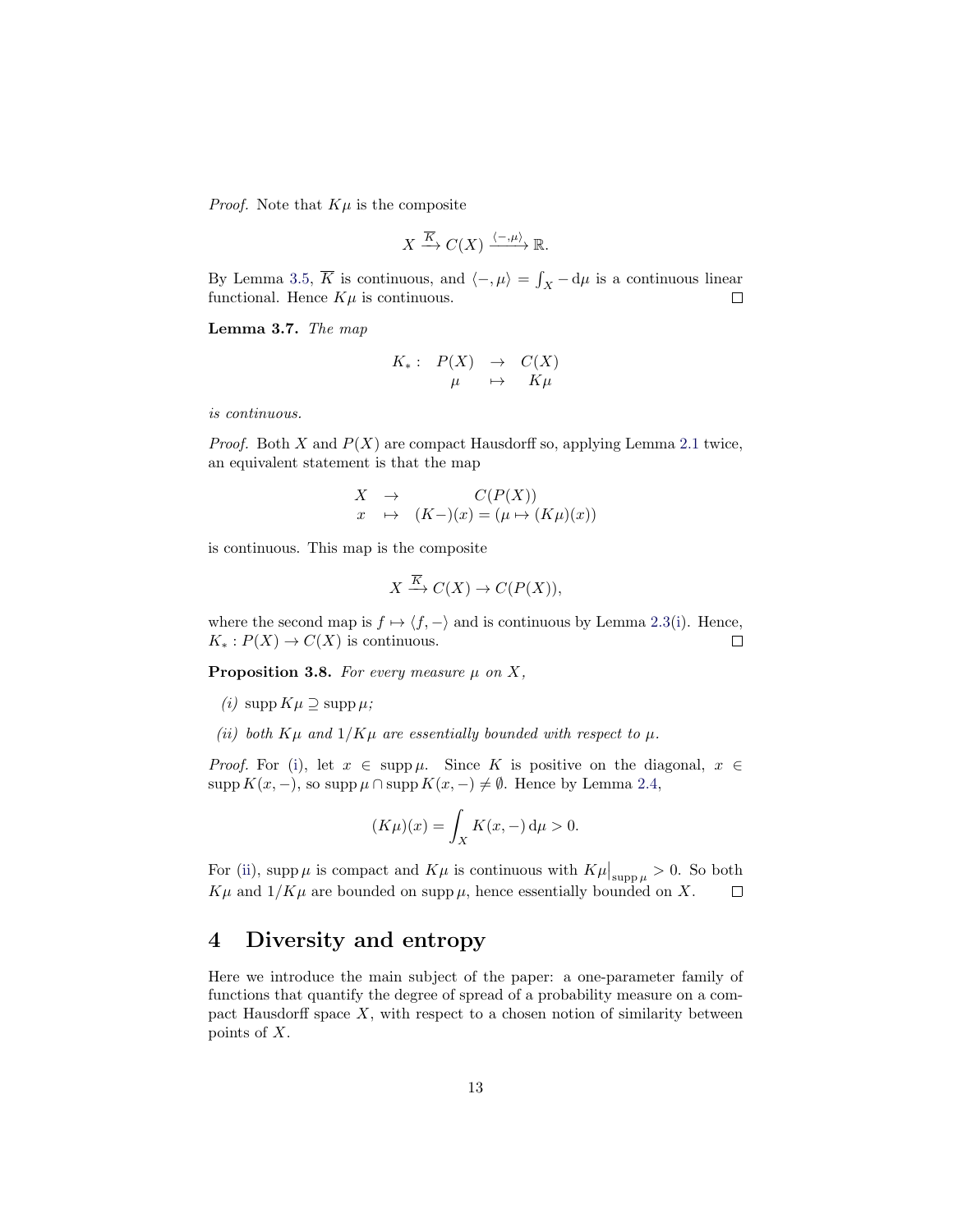Take a probability measure  $\mu$  on a space with similarities  $(X, K)$ . Intuitively,  $\mu$  is widely spread across X if most points are dissimilar to most of the rest of X, interpreting 'most' in terms of  $\mu$ . Equivalent ways to say this are that the typicality function  $K\mu : X \to \mathbb{R}$  takes small values on most of X, or that the 'atypicality' function  $1/K\mu$  takes large values on most of X. Ecologically, a community is diverse if it is predominantly made up of species that are unusual or atypical within that community (for example, many rare and highly dissimilar species).

Diversity of  $\mu$  is, therefore, defined as mean atypicality. It is useful to consider not just the arithmetic mean, but the power means of all orders:

<span id="page-13-0"></span>**Definition 4.1.** Let  $(X, K)$  be a space with similarities and let  $q \in [-\infty, \infty]$ . The **diversity of order** q of a probability measure  $\mu$  on X is

$$
D_q^K(\mu) = M_{1-q}(\mu, 1/K\mu) \in (0, \infty).
$$

The **entropy of order** q of  $\mu$  is  $H_q^K(\mu) = \log D_q^K(\mu)$ .

By the duality of Remark [2.8,](#page-9-2) an equivalent definition is

$$
D_q^K(\mu) = 1/M_{q-1}(\mu, K\mu).
$$

On the right-hand side, the denominator is the mean typicality of a point in  $X$ , which is a measure of *lack* of diversity; its reciprocal is then a measure of diversity. The power means in this formula and Definition [4.1](#page-13-0) are well-defined because  $K\mu$  and  $1/K\mu$  are essentially bounded with respect to  $\mu$  (Proposition [3.8\)](#page-12-3).

Explicitly,

$$
D_q^K(\mu) = \begin{cases} \left(\int_X (K\mu)^{q-1} d\mu\right)^{1/(1-q)} & \text{if } q \in (-\infty, 1) \cup (1, \infty), \\ \exp\left(-\int_X \log(K\mu) d\mu\right) & \text{if } q = 1, \\ 1/\operatorname{ess} \sup_{\mu} K\mu & \text{if } q = \infty, \\ 1/\operatorname{ess} \inf_{\mu} K\mu & \text{if } q = -\infty. \end{cases}
$$

We usually work with the diversities  $D_q^K$  rather than the entropies  $H_q^K$ , but evidently it is trivial to translate results on diversity into results on entropy.

**Example 4.2.** Let X be the set  $\{1, \ldots, n\}$  with the discrete topology, let K be the Kronecker delta on X, and let  $\mu$  be the uniform measure on X. Then  $K\mu \equiv 1/n$ , so  $D_q^K(\mu) = n$  and  $H_q^K(\mu) = \log n$  for all q. This conforms to the intuition that the larger we take  $n$  to be, the more thinly spread the uniform measure on  $\{1, \ldots, n\}$  becomes.

The next two examples also concern the finite case. They are described in terms of the ecological scenario of Example [3.2.](#page-10-3) Thus,  $X = \{1, \ldots, n\}$  is a set of species,  $Z_{ij} = K(i, j)$  is the similarity between species i and j, and  $\mu = \mathbf{p} = (p_1, \ldots, p_n)$  gives the proportions in which the species are present.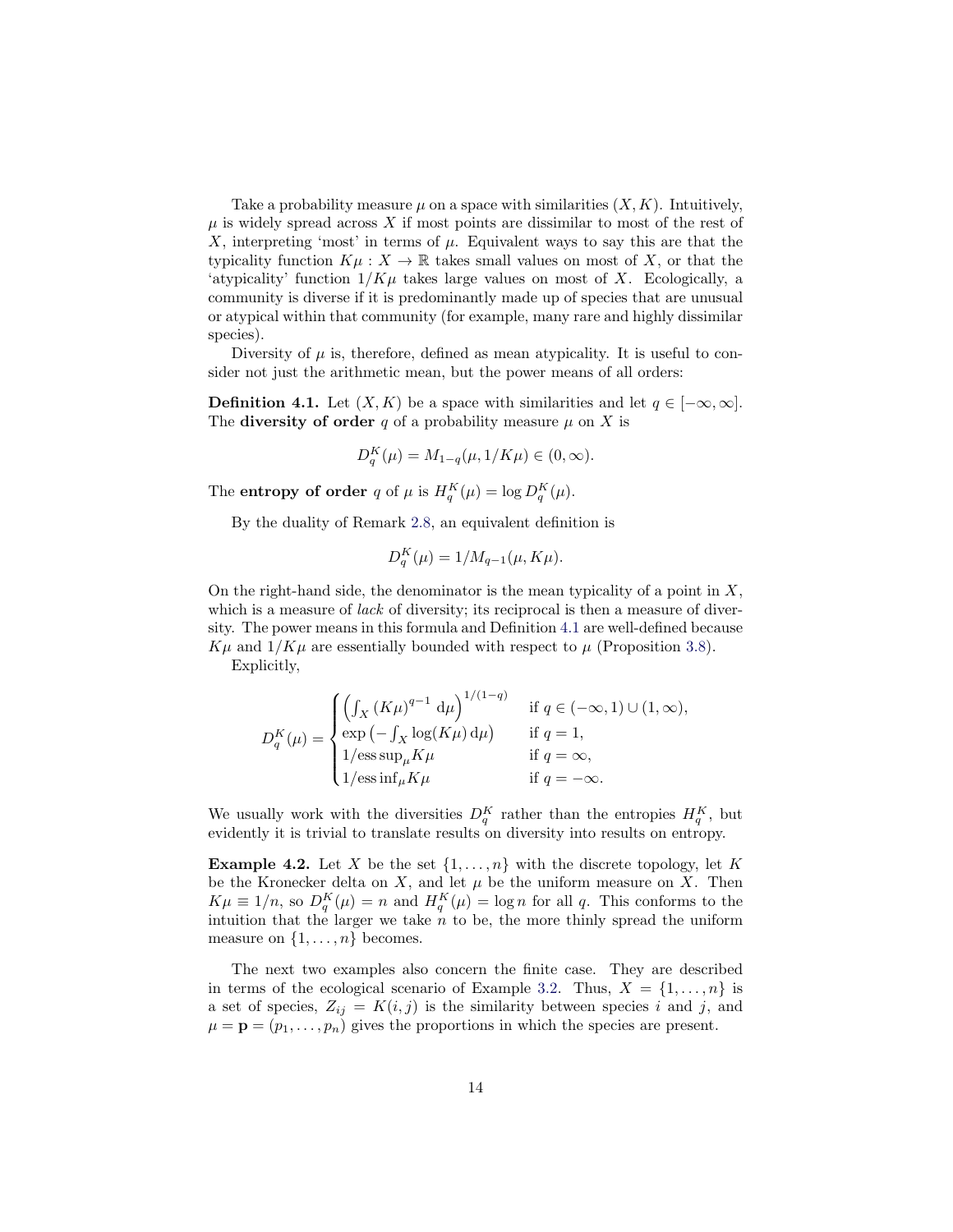<span id="page-14-0"></span>**Example 4.3.** Put  $Z = I$  (distinct species have nothing in common). Then

$$
D_0^I(\mathbf{p}) = \sum_{i \in \text{supp } \mathbf{p}} p_i \cdot \frac{1}{p_i} = |\text{supp } \mathbf{p}|.
$$

This is just the number of species present. It is the simplest diversity measure of all. But it takes no account of species abundances beyond presence and absence, whereas, for instance, a community of two species is ordinarily considered more diverse if they are equally abundant than if their proportions are  $(0.99, 0.01)$ .

The diversity of order 1 is

$$
D_1^I(\mathbf{p}) = \exp\left(-\sum_{i \in \text{supp } \mathbf{p}} p_i \log p_i\right) = \prod_{i \in \text{supp } \mathbf{p}} p_i^{-p_i}
$$

and the entropy  $H_1^I(\mathbf{p}) = \log D_1^I(\mathbf{p})$  of order 1 is the Shannon entropy  $-\sum p_i \log p_i$ . The diversity of order 2 is

$$
D_2^I(\mathbf{p}) = 1 / \sum_{i=1}^n p_i^2.
$$

The denominator is the probability that two individuals chosen at random are of the same species, and  $D_2^I(p)$  itself is the expected number of such trials needed in order to obtain a matching pair. The diversity of order  $\infty$  is

$$
D_{\infty}^{I}(\mathbf{p})=1/\max_{i}p_{i},
$$

which measures the extent to which the community is dominated by a single species. All four of these diversity measures (or simple transformations of them) are used by ecologists [\[20\]](#page-37-20). For a general parameter value  $q \neq 1, \pm \infty$ , the diversity of order  $q$  is

$$
D_q^I(\mathbf{p}) = \left(\sum_{i \in \text{supp } \mathbf{p}} p_i^q\right)^{1/(1-q)}
$$

.

In ecology,  $D_q^I$  is known as the **Hill number** of order  $q$  [\[11\]](#page-37-8), and in information theory,  $H_q^I = \log D_q^I$  is called the **Rényi entropy** of order q [\[26\]](#page-38-2). For reasons explained in Remark [6.1,](#page-21-1) we usually restrict to  $q \geq 0$ .

The parameter  $q$  controls the emphasis placed on rare or common species. Low values of  $q$  emphasise rare species; high values emphasise common species. At one extreme,  $D_0^I$  depends only on presence/absence, thus attaching as much importance to rare species as common ones. At the other,  $D^I_{\infty}$  depends only on the abundance of the most common species, completely ignoring rarer ones.

If a community loses one or more rare species, while at the same time the remaining species become more evenly balanced, its low-order diversity falls but its high-order diversity rises. For example,  $D_q^I$  measures the relative abundance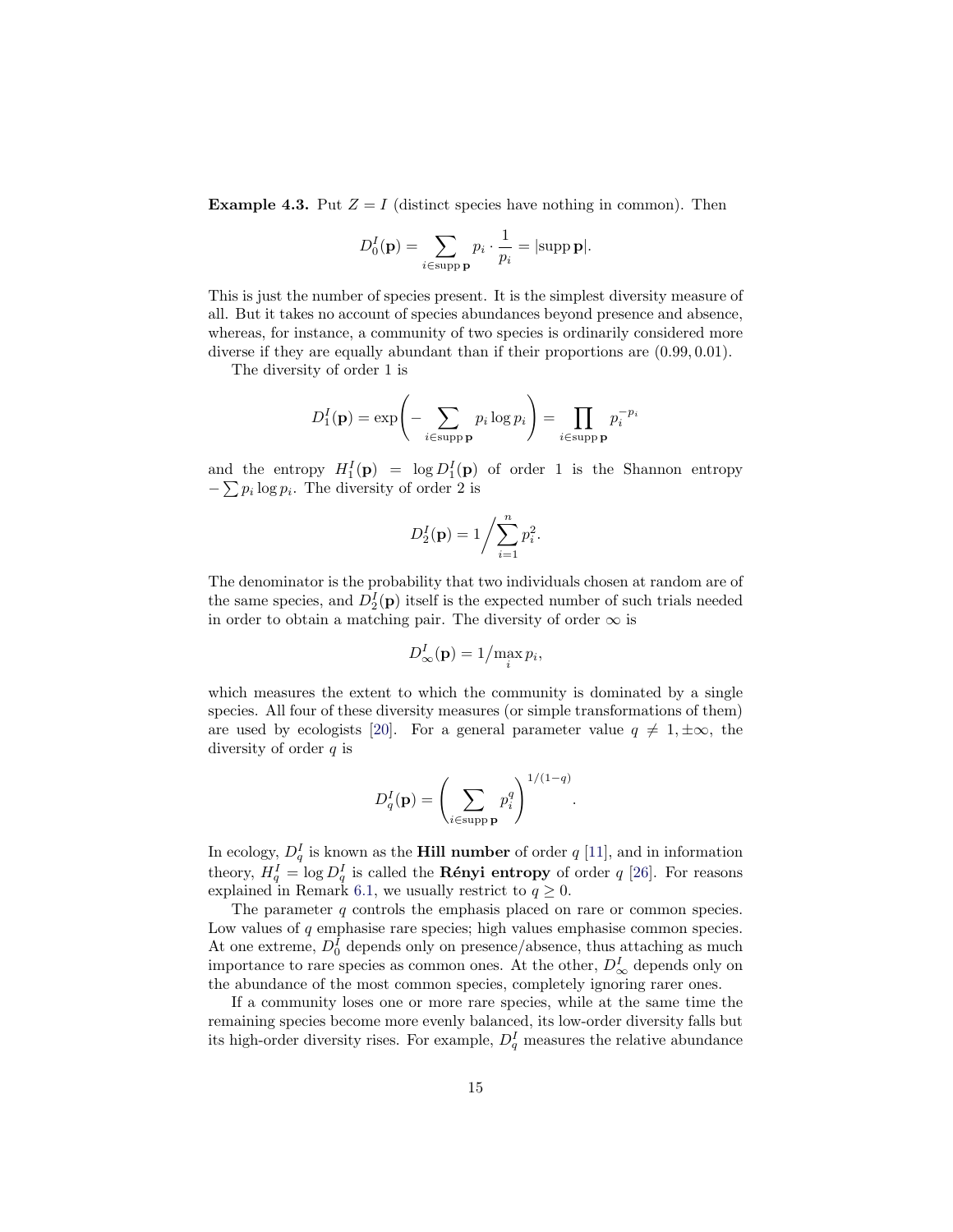distribution  $(0.5, 0.5, 0)$  as less diverse than  $(0.8, 0.1, 0.1)$  when  $q < 0.853$ , but more diverse for all higher values of q.

The moral is that when judging which of two communities is the more diverse, the answer depends critically on the parameter  $q$ . Different values of  $q$ may produce opposite judgements.

Example 4.4. Still in the ecological setting, consider now a general similarity matrix Z encoding the similarities between species (as in Example [3.2\)](#page-10-3). The diversity measures  $D_q^Z$  and the role of the parameter q can be understood much as in the case  $Z = I$ , but now incorporating inter-species similarity. For instance,

$$
D_2^Z(\mathbf{p}) = 1 / \sum_{i,j} p_i Z_{ij} p_j
$$

is the reciprocal expected similarity between a random pair of individuals (rather than the reciprocal probability that they are of the same species), and

$$
D_{\infty}^{Z}(\mathbf{p}) = 1 / \max_{i \in \text{supp } \mathbf{p}} (Z\mathbf{p})_i
$$

reflects the dominance of the largest cluster of species (rather than the largest single species).

<span id="page-15-4"></span>**Example 4.5.** Let  $(X, K)$  be an arbitrary space with similarities. Among all the diversity measures  $(D_q^K)_{q \in [0,\infty]}$ , one with especially convenient mathematical properties is the diversity of order 2:

$$
D_2^K(\mu) = \frac{1}{\int_X \int_X K(x, y) \, \mathrm{d}\mu(x) \, \mathrm{d}\mu(y)}.
$$

For instance, Meckes used  $D_2^K$ , and more particularly the maximum diversity  $\sup_{\mu \in P(X)} D_2^K(\mu)$  of order 2, to prove results on the Minkowski dimension of metric spaces ([\[22\]](#page-37-7), Section 7).

We now establish the basic analytic properties of diversity. First, we show that when  $\mu$  is fixed,  $D_q^K(\mu)$  is a continuous and decreasing function of its order q. Second, we prove the more difficult result that when  $q \in (0, \infty)$  is fixed,  $D_q^K(\mu)$  is continuous in the measure  $\mu$ .

<span id="page-15-0"></span>**Proposition 4.6.** Let  $(X, K)$  be a space with similarities and let  $\mu \in P(X)$ .

- <span id="page-15-2"></span>(i)  $D_q^K(\mu)$  is continuous in its order  $q \in [-\infty, \infty]$ .
- <span id="page-15-1"></span>(ii) If  $K\mu$  is constant on the support of  $\mu$ , then the function  $q \mapsto D_q^K(\mu)$  is constant on  $[-\infty, \infty]$ ; otherwise, it is strictly decreasing in  $q \in [-\infty, \infty]$ .

Proof. The two parts follow from Propositions [2.10](#page-9-3) and [2.9,](#page-9-4) respectively.  $\Box$ 

<span id="page-15-3"></span>**Remark 4.7.** A central role will be played by measures  $\mu$  satisfying the first case of Proposition [4.6\(](#page-15-0)[ii\)](#page-15-1). We call  $\mu$  **balanced** if the function  $K\mu$  is constant on supp  $\mu$ . (In [\[18\]](#page-37-0), for finite X, such measures were called 'invariant'.) Equivalently,  $\mu$  is balanced if  $D_q^K(\mu)$  is constant over  $q \in [-\infty, \infty]$ . If  $(K\mu)|_{\text{supp }\mu}$  has constant value c then  $D_q^K(\mu)$  has constant value  $1/c$ .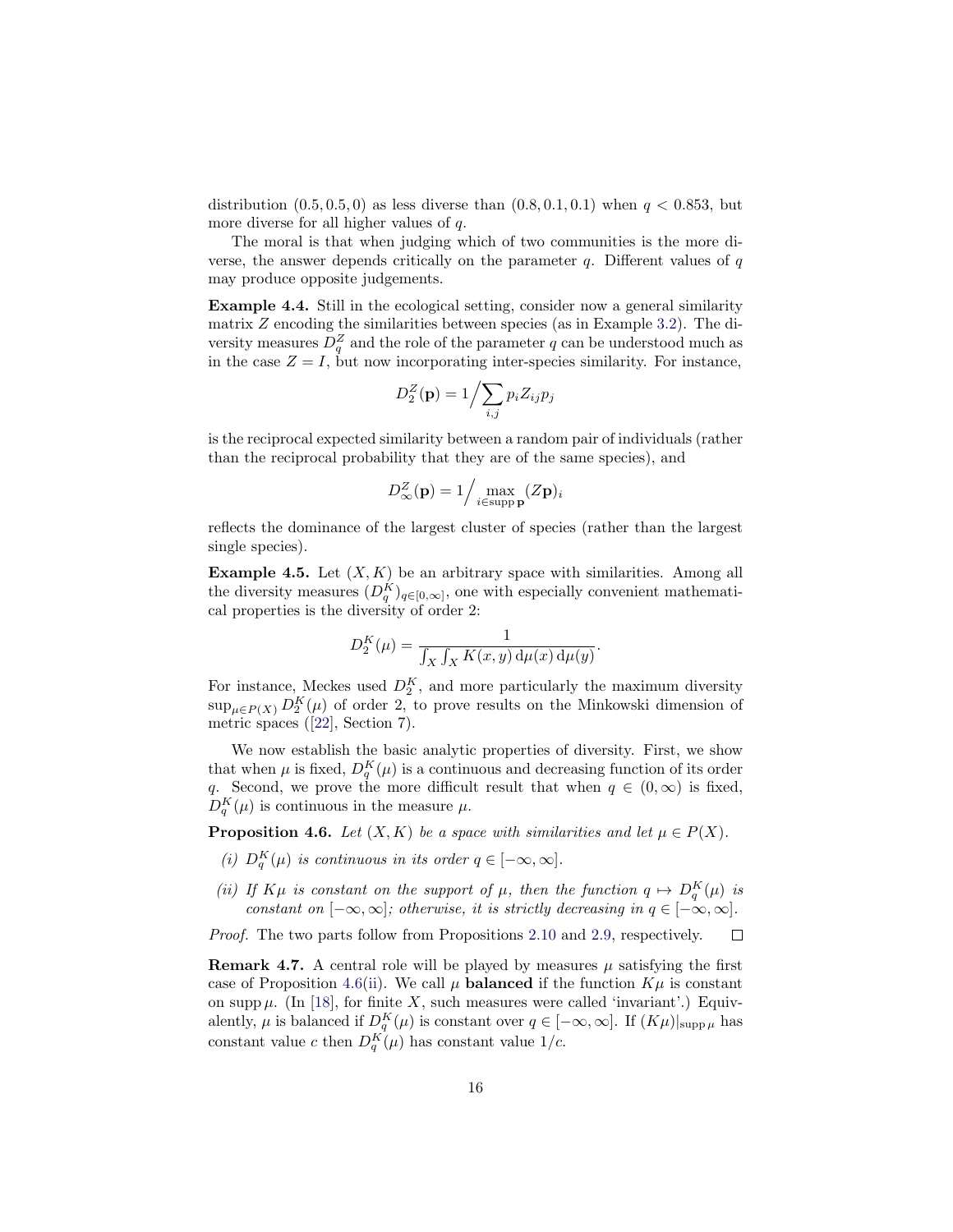<span id="page-16-0"></span>**Proposition 4.8.** Let  $(X, K)$  be a space with similarities. For every  $q \in (0, \infty)$ , the diversity function  $D_q^K : P(X) \to \mathbb{R}$  is continuous.

(Recall that we always use the weak<sup>\*</sup> topology on  $P(X)$ .)

The proof of Proposition [4.8](#page-16-0) takes the form of three lemmas, addressing the three cases  $q \in (1,\infty)$ ,  $q \in (0,1)$  and  $q=1$ .

**Lemma 4.9.** For every  $q \in (1,\infty)$ , the diversity function  $D_q^K : P(X) \to \mathbb{R}$  is continuous.

*Proof.* The map  $\mu \mapsto 1/D_q^K(\mu)$  is the composite

$$
P(X) \xrightarrow{\triangle} P(X) \times P(X) \xrightarrow{K_* \times \text{Id}} C(X) \times P(X) \xrightarrow{(-)^{q-1} \times \text{Id}} C(X) \times P(X) \xrightarrow{\langle -, - \rangle} \mathbb{R} \xrightarrow{(-)^{1/(q-1)}} \mathbb{R}.
$$

Here  $\triangle$  is the diagonal, which is certainly continuous. The map  $K_*$  was defined and proved to be continuous in Lemma [3.7,](#page-12-4) and  $(-)^{q-1}$  :  $C(X) \rightarrow C(X)$  is continuous by Lemma [2.2.](#page-6-4) The restricted pairing  $\langle -,-\rangle$  on  $C(X) \times P(X)$  is continuous by Lemma [2.3.](#page-6-3) Finally,  $(-)^{1/(q-1)}$  is evidently continuous. Hence  $1/D_q^K$  is continuous. But  $D_q^K$  takes values in  $(0, \infty)$ , so is itself continuous.

The case  $q \in (0,1)$  is harder. In the following proof, most of the work is caused by the possibility that  $(K\mu)(x) = 0$  for some x, in which case the function  $(K\mu)^{q-1}$  is not defined everywhere.

**Lemma 4.10.** For every  $q \in (0,1)$ , the diversity function  $D_q^K : P(X) \to \mathbb{R}$  is continuous.

*Proof.* First we break the space  $X$  into convenient smaller pieces. Put

$$
b = \frac{1}{2} \inf_{x \in X} K(x, x) > 0.
$$

By the topological hypotheses on  $(X, K)$ , we can find a finite open cover  $U_1, \ldots, U_n$  of X such that  $K(x, y) \geq b$  whenever  $x, y \in \overline{U_i}$  for some i, and we can find a continuous partition of unity  $p_1, \ldots, p_n$  such that supp  $p_i \subseteq U_i$  for each i.

For all  $\mu \in P(X)$ ,

$$
D_q^K(\mu)^{1-q} = \int_X (K\mu)^{q-1} d\mu = \sum_{i=1}^n \int_X (K\mu)^{q-1} p_i d\mu.
$$

Hence to see that  $D_q^K$  is continuous it will suffice to show that, for each i, the map  $d_i: P(X) \to \mathbb{R}$  defined by

$$
d_i(\mu) = \int_X (K\mu)^{q-1} p_i \, \mathrm{d}\mu
$$

is continuous. For the rest of the proof, fix  $i \in \{1, \ldots, n\}$ .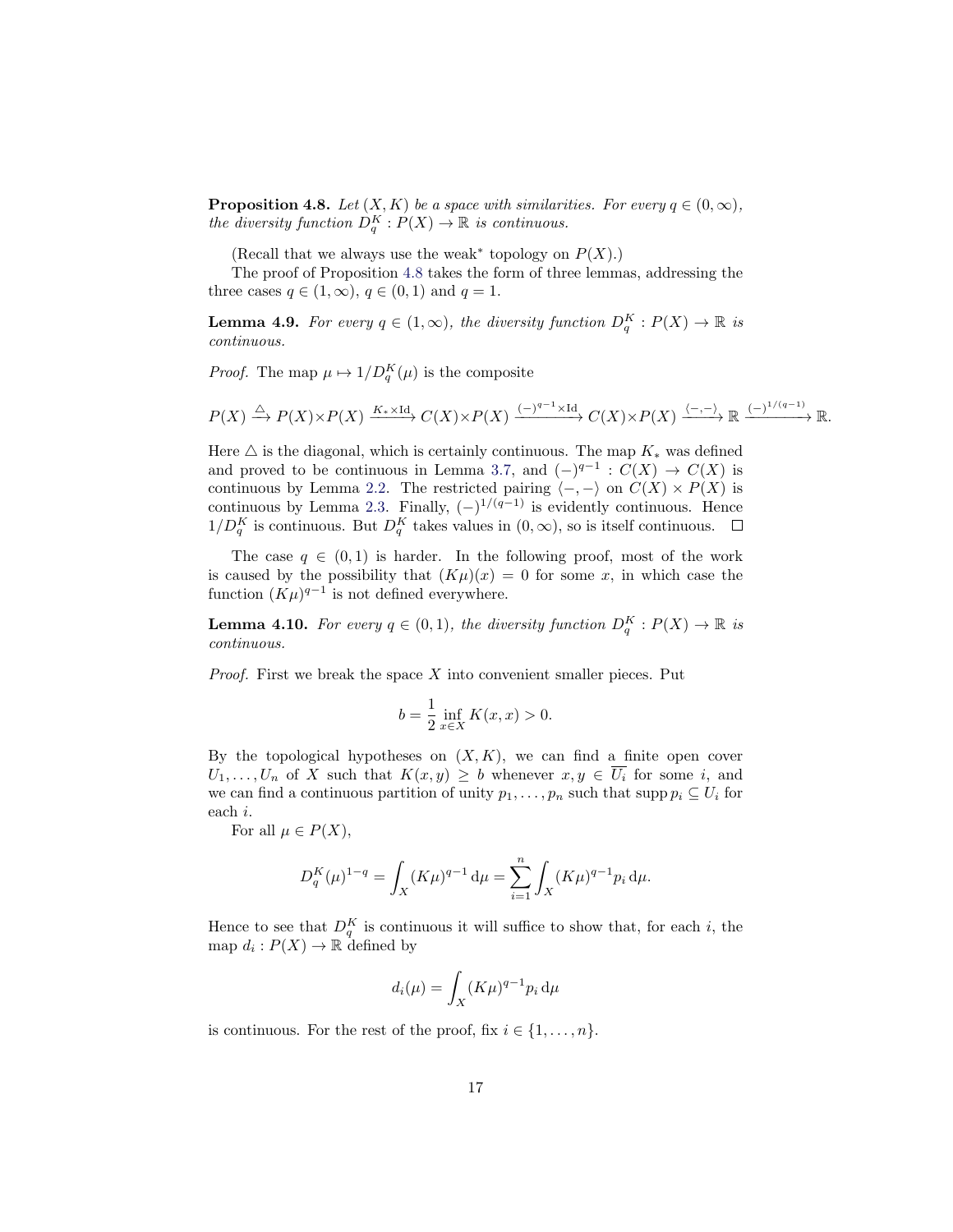For each  $\mu \in P(X)$ , we can bound  $K\mu$  below on  $U_i$ . Indeed, for all  $x \in U_i$ ,

$$
(K\mu)(x) \ge \int_{U_i} K(x, y) p_i(y) d\mu(y) \ge b \int_X p_i d\mu.
$$
 (3)

Thus,  $(K\mu)|_{\overline{U_i}}$  is bounded below by  $b \int p_i d\mu$ , which by Lemma [2.4](#page-7-2) is strictly positive if supp  $p_i \cap \text{supp} \mu \neq \emptyset$ .

Now we show that  $d_i$  is continuous at each point in the set

$$
P_i(X) = \{ \mu \in P(X) : \operatorname{supp} p_i \cap \operatorname{supp} \mu \neq \emptyset \}.
$$

By Lemma [2.4,](#page-7-2)  $P_i(X)$  is open in  $P(X)$ . Thus, it is equivalent to prove that the restriction of  $d_i$  to  $P_i(X)$  is continuous.

To do this, we begin by showing that there is a well-defined, continuous map  $G_i: P_i(X) \to C(U_i)$  given by

<span id="page-17-0"></span>
$$
G_i(\mu) = (K\mu)^{q-1}|_{\overline{U_i}}.
$$

It is well-defined because, for each  $\mu \in P_i(X)$ , the map  $K\mu$  is continuous and strictly positive on  $U_i$  (as noted after [\(3\)](#page-17-0)). To show that  $G_i$  is continuous, consider the following spaces and maps, defined below:

$$
P_i(X) \xrightarrow{K_*} C_i^+(X) \xrightarrow{\text{res}} C^+(\overline{U_i}) \xrightarrow{(-)^{q-1}} C^+(\overline{U_i}) \hookrightarrow C(\overline{U_i}).
$$

Here

$$
C_i^+(X) = \{ f \in C(X) : f(x) > 0 \text{ for all } x \in \overline{U_i} \},
$$
  

$$
C^+(\overline{U_i}) = \{ g \in C(\overline{U_i}) : g(x) > 0 \text{ for all } x \in \overline{U_i} \} = \textbf{Top}(\overline{U_i}, (0, \infty)).
$$

The first map  $K_*$  is the restriction of  $K_* : P(X) \to C(X)$ ; the restricted  $K_*$  is well-defined by [\(3\)](#page-17-0) and continuous by Lemma [3.7.](#page-12-4) The second map is restriction, which is certainly continuous, the third map  $(-)^{q-1}$  is continuous by Lemma [2.2,](#page-6-4) and the last map is inclusion, also continuous. The composite of these maps is  $G_i$ , which is therefore also continuous, as claimed.

To show that  $d_i$  is continuous on  $P_i(X)$ , consider the chain of maps

$$
P_i(X) \xrightarrow{\triangle} P_i(X) \times P(X) \xrightarrow{G_i \times (p_i -)} C(\overline{U_i}) \times P_{\leq}(\overline{U_i}) \xrightarrow{\langle -,- \rangle} \mathbb{R}
$$

(recalling the definition of  $P_{\leq}$  from before Lemma [2.3\)](#page-6-3). The first map is the diagonal followed by an inclusion; it is continuous. In the second,  $p_i$   $\cdot$  – is a restriction of the map  $M(X) \to M(\overline{U_i})$  defined by  $\mu \mapsto p_i\mu$ , which is also continuous. Since  $G_i$  is continuous, so is  $G_i \times (p_i \cdot -)$ . The third map is continuous by Lemma [2.3\(](#page-6-3)[ii\)](#page-7-1). And the composite of the chain is  $d_i|_{P_i(X)}$ , which is, therefore, also continuous.

Finally, we show that the function  $d_i$  is continuous at all points  $\mu \in P(X)$ such that supp  $p_i \cap \text{supp }\mu = \emptyset$ . Fix such a  $\mu$ .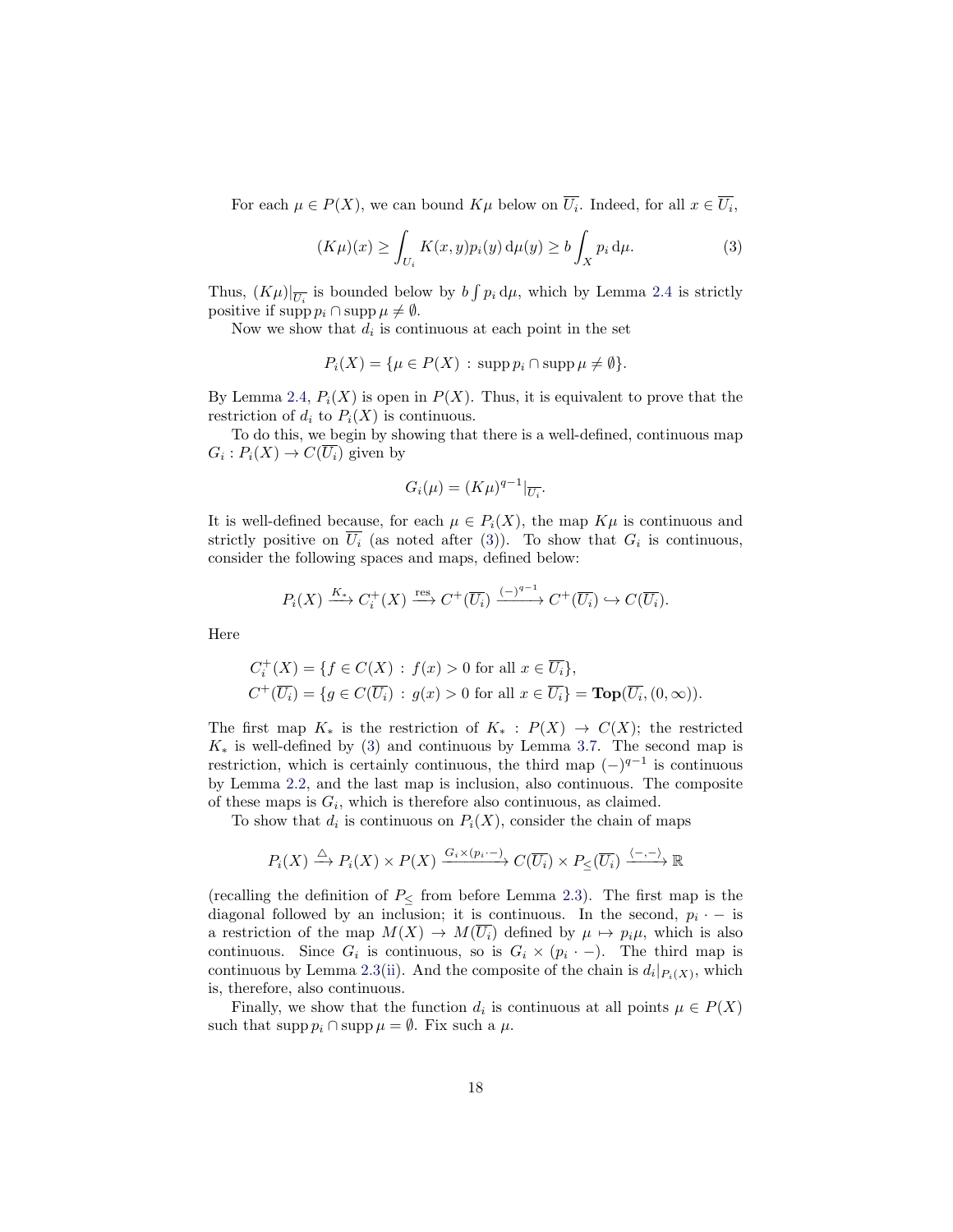Given  $\nu \in P(X)$ , if supp  $p_i \cap \text{supp }\nu = \emptyset$  then  $d_i(\nu) = 0$ , and otherwise

$$
d_i(\nu) = \int_{\overline{U_i}} (K\nu)^{q-1} p_i \, d\nu \le \int_{\overline{U_i}} \left( b \int_X p_i \, d\nu \right)^{q-1} p_i \, d\nu = b^{q-1} \left( \int_X p_i \, d\nu \right)^q
$$

(using the bound [\(3\)](#page-17-0) and that  $q < 1$ ). So in either case,

<span id="page-18-0"></span>
$$
0 \le d_i(\nu) \le b^{q-1} \left( \int_X p_i \, \mathrm{d}\nu \right)^q. \tag{4}
$$

Now as  $\nu \to \mu$  in  $P(X)$ , we have  $\int_X p_i \, d\nu \to \int_X p_i \, d\mu = 0$ , so

$$
b^{q-1} \left( \int_X p_i \, \mathrm{d}\nu \right)^q \to 0
$$

(since  $q > 0$ ). Hence the bounds [\(4\)](#page-18-0) give  $d_i(\nu) \to 0 = d_i(\mu)$ , as required.  $\Box$ 

The remaining case of Proposition [4.8,](#page-16-0)  $q = 1$ , will be deduced from the cases  $q \in (0,1)$  and  $q \in (1,\infty)$ .

**Lemma 4.11.** The diversity function  $D_1^K : P(X) \to \mathbb{R}$  is continuous.

*Proof.* Let  $\mu \in P(X)$  and  $\varepsilon > 0$ . Since  $D_q^K(\mu)$  is continuous in q (Proposi-tion [4.6\(](#page-15-0)[i\)](#page-15-2)), we can choose  $q^+ \in (1,\infty)$  such that

$$
|D_1^K(\mu) - D_{q^+}^K(\mu)| < \varepsilon/2.
$$

Since  $D_{q^+}^K : P(X) \to \mathbb{R}$  is continuous, we can find a neighbourhood  $U^+$  of  $\mu$ such that for all  $\nu \in U^+,$ 

$$
\left|D_{q^+}^K(\mu)-D_{q^+}^K(\nu)\right|<\varepsilon/2.
$$

Then for all  $\nu \in U^+$ , since  $D_q^K(\nu)$  is decreasing in q (Proposition [4.6\(](#page-15-0)[ii\)](#page-15-1)),

$$
D_1^K(\nu) \ge D_{q^+}^K(\nu) > D_1^K(\mu) - \varepsilon.
$$

Similarly, we can find a neighbourhood  $U^-$  of  $\mu$  such that for all  $\nu \in U^-$ ,

$$
D_1^K(\nu) < D_1^K(\mu) + \varepsilon
$$
\nHence

\n
$$
|D_1^K(\nu) - D_1^K(\mu)| < \varepsilon \text{ for all } \nu \in U^+ \cap U^-.
$$

This completes the proof of Proposition [4.8:](#page-16-0) the diversity function of each finite positive order is continuous.

**Remark 4.12.** Proposition [4.8](#page-16-0) excludes the cases  $q = 0$  and  $q = \infty$ . Diversity of order 0 is not continuous even in the simplest case of a finite set and the identity similarity matrix; for as we saw in Example [4.3,](#page-14-0)  $D_0^I(\mathbf{p})$  is the cardinality of supp p, which is not continuous in p. Diversity of order  $\infty$  need not be continuous either. For example, take  $X = \{1, 2, 3\}$  and the similarity matrix

$$
Z = \begin{pmatrix} 1 & 1 & 0 \\ 1 & 1 & 1 \\ 0 & 1 & 1 \end{pmatrix},
$$

and put  $\mathbf{p} = (1/2 - t, 2t, 1/2 - t)$ . Then  $D_{\infty}^{Z}(\mathbf{p})$  is 1 if  $t \in (0, 1/2)$ , but 2 if  $t = 0$ .

 $\Box$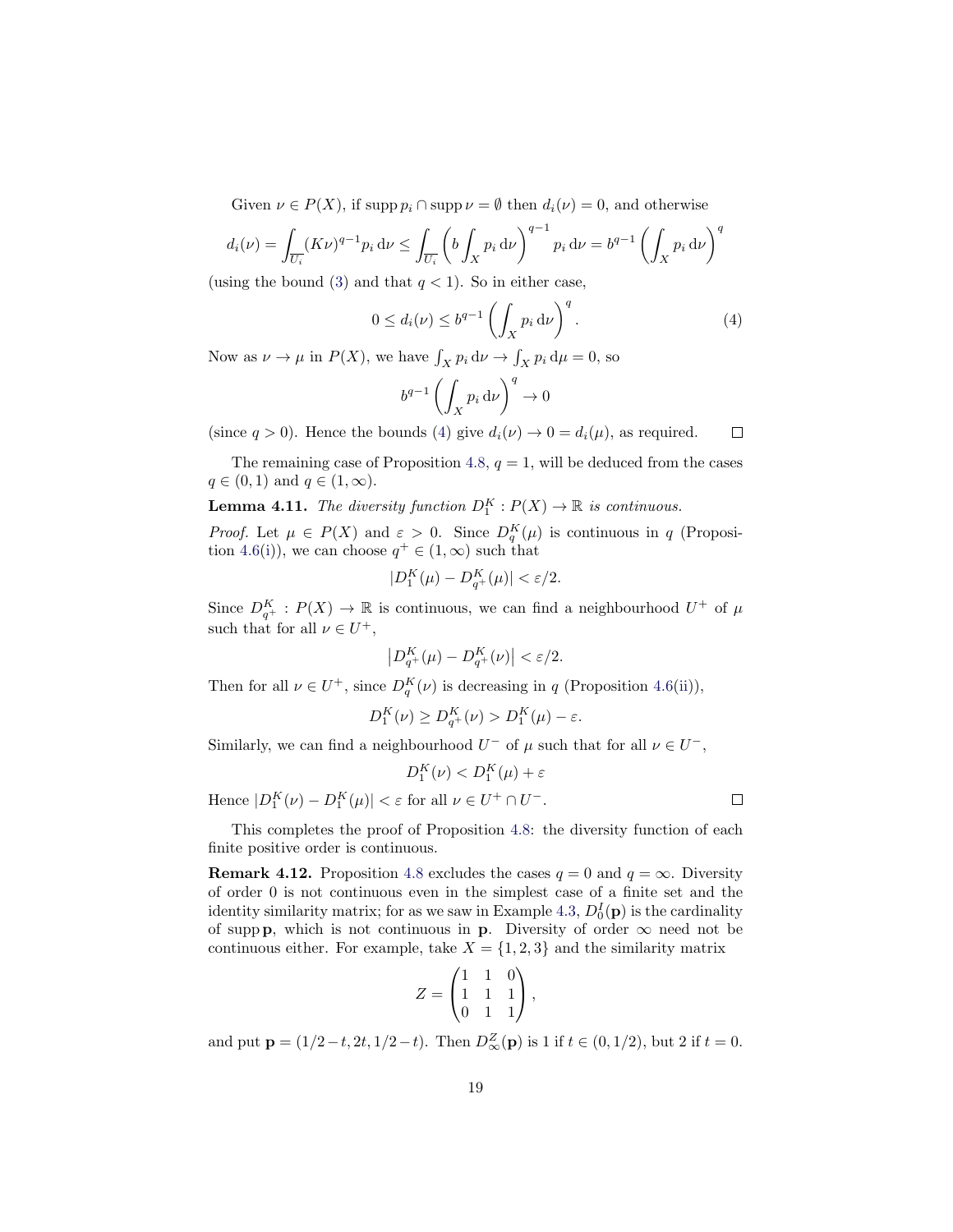### <span id="page-19-0"></span>5 Magnitude

To show that maximum diversity and maximum entropy are well-defined, we first have to define a closely related invariant, magnitude. Magnitude has been studied at various levels of generality, including finite enriched categories and compact metric spaces, for which it has strong geometric content [\[19\]](#page-37-6). We will define the magnitude of a space with similarities.

First we consider signed measures for which every point has typicality 1.

**Definition 5.1.** Let  $X = (X, K)$  be a space with similarities. A weight **measure** on X is a signed measure  $\mu \in M(X)$  such that  $K\mu \equiv 1$  on X.

This generalises the definition of weight measure on a compact metric space (Section 1.1 of [\[31\]](#page-38-3)). Note that despite our convention that 'measure' means positive measure, a weight measure is a signed measure.

**Example 5.2.** Let  $X = \{1, \ldots, n\}$ , writing  $Z_{ij} = K(i, j)$  as usual. Then a weight measure on X is a vector  $\mathbf{w} \in \mathbb{R}^n$  such that  $(Z\mathbf{w})_i = 1$  for  $i = 1, \ldots, n$ . If Z is invertible then there is exactly one weight measure, but in general there may be none or many.

Even if Z has many weight measures, the total weight  $\sum_i w_i$  turns out to be independent of the weighting  $w$  chosen, as long as  $Z$  is symmetric (or, more generally, the transpose of Z admits a weighting too). This common quantity  $\sum_i w_i$  is called the magnitude of  $(X, K)$ , and its independence of the choice of weighting is a special case of the following result.

**Lemma 5.3.** Let  $(X, K)$  be a symmetric space with similarities. Then  $\mu(X) =$  $\nu(X)$  for any weight measures  $\mu$  and  $\nu$  on X.

*Proof.* Since  $\nu$  is a weight measure,

$$
\mu(X) = \int_X d\mu(x) = \int_X \left( \int_X K(x, y) d\nu(y) \right) d\mu(x).
$$

Since  $\mu$  is a weight measure,

$$
\nu(X) = \int_X d\nu(y) = \int_X \left( \int_X K(y, x) d\mu(x) \right) d\nu(y).
$$

So by symmetry of K and Tonelli's theorem,  $\mu(X) = \nu(X)$ .

 $\Box$ 

This lemma makes the following definition valid.

<span id="page-19-1"></span>**Definition 5.4.** Let  $(X, K)$  be a symmetric space with similarities admitting at least one weight measure. The **magnitude** of  $(X, K)$  is

$$
|(X,K)| = \mu(X),
$$

for any weight measure  $\mu$  on  $(X, K)$ . We often write  $|(X, K)|$  as just  $|X|$ .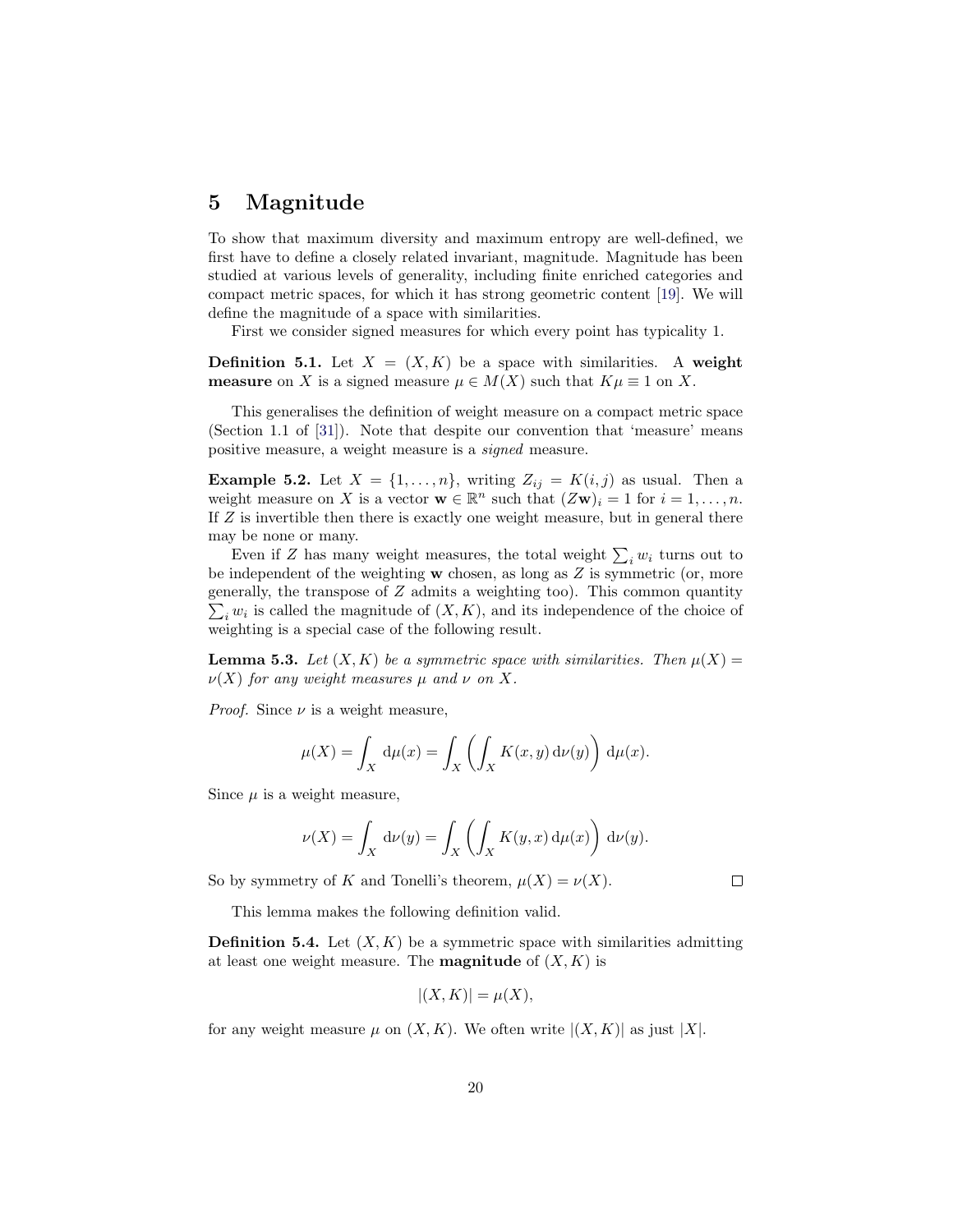We will mostly use *positive* weight measures, that is, weight measures that are positive measures. (In an unfortunate clash of terminology, a weight measure on a finite set is positive if and only if the corresponding vector is nonnegative.)

<span id="page-20-0"></span>**Lemma 5.5.** Let  $(X, K)$  be a symmetric space with similarities admitting a positive weight measure. Then  $|X| \geq 0$ , with equality if and only if  $X = \emptyset$ .

Proof. The inequality is immediate from the definition of magnitude, as is the fact that  $|\emptyset| = 0$ . Now suppose that X is nonempty. Choose  $x \in X$  and a positive weight measure  $\mu$  on  $(X, K)$ . Since  $\int_X K(x, -) d\mu = 1$ , the measure  $\mu$ is nonzero. Hence,  $|X| = \mu(X) > 0$ .

Let  $(X, K)$  be a space with similarities. Given a closed subset Y of X, we regard  $Y$  as a space with similarities by restriction of the similarity kernel  $K$ . Any measure  $\nu \neq 0$  on Y can be normalised and extended by zero to give a probability measure  $\hat{\nu}$  on X, defined by

$$
\widehat{\nu}(U) = \frac{\nu(U \cap Y)}{\nu(Y)}
$$

for Borel sets  $U \subseteq X$ . In particular, whenever  $\nu$  is a positive weight measure on  $Y \neq \emptyset$ , we have  $\nu \neq 0$  (by Lemma [5.5\)](#page-20-0) and

$$
\widehat{\nu}(U) = \frac{\nu(U \cap Y)}{|Y|}
$$

for Borel sets  $U \subseteq X$ . The construction  $\nu \mapsto \hat{\nu}$  relates the notion of weight measure to that of balanced measure (defined in Remark [4.7\)](#page-15-3) as follows.

<span id="page-20-5"></span>**Lemma 5.6.** Let  $(X, K)$  be a symmetric space with similarities. The following are equivalent for a probability measure  $\mu$  on X:

- <span id="page-20-1"></span>(i)  $\mu$  is balanced (that is,  $K\mu$  is constant on supp  $\mu$ );
- <span id="page-20-2"></span>(ii) the function  $q \mapsto D_q^K(\mu)$  is constant on  $[-\infty, \infty]$ ;
- <span id="page-20-3"></span>(iii)  $\mu = \hat{\nu}$  for some positive weight measure  $\nu$  on supp  $\mu$ ;
- <span id="page-20-4"></span>(iv)  $\mu = \hat{\nu}$  for some positive weight measure  $\nu$  on some nonempty closed subset  $Y$  of  $X$ .

When these conditions hold,  $D_q^K(\mu) = |Y|$  for all nonempty closed  $Y \subseteq X$ admitting a positive weight measure  $\nu$  such that  $\hat{\nu} = \mu$ , and all  $q \in [-\infty, \infty]$ .

Proof. The equivalence of [\(i\)](#page-20-1) and [\(ii\)](#page-20-2) follows from Proposition [4.6\(](#page-15-0)[ii\)](#page-15-1).

Now assuming [\(i\)](#page-20-1), we prove [\(iii\)](#page-20-3). Write c for the constant value of  $K\mu$  on supp  $\mu$ . Then  $c > 0$  by Proposition [3.8\(](#page-12-3)[i\)](#page-12-1), so we can define a measure  $\nu$  on supp  $\mu$  by  $\nu(W) = \mu(W)/c$  for all Borel sets  $W \subseteq \text{supp }\mu$ . This  $\nu$  is a weight measure on supp  $\mu$ , since for all  $y \in \text{supp} \mu$ ,

$$
(K\nu)(y) = \int_{\text{supp }\mu} K(y, -) \, \mathrm{d}\nu = \frac{1}{c} \int_X K(y, -) \, \mathrm{d}\mu = \frac{1}{c} (K\mu)(y) = 1.
$$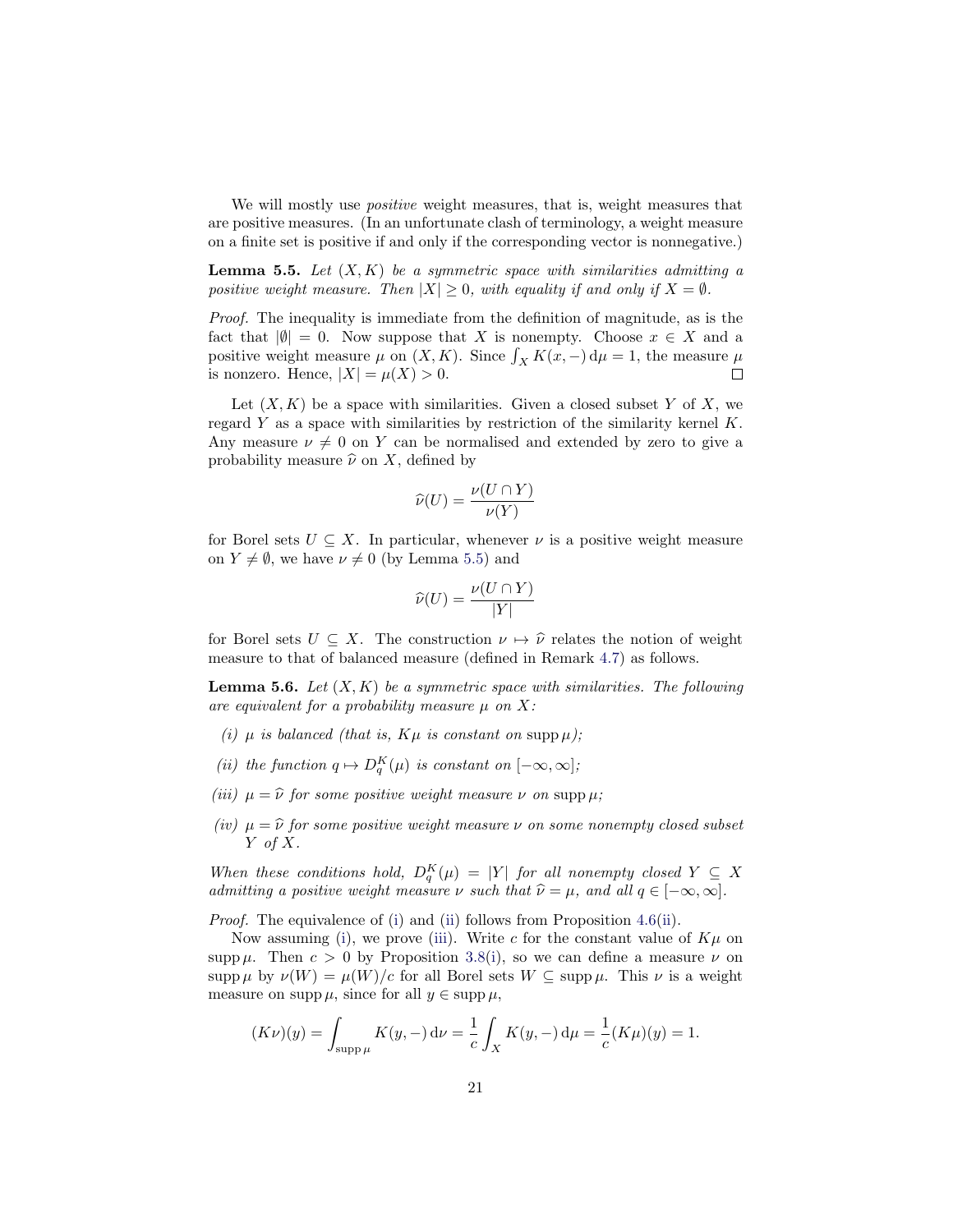Moreover,  $\hat{\nu} = \mu$ : for given a Borel set  $U \subseteq X$ ,

$$
\widehat{\nu}(U) = \frac{\nu(U \cap \operatorname{supp} \mu)}{\nu(\operatorname{supp} \mu)} = \frac{\mu(U \cap \operatorname{supp} \mu)}{\mu(\operatorname{supp} \mu)} = \mu(U),
$$

proving [\(iii\)](#page-20-3).

Trivially, [\(iii\)](#page-20-3) implies [\(iv\)](#page-20-4). Finally, we assume [\(iv\)](#page-20-4) and prove [\(i\)](#page-20-1). Take Y and  $\nu$  as in [\(iv\)](#page-20-4). For all  $x \in \text{supp }\mu$ ,

$$
(K\mu)(x) = \int_X K(x, -) d\hat{\nu} = \frac{1}{\nu(Y)} \int_Y K(x, -) d\nu = \frac{1}{\nu(Y)}
$$

This proves [\(i\)](#page-20-1). It also proves the final statement: for by Remark [4.7,](#page-15-3)  $D_q^K(\mu)$  =  $\nu(Y) = |Y|$  for all  $q \in [-\infty, \infty]$ .

### <span id="page-21-0"></span>6 Balanced and maximising measures

In the case of the Kronecker delta on a finite discrete space, it is trivial to maximise diversity. Indeed, an elementary classical result states that for each  $q \in [0, \infty]$ , the Rényi entropy  $H_q^I$  of order q (Example [4.3\)](#page-14-0) is maximised by the uniform distribution, and that unless  $q = 0$ , the uniform distribution is unique with this property. The same is therefore true of the diversity measures  $D_q^I$ .

For a finite space with an arbitrary similarity kernel, maximising measures are no longer uniform [\[18\]](#page-37-0). We cannot, therefore, expect that on a general space with similarities, diversity is maximised by the 'uniform' measure (whatever that might mean). Nevertheless, maximising measures have a different uniformity property: they are balanced. That is the main result of this section.

<span id="page-21-1"></span>**Remark 6.1.** We usually restrict the parameter q to lie in the range  $[0, \infty]$ . Even in the simplest case of the Kronecker delta on a finite set,  $D_q^K$  and  $H_q^K$ behave quite differently for negative q than for positive q. When  $q < 0$ , the uniform measure no longer maximises  $D_q^I$  or  $H_q^I$ , and in fact minimises them among all measures of full support (as can be shown using Proposition [4.6\(](#page-15-0)[ii\)](#page-15-1)).

For the rest of this section, let  $(X, K)$  be a symmetric space with similarities.

**Definition 6.2.** For  $q \in [0, \infty]$ , a probability measure on X is q-maximising if it maximises  $D_q^K$ . It is **maximising** if it is q-maximising for all  $q \in [0, \infty]$ .

We will show in Section [7](#page-25-0) that any measure that is  $q$ -maximising for some  $q > 0$  is, in fact, maximising. The proof will depend on the next result: any measure that is q-maximising for some  $q \in (0,1)$  is balanced.

This result can be understood as follows. In ecological terminology, if a species distribution is not balanced then not all species are equally typical, and it is intuitively plausible that transferring a little abundance from the most typical species to the least typical increases diversity. Thus, the diversity of a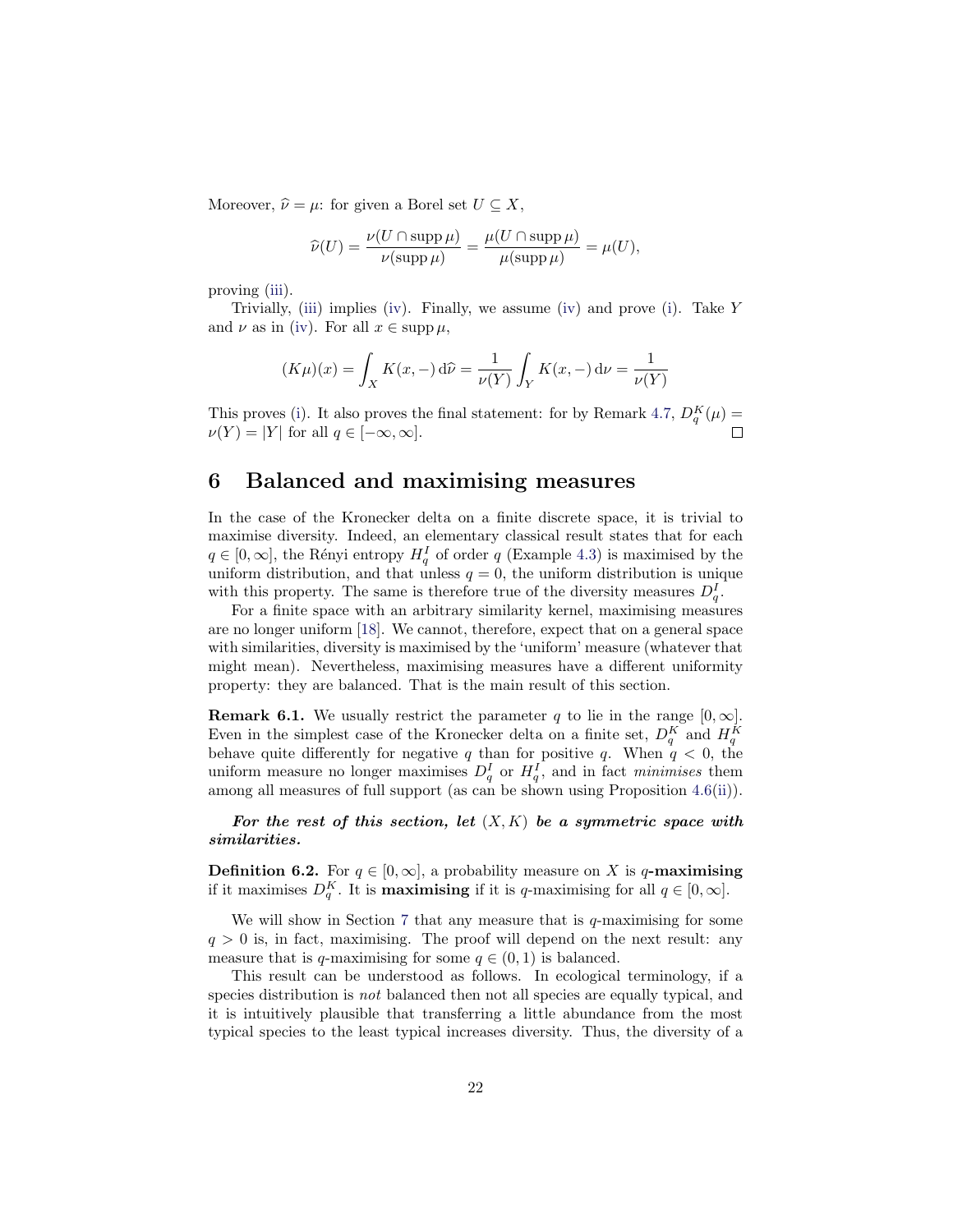non-balanced distribution should not be maximal; equivalently, a distribution that maximises diversity should be balanced.

We prove this using a variational argument. The shape of the proof is similar to that of the finite case ([\[18\]](#page-37-0), Section 5), but the generalisation to compact spaces makes the argument much more delicate.

<span id="page-22-1"></span>**Proposition 6.3.** For  $q \in (0,1)$ , every q-maximising measure on  $(X, K)$  is balanced.

*Proof.* Let  $q \in (0,1)$  and let  $\mu$  be a q-maximising measure on  $(X, K)$ . Since  $K\mu$ is continuous and supp  $\mu$  is compact, we can choose  $x^-, x^+ \in \text{supp } \mu$  such that

$$
(K\mu)(x^-) = \inf_{\text{supp }\mu} K\mu, \qquad (K\mu)(x^+) = \sup_{\text{supp }\mu} K\mu.
$$

To prove that  $\mu$  is balanced, it will suffice to show that  $(K\mu)(x^-) = (K\mu)(x^+)$ .

Let  $\varepsilon > 0$ . We first construct functions  $u^{\pm}$  such that the measures  $u^{\pm} \mu$ approximate the Dirac measures at  $x^{\pm}$ , using Lemma [2.5.](#page-7-3) Write

$$
E = \{(K\mu)^{q-1}|_{\text{supp }\mu}\} \cup \{K(x, -)|_{\text{supp }\mu} : x \in X\} \subseteq C(\text{supp }\mu)
$$

(which is well-defined by Lemma [3.6](#page-11-1) and Proposition [3.8\(](#page-12-3)[i\)](#page-12-1)). Then  $E$  is compact, since it is the union of a singleton with the image of the compact space  $X$ under the composite of continuous maps

$$
X \xrightarrow{\overline{K}} C(X) \xrightarrow{\text{restriction}} C(\text{supp}\,\mu)
$$

(using Lemma [3.5\)](#page-11-0). Hence  $E$  is equicontinuous. So by Lemma [2.5,](#page-7-3) we can choose a nonnegative function  $u^- \in C(X)$  such that  $\int_X u^- d\mu = 1$  and

$$
\left| \int_X (K\mu)^{q-1} \, \mathrm{d}u^- \mu \right| - (K\mu)(x^-)^{q-1} \right| \le \varepsilon,
$$
  

$$
\left| \int_X K(x, -) \, \mathrm{d}u^- \mu \right| - K(x, x^-) \le \varepsilon,
$$

the latter for all  $x \in X$ . Choose  $u^+$  similarly for  $x^+$ .

Since  $u^- - u^+$  is bounded, we can choose an open interval  $I \subseteq \mathbb{R}$ , containing 0, such that the function  $1 + t(u^- - u^+) \in C(X)$  is strictly positive for each  $t \in I$ . Then for each  $t \in I$ , we have a probability measure

<span id="page-22-0"></span>
$$
\mu_t = (1 + t(u^- - u^+))\mu
$$

on X, with  $\text{supp}\,\mu_t = \text{supp}\,\mu$ . Note that  $\mu_0 = \mu$ .

We will exploit the fact that  $D_q^K(\mu_t)$  has a local maximum at  $t = 0$ , showing that the function  $t \mapsto D_q^K(\mu_t)^{1-q}$  is differentiable at 0 and, therefore, has derivative 0 there. For each  $t \in I$ ,

$$
D_q^K(\mu_t)^{1-q} = \int (K\mu_t)^{q-1} d\mu + t \int (K\mu_t)^{q-1} d((u^- - u^+) \mu)
$$
  
=  $a(t) + b(t)$ , (5)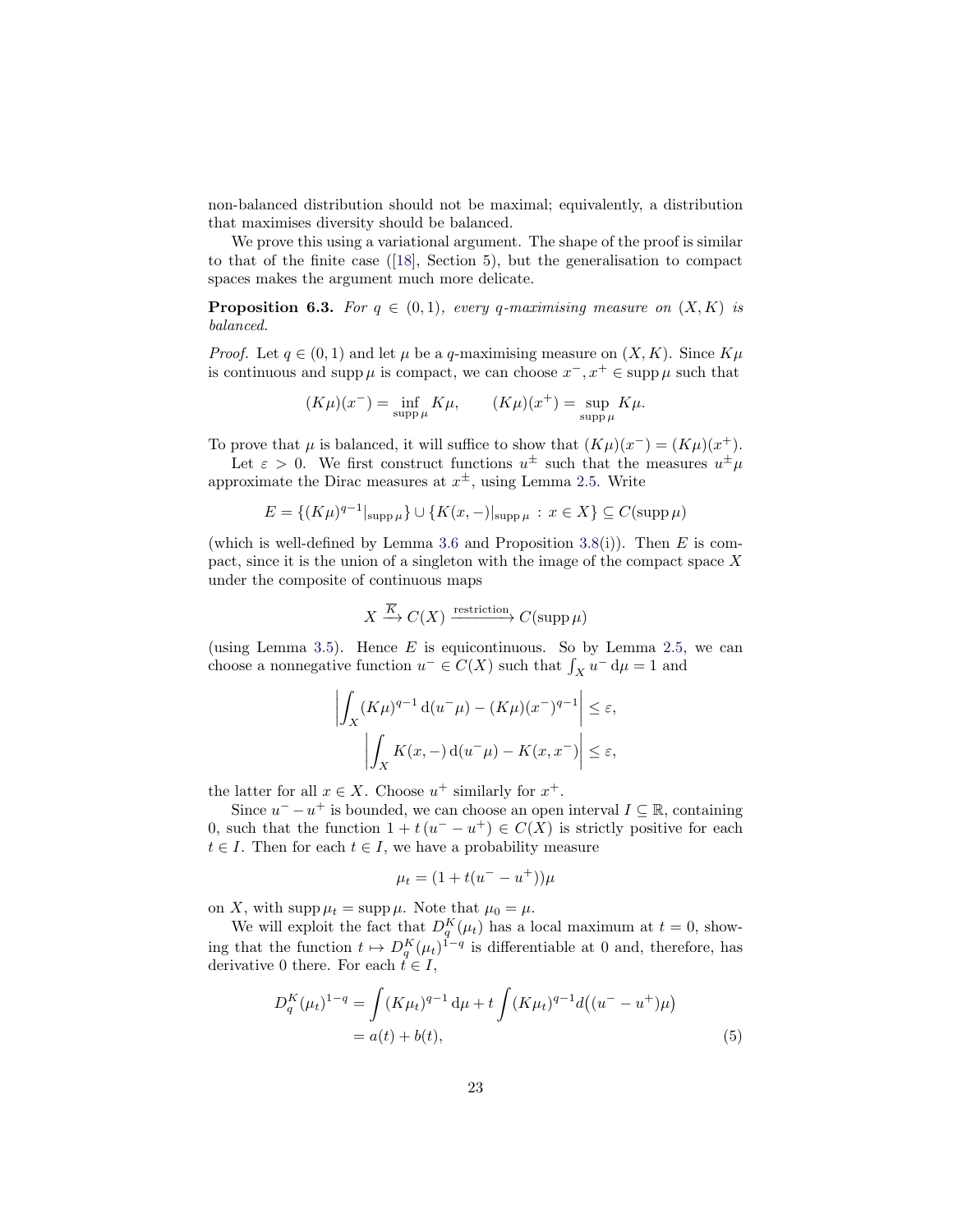say. (Since supp  $(K\mu_t) \supseteq \text{supp}(\mu_t) = \text{supp}\,\mu$ , the integrand  $(K\mu_t)^{q-1}$  is welldefined and continuous on supp  $\mu$ , and both integrals are finite.) We now show that  $a(t)$  and  $b(t)$  are differentiable at  $t = 0$ , compute their derivatives there, and bound the derivatives below.

To differentiate the integral  $a(t)$ , we use Lemma [2.11.](#page-9-5) Choose a bounded open subinterval J of I, also containing 0, with  $\overline{J} \subseteq I$ . We now verify that the function  $f: X \times J \to \mathbb{R}$  defined by

$$
f(x,t) = (K\mu_t)(x)^{q-1} = \left[ (K\mu)(x) + tK((u^- - u^+)\mu)(x) \right]^{q-1}
$$

satisfies the conditions of Lemma [2.11.](#page-9-5)

We have already checked condition [2.11\(](#page-9-5)[i\)](#page-9-6). For condition [2.11](#page-9-5)[\(ii\)](#page-9-7): for all  $x \in \text{supp }\mu$ , the function  $f(x, -)$  is differentiable on I (hence J), with derivative

$$
t \mapsto \frac{\partial f}{\partial t}(x,t) = (q-1)\left[ (K\mu)(x) + tK\left( (u^- - u^+)\mu \right)(x) \right]^{q-2} \cdot K\left( (u^- - u^+)\mu \right)(x).
$$

For condition [2.11\(](#page-9-5)[iii\)](#page-9-8), this formula shows that  $\partial f/\partial t$  is continuous on (supp  $\mu$ )× I. Hence  $|\partial f/\partial t|$  is continuous on the compact space (supp  $\mu$ ) × J, and therefore bounded on  $(\text{supp }\mu) \times J$ , with supremum H, say. The constant function H on X is  $\mu$ -integrable, and  $\left|\frac{\partial f}{\partial t}(x,t)\right| \leq H$  for all  $x \in \text{supp }\mu$  and  $t \in J$ , as required.<br>Now applying Lemma [2.11,](#page-9-5)  $a(t)$  is differentiable at  $t = 0$  with

$$
a'(0) = (q-1) \int (K\mu)(x)^{q-2} K((u^- - u^+) \mu)(x) d\mu(x)
$$
  
= (q-1) 
$$
\int (K\mu)(x)^{q-2} \left( \int K(x, y) d((u^- - u^+) \mu)(y) \right) d\mu(x)
$$
  

$$
\geq (q-1) \int (K\mu)^{q-2} \left( K(-, x^-) - K(-, x^+) + 2\varepsilon \right) d\mu,
$$
 (6)

where the inequality follows from the defining properties of  $u^-$  and  $u^+$  and the fact that  $q < 1$ .

Next, consider  $b(t)$ . By definition of derivative, b is differentiable at 0 if and only if the limit

<span id="page-23-0"></span>
$$
\lim_{t \to 0} \int (K \mu_t)^{q-1} \, \mathrm{d}((u^- - u^+) \mu)
$$

exists, and in that case  $b'(0)$  is that limit. As  $t \to 0$ , we have  $K\mu_t \to K\mu$  in  $C(\text{supp }\mu)$ , so  $(K\mu_t)^{q-1} \to (K\mu)^{q-1}$  in  $C(\text{supp }\mu)$  (by Lemma [2.2\)](#page-6-4). Hence  $b'(0)$ exists and is given by

<span id="page-23-1"></span>
$$
b'(0) = \int_X (K\mu)^{q-1} d((u^- - u^+) \mu).
$$

By the defining properties of  $u^-$  and  $u^+$ , it follows that

$$
b'(0) \ge (K\mu)(x^{-})^{q-1} - (K\mu)(x^{+})^{q-1} - 2\varepsilon.
$$
 (7)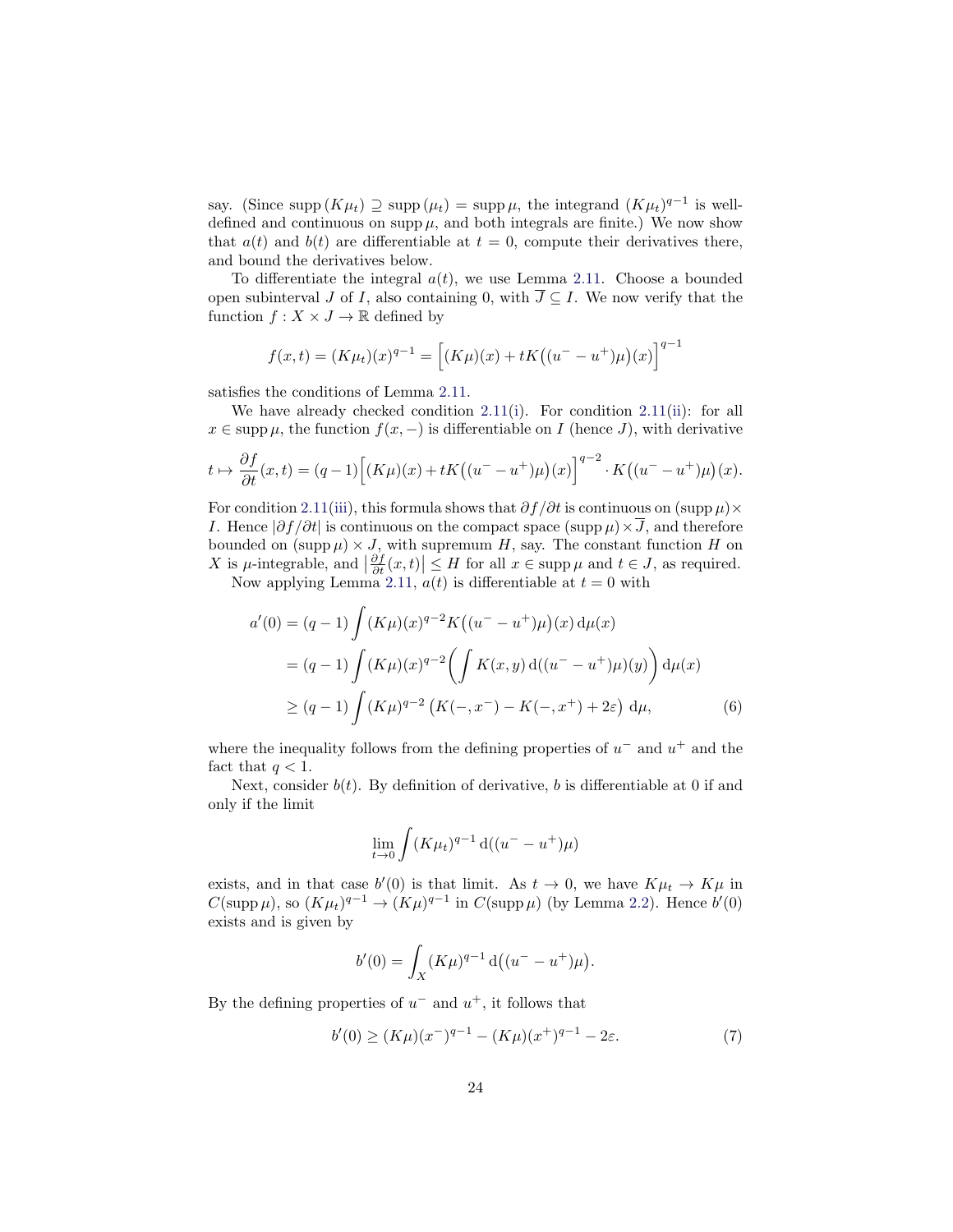Returning to equation [\(5\)](#page-22-0), we have now shown that both  $a(t)$  and  $b(t)$  are differentiable at  $t = 0$ . So too, therefore, is  $D_q^K(\mu_t)^{1-q}$ . But by the maximality of  $\mu$ , its derivative there is 0. Hence the bounds [\(6\)](#page-23-0) and [\(7\)](#page-23-1) give

$$
0 \ge (q - 1) \int (K\mu)^{q-2} \left( K(-, x^{-}) - K(-, x^{+}) + 2\varepsilon \right) d\mu + (K\mu)(x^{-})^{q-1} - (K\mu)(x^{+})^{q-1} - 2\varepsilon
$$
  
=  $(q-1) \left( \int (K\mu)^{q-2} K(x^{-}, -) d\mu - \int (K\mu)^{q-2} K(x^{+}, -) d\mu + 2\varepsilon \int (K\mu)^{q-2} d\mu \right)$   
+  $(K\mu)(x^{-})^{q-1} - (K\mu)(x^{+})^{q-1} - 2\varepsilon,$  (8)

using the symmetry of  $K$ . Consider the first integral in  $(8)$ . By definition of  $x^-$ , and since  $q-2 < 0$ , we have

$$
\int (K\mu)^{q-2} K(x^-, -) d\mu \le (K\mu)(x^-)^{q-2} \int K(x^-, -) d\mu = (K\mu)(x^-)^{q-1}.
$$

A similar statement holds for  $x^+$ . Since  $q-1 < 0$ , it follows from [\(8\)](#page-24-0) that

<span id="page-24-1"></span>
$$
0 \ge q\left( (K\mu)(x^-)^{q-1} - (K\mu)(x^+)^{q-1} \right) - 2\varepsilon \left( (1-q) \int (K\mu)^{q-2} d\mu + 1 \right). \tag{9}
$$

Put  $c = (1 - q) \int (K\mu)^{q-2} d\mu + 1$ . Then by [\(9\)](#page-24-1), the defining properties of  $x^{-}$ and  $x^+$ , and the fact that  $0 < q < 1$ ,

<span id="page-24-0"></span>
$$
2\varepsilon c \ge q\left( (K\mu)(x^-)^{q-1} - (K\mu)(x^+)^{q-1} \right) \ge 0.
$$

Taking  $\varepsilon \to 0$ , we see that  $(K\mu)(x^-) = (K\mu)(x^+)$ , which proves the result.

<span id="page-24-2"></span>**Corollary 6.4.** Assume that X is nonempty. For each  $q \in (0, 1)$ , there exists a balanced q-maximising probability measure on X.

*Proof.* Fix  $q \in (0,1)$ . The function  $D_q^K$  is continuous on the nonempty compact space  $P(X)$  (Proposition [4.8\)](#page-16-0), so it attains a maximum at some  $\mu \in P(X)$ . By Corollary [6.4,](#page-24-2)  $\mu$  is balanced.  $\Box$ 

Thus, balanced q-maximising measures exist for arbitrarily small  $q > 0$ . Later, we will use a limiting argument to find a balanced 0-maximising measure. Any such measure maximises diversity of all orders simultaneously:

<span id="page-24-3"></span>**Lemma 6.5.** For  $0 \le q' \le q \le \infty$ , any balanced probability measure that is q 0 -maximising is also q-maximising. In particular, any balanced 0-maximising measure is maximising.

*Proof.* Let  $0 \le q' \le q \le \infty$  and let  $\mu$  be a balanced q'-maximising measure. Then for all  $\nu \in P(X)$ ,

$$
D_q^K(\nu) \le D_{q'}^K(\nu) \le D_{q'}^K(\mu) = D_q^K(\mu),
$$

where the inequalities follows from Proposition [4.6](#page-15-0)[\(ii\)](#page-15-1) and the maximality of  $D_{q'}^K(\mu)$ , and the equality from Lemma [5.6](#page-20-5) and  $\mu$  being balanced.  $\Box$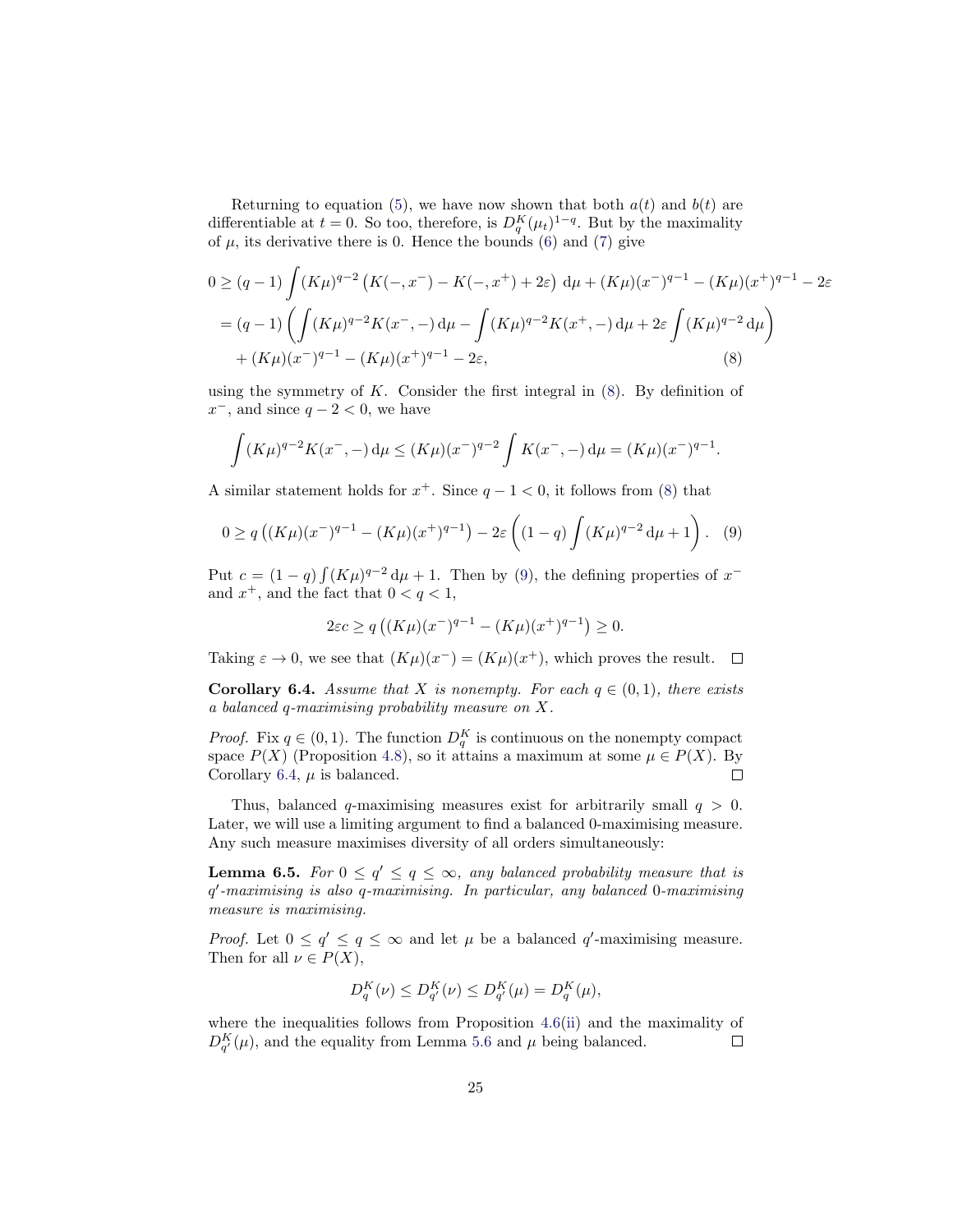For the limiting argument, we will use:

<span id="page-25-2"></span>**Lemma 6.6.** (i) The set of balanced probability measures is closed in  $P(X)$ .

<span id="page-25-3"></span>(ii) For each  $q \in (0,\infty)$ , the set of q-maximising probability measures is closed in  $P(X)$ .

Proof. For [\(i\)](#page-25-2), by Lemma [5.6](#page-20-5) and Proposition [4.6\(](#page-15-0)[ii\)](#page-15-1), the set of balanced measures is

$$
\{\mu \in P(X) : D_1^K(\mu) = D_2^K(\mu)\}.
$$

But  $D_1^K$ ,  $D_2^K$ :  $P(X) \to \mathbb{R}$  are continuous (by Proposition [4.8\)](#page-16-0), so by a standard topological argument, this set is closed.

 $\Box$ 

Part [\(ii\)](#page-25-3) is immediate from the continuity of  $D_q^K$ .

### <span id="page-25-0"></span>7 The maximisation theorem

We now come to our main theorem:

<span id="page-25-1"></span>**Theorem 7.1.** Let  $(X, K)$  be a nonempty symmetric space with similarities.

- (i) There exists a probability measure  $\mu$  on X that maximises  $D_q^K(\mu)$  for all  $q \in [0,\infty]$  simultaneously.
- <span id="page-25-4"></span>(ii) The maximum diversity  $\sup_{\mu \in P(X)} D_q^K(\mu)$  is independent of  $q \in [0, \infty]$ .

*Proof.* For each  $q \in (0,1)$ , there exists a balanced q-maximising probability measure on X (Corollary [6.4\)](#page-24-2). Since  $P(X)$  is compact, we can choose some  $\mu \in P(X)$  such that for every  $q > 0$  and neighbourhood U of  $\mu$ , there exist  $q' \in (0,q)$  and a balanced q'-maximising measure in U. Then by Lemma [6.5,](#page-24-3) for every  $q > 0$ , every neighbourhood of  $\mu$  contains a balanced q-maximising measure. To prove both parts of the theorem, it suffices to show that  $\mu$  is balanced and maximising.

By Lemma [6.6\(](#page-0-1)[i\)](#page-25-2),  $\mu$  is balanced. By Lemma [6.6](#page-0-1)[\(ii\)](#page-25-3),  $\mu$  is q-maximising for each  $q > 0$ . Now given any  $\nu \in P(X)$ , we have  $D_q^K(\mu) \ge D_q^K(\nu)$  for all  $q > 0$ ; then passing to the limit as  $q \to 0^+$  and using the continuity of diversity in its order (Proposition [4.6](#page-15-0)[\(i\)](#page-15-2)) gives  $D_0^K(\mu) \ge D_0^K(\nu)$ . Hence  $\mu$  is 0-maximising. But  $\mu$  is also balanced, so by Lemma [6.5,](#page-24-3)  $\mu$  is maximising.  $\Box$ 

The symmetry hypothesis in the theorem cannot be dropped, even in the finite case ([\[18\]](#page-37-0), Section 8).

Part [\(ii\)](#page-25-4) of the theorem shows that maximum diversity is an unambiguous real invariant of a space, not depending on a choice of parameter  $q$ :

**Definition 7.2.** Let  $(X, K)$  be a nonempty symmetric space with similarities. The **maximum diversity** of  $(X, K)$  is

$$
D_{\max}(X, K) = \sup_{\mu \in P(X)} D_q^K(\mu) \in (0, \infty),
$$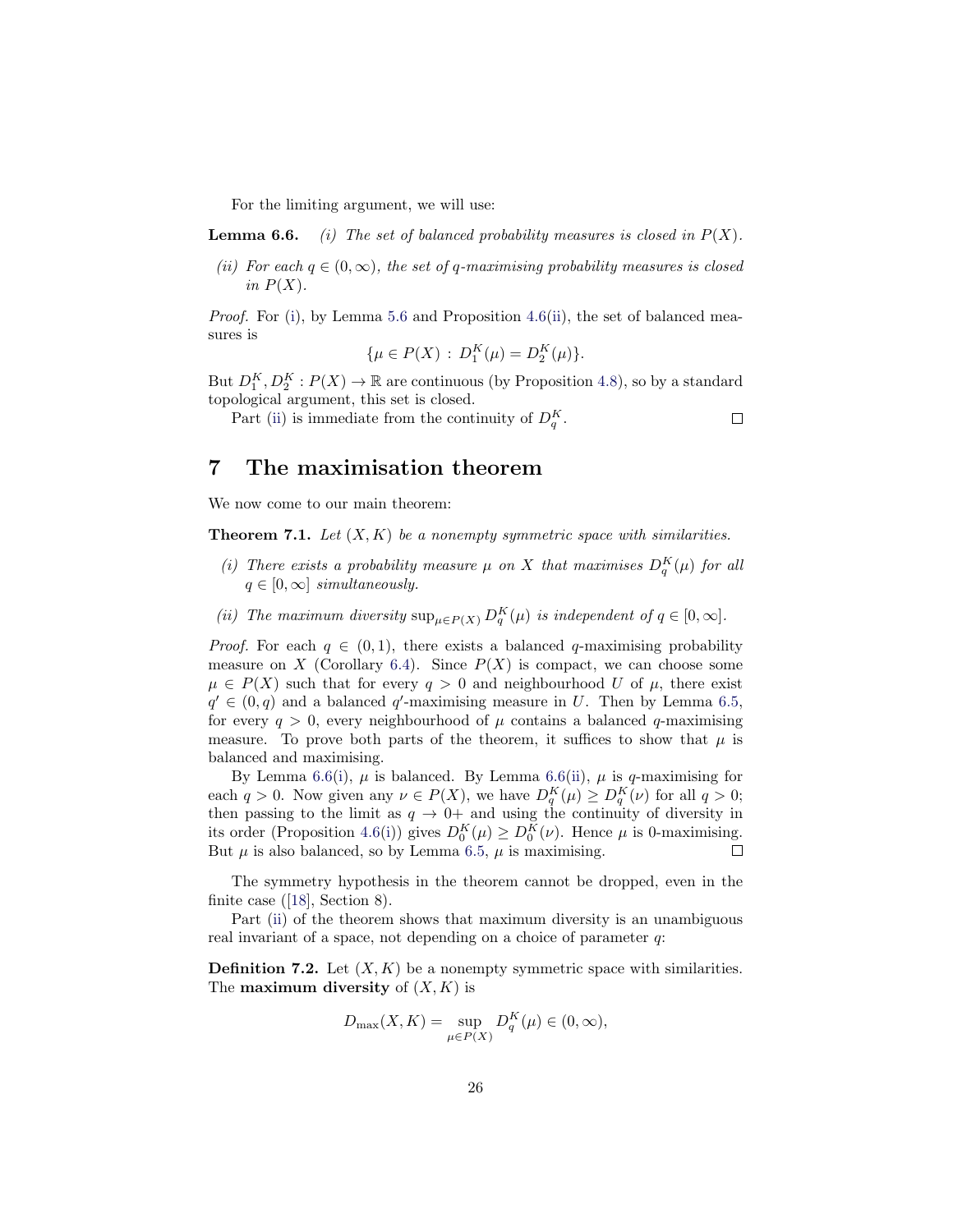for any  $q \in [0, \infty]$ . Similarly, the **maximum entropy** of  $(X, K)$  is

$$
H_{\max}(X,K) = \log D_{\max}(X,K) = \sup_{\mu \in P(X)} H_q^K(\mu).
$$

We often abbreviate  $D_{\text{max}}(X, K)$  as  $D_{\text{max}}(X)$ .

The well-definedness of maximum diversity can be understood as follows. As established in Section [6,](#page-21-0) for a maximising measure  $\mu$ , all points in supp  $\mu$ are equally typical. Diversity is mean atypicality, and although the notion of mean varies with the order  $q$ , all means have the property that the mean of an essentially constant function is that constant. Thus, our maximising measure  $\mu$ has the same diversity of all orders. That diversity is  $D_{\text{max}}(X)$ .

To find a measure that maximises diversity of all positive orders, it suffices to find one that maximises diversity of just one positive order:

<span id="page-26-6"></span>**Corollary 7.3.** Let  $(X, K)$  be a symmetric space with similarities. Suppose that  $\mu \in P(X)$  is q-maximising for some  $q \in (0, \infty]$ . Then  $\mu$  is maximising.

*Proof.* Fix  $q \in (0, \infty]$  and let  $\mu$  be a q-maximising measure. Then

$$
D_q^K(\mu) \le D_0^K(\mu) \le D_{\max}(X) = D_q^K(\mu),
$$

so equality holds throughout. As  $D_q^K(\mu) = D_0^K(\mu)$  with  $q \neq 0$ , Proposi-tion [4.6\(](#page-15-0)[ii\)](#page-15-1) implies that  $\mu$  is balanced. But also  $D_0^K(\mu) = D_{\max}(X)$ , so  $\mu$  is 0-maximising. Lemma [6.5](#page-24-3) then implies that  $\mu$  is maximising.  $\Box$ 

The exclusion of the case  $q = 0$  here is necessary: not every 0-maximising measure is maximising, even in the finite case ([\[18\]](#page-37-0), end of Section 6)

Theorem [7.1](#page-25-1) asserts the mere existence of a maximising measure and the well-definedness of maximum diversity. But there is a somewhat explicit description of the maximum diversity and maximising measures, in terms of magnitude and weight measures:

<span id="page-26-0"></span>**Corollary 7.4.** Let  $(X, K)$  be a nonempty symmetric space with similarities.

<span id="page-26-4"></span>(i) We have

<span id="page-26-3"></span><span id="page-26-2"></span><span id="page-26-1"></span>
$$
D_{\max}(X) = \sup_{Y} |Y|,
$$
\n(10)

where the supremum is over the nonempty closed subsets  $Y$  of  $X$  admitting a positive weight measure.

<span id="page-26-5"></span>(ii) A probability measure  $\mu$  on X is maximising if and only if it is equal to  $\hat{\nu}$  for some positive weight measure  $\nu$  on some subset Y attaining the supremum in [\(10\)](#page-26-1). In that case,  $D_{\text{max}}(X) = |\text{supp }\mu|$ .

*Proof.* For any  $q \in [0, \infty]$ ,

$$
D_{\max}(X) = \sup \{ D_q^K(\mu) : \mu \in P(X), \ \mu \text{ is balanced} \}
$$
\n
$$
= \sup \{ |Y| : \text{nonempty closed } Y \subseteq X \text{ admitting a positive weight measure} \},
$$
\n(12)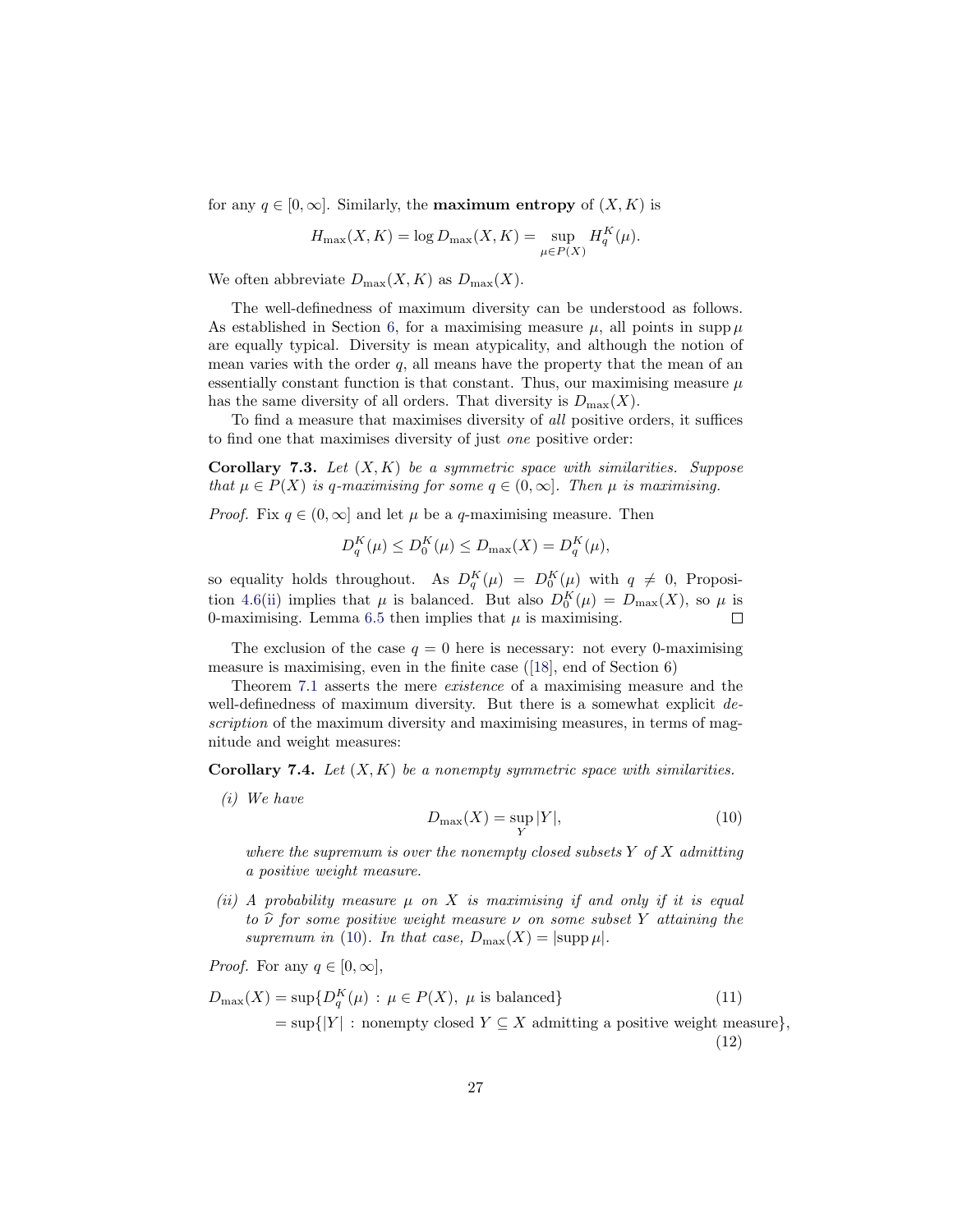where [\(11\)](#page-26-2) follows from the existence of a balanced maximising measure and [\(12\)](#page-26-3) from Lemma [5.6.](#page-20-5) This proves [\(i\)](#page-26-4). Every maximising measure is balanced, so [\(ii\)](#page-26-5) also follows, again using Lemma [5.6.](#page-20-5)  $\Box$ 

It follows that maximum diversity is monotone with respect to inclusion:

**Corollary 7.5.** Let X be a symmetric space with similarities, and let  $Y \subseteq X$ be a nonempty closed subset. Then  $D_{\max}(Y) \leq D_{\max}(X)$ .

Maximum diversity is also monotone in another sense: reducing the similarity between points increases the maximum diversity. For metric spaces, this means that as distances increase, so does maximum diversity.

<span id="page-27-3"></span>**Proposition 7.6.** Let  $X$  be a nonempty compact Hausdorff space. Let  $K, K'$  be symmetric similarity kernels on X such that  $K(x, y) \geq K'(x, y)$  for all  $x, y \in X$ . Then  $D_{\max}(X, K) \leq D_{\max}(X, K')$ .

*Proof.* Fix  $q \in [0,\infty]$ . We have  $K\mu \geq K'\mu$  pointwise, so by definition of diversity,  $D_q^K(\mu) \leq D_q^{K'}(\mu)$  for all  $\mu \in P(X)$ . Maximizing over  $\mu$  gives the result.

Maximising measures need not have full support. Ecologically, that may seem counterintuitive: can maximising diversity really entail eliminating some species? This phenonemon is discussed fully in Section 11 of [\[18\]](#page-37-0), but in short: if a species is so ordinary that all of its features are displayed more vividly by some other species, then maximising diversity may indeed mean omitting it in favour of species that are more distinctive. With this in mind, it is to be expected that any species absent from a maximising distribution is (i) at least as ordinary or typical as those present, and (ii) reasonably similar to at least one species present. Since the typicality function of a maximising measure  $\mu$  takes constant value  $1/D_{\text{max}}(X)$  on supp  $\mu$  (by Proposition [6.3\)](#page-22-1), this is the content of the following lemma.

<span id="page-27-4"></span>**Lemma 7.7.** Let  $\mu$  be a maximising measure on a nonempty symmetric space with similarities  $(X, K)$ , and let  $x \in X$ . Then:

- <span id="page-27-0"></span>(i)  $(K\mu)(x) \geq 1/D_{\max}(X);$
- <span id="page-27-1"></span>(ii) there exists  $y \in \text{supp }\mu$  such that  $K(x, y) \geq 1/D_{\max}(X)$ .

The proof will use the symmetric bilinear form  $\langle -, -\rangle_X$  on  $M(X)$  given by

<span id="page-27-2"></span>
$$
\langle \nu, \pi \rangle_X = \int_X \int_X K(x, y) \, \mathrm{d}\nu(x) \, \mathrm{d}\pi(y),\tag{13}
$$

and the observation that  $D_2^K(\nu) = 1/\langle \nu, \nu \rangle_X$ .

*Proof.* To prove [\(i\)](#page-27-0), for  $s \in [0, 1]$ , put

$$
\nu_s = (1 - s)\mu + s\delta_x \in P(X).
$$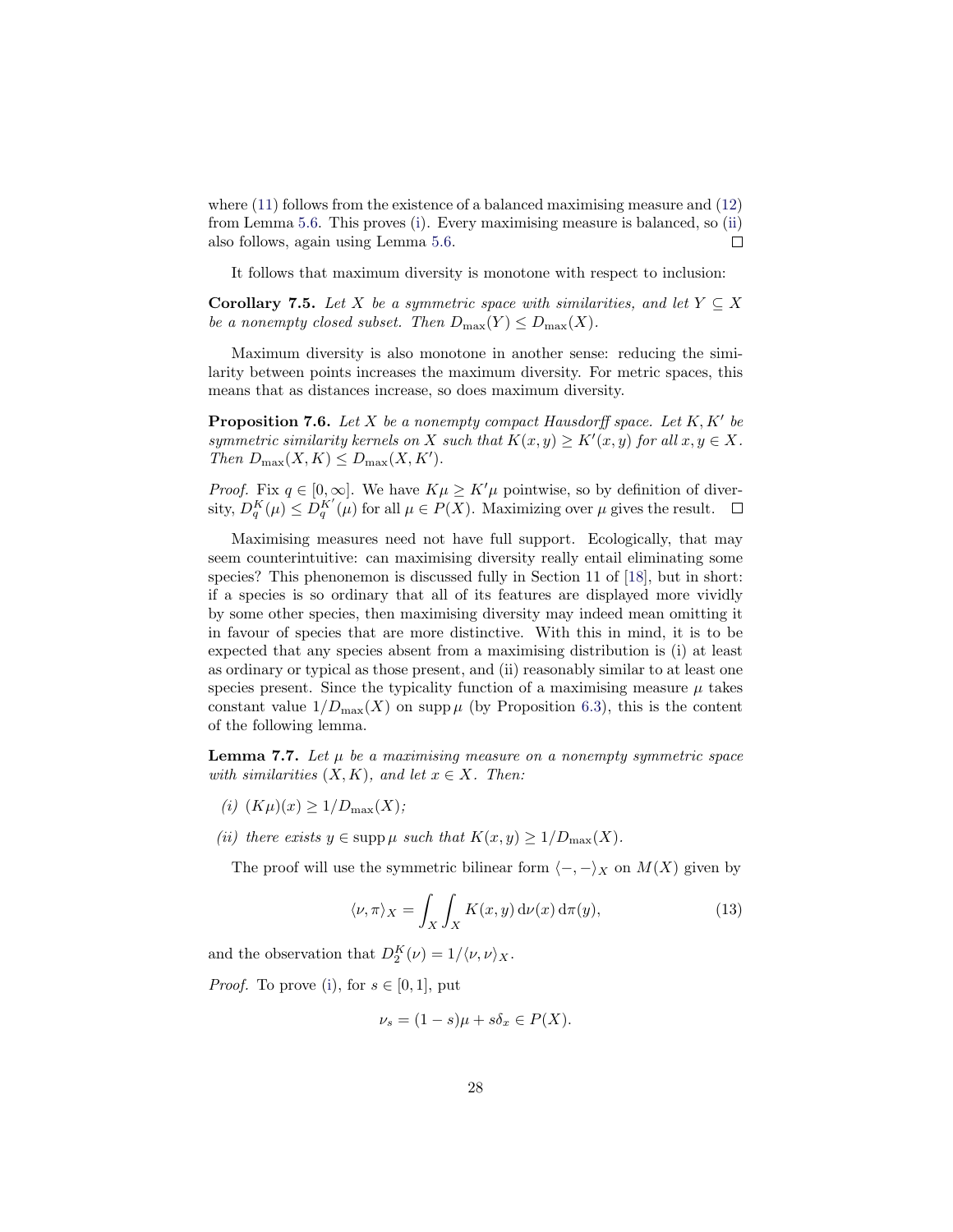Then for all  $s \in [0, 1]$ ,

$$
1/D_2^{K}(\nu_S) = \langle (1 - s)\mu + s\delta_x, (1 - s)\mu + s\delta_x \rangle_X
$$
  
=  $(1 - s)^2/D_{\text{max}}(X) + 2s(1 - s) \cdot (K\mu)(x) + s^2 K(x, x).$ 

Rearranging gives

$$
\frac{1}{D_2^K(\nu_S)} - \frac{1}{D_{\max}(X)} = \left\{ \left( \frac{1}{D_{\max}(X)} - 2(K\mu)(x) + K(x, x) \right) s + 2\left( (K\mu)(x) - \frac{1}{D_{\max}(X)} \right) \right\} s.
$$

But the left-hand side is nonnegative for all  $s \in (0,1]$ , so the affine function  $\{\cdots\}$  of s is nonnegative on  $(0, 1]$ , hence  $(K\mu)(x) - 1/D_{\max}(X) \geq 0$ .

To prove [\(ii\)](#page-27-1), it follows from [\(i\)](#page-27-0) that

$$
\frac{1}{D_{\max}(X)} \le (K\mu)(x) = \int_{\text{supp}\,\mu} K(x,y) \,d\mu(y) \le \sup_{y \in \text{supp}\,\mu} K(x,y),
$$

and since supp  $\mu$  is compact, the supremum is attained.

$$
\Box
$$

### <span id="page-28-0"></span>8 Metric spaces

For the rest of this paper, we specialise to compact metric spaces  $X = (X, d)$ , using the similarity kernel  $K(x, y) = e^{-d(x, y)}$  and writing  $D_q^K$  as  $D_q^X$ .

We have seen that maximum diversity is closely related to magnitude (Corollary [7.4\)](#page-26-0). Here, we review some of the geometric properties of magnitude (surveyed in [\[19\]](#page-37-6)) and state their consequences for maximum diversity. We then compute maximum diversity for several classes of metric space.

Most of the theory of the magnitude of metric spaces assumes that the space is **positive definite**, meaning that for every finite sequence  $x_1, \ldots, x_n$  of distinct points, the matrix  $(e^{-d(x_i,x_j)})$  is positive definite. Many familiar metric spaces are positive definite, including all subsets of  $\mathbb{R}^n$  with the Euclidean or  $\ell^1$  (taxicab) metric, all subsets of hyperbolic space, and all ultrametric spaces ([\[21\]](#page-37-22), Theorem 3.6).

There are several equivalent definitions of the magnitude of a positive definite compact metric space  $X$ , as shown by Meckes [\[22,](#page-37-7) [19\]](#page-37-6). The simplest is this:

$$
|X| = \sup\{|Y| \,:\, \text{finite } Y \subseteq X\}.
$$

When X admits a weight measure (and in particular, when  $X$  is finite), this is equivalent to Definition [5.4.](#page-19-1) Indeed, Meckes proved ([\[21\]](#page-37-22), Theorems 2.3 and 2.4):

<span id="page-28-1"></span>**Theorem 8.1** (Meckes). Let  $X$  be a positive definite compact metric space. Then

$$
|X| = \sup_{\mu} \frac{\mu(X)^2}{\int_X \int_X e^{-d(x,y)} d\mu(x) d\mu(y)},
$$

where the supremum is over all  $\mu \in M(X)$  such that the denominator is nonzero. The supremum is attained by  $\mu$  if and only if  $\mu$  is a scalar multiple of a weight measure, and if  $\mu$  is a weight measure then  $|X| = \mu(X)$ .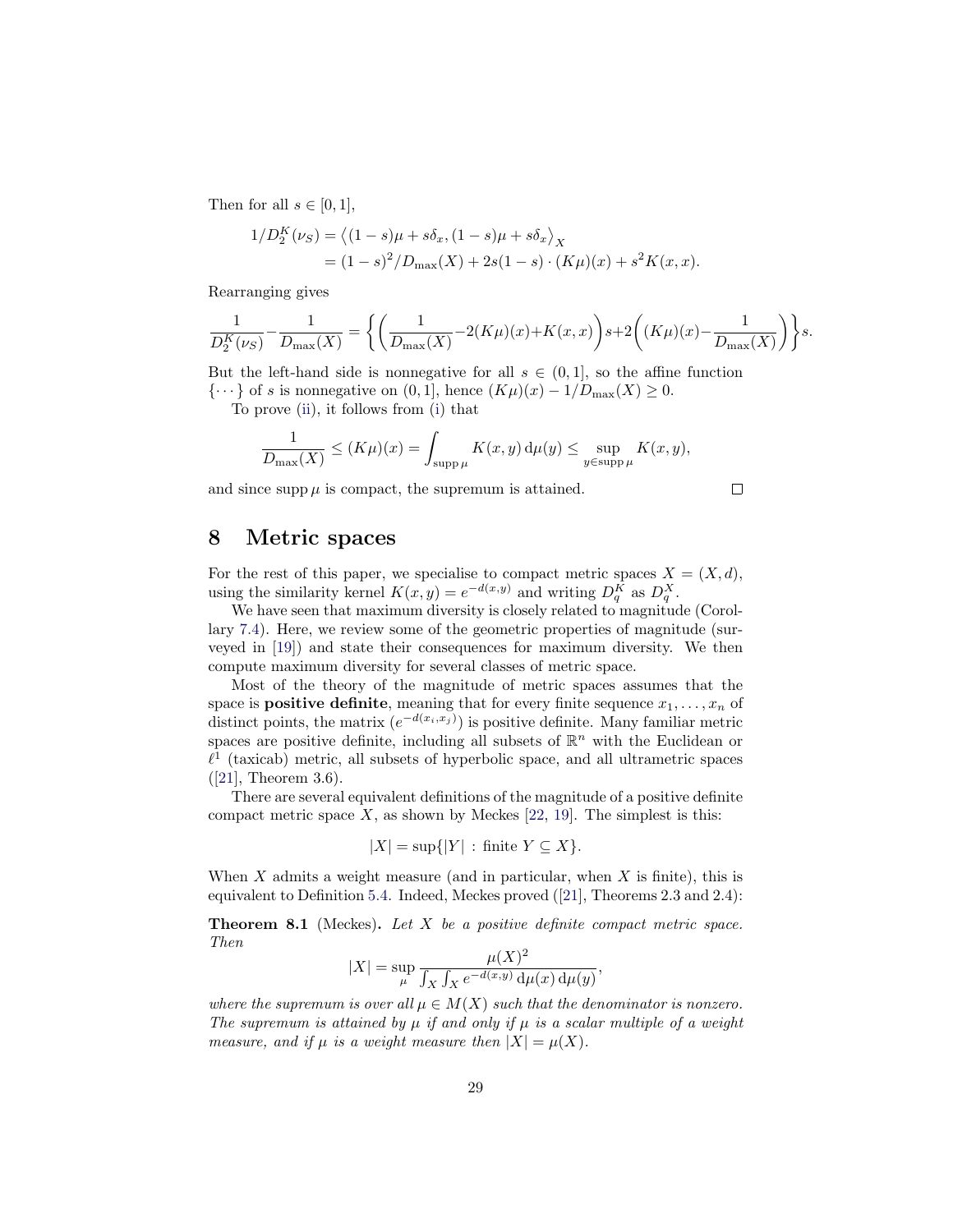Note that the supremum is over *signed* measures, unlike the similar expression for maximum diversity in Example [4.5.](#page-15-4) Work such as [\[2\]](#page-37-12) has established that even for some of the most straightforward spaces (including Euclidean balls), no weight measure exists. In that case, the supremum is not attained.

An important property of positive definite spaces, immediate from the definition, is that if  $Y \subseteq X$  then  $|Y| \leq |X|$ . Hence by Corollary [7.4](#page-26-0)[\(i\)](#page-26-4),

<span id="page-29-0"></span>
$$
D_{\max}(X) \le |X| \tag{14}
$$

for all positive definite compact metric spaces  $X \neq \emptyset$ . Any one-point subset of X has a positive weight measure and magnitude 1, so again by Corollary [7.4\(](#page-26-0)[i\)](#page-26-4),

$$
D_{\max}(X) \ge 1.
$$

If  $X$  does not admit a weight measure then it follows from Corollary [7.4\(](#page-26-0)[ii\)](#page-26-5) that no maximising measure on X has full support. Indeed, the apparent rarity of spaces admitting a weight measure suggests that the supremum in Corollary [7.4](#page-26-0) runs over a rather small class of subsets Y .

There are a few spaces of geometric interest whose magnitude is known exactly, including spheres with the geodesic metric (Theorem 7 of [\[31\]](#page-38-3)), Euclidean balls of odd dimension (whose magnitude is a rational function of the radius [\[2,](#page-37-12) [33,](#page-38-4) [32\]](#page-38-5)), and convex bodies in  $\mathbb{R}^n$  with the  $\ell^1$  metric (Theorem 5.4.6 of [\[19\]](#page-37-6); the magnitude is closely related to the intrinsic volumes). But for many very simple spaces, including even the 2-dimensional Euclidean disc, the magnitude remains unknown.

In the rest of this section, we analyse the few classes of metric space for which we are able to calculate the maximum diversity exactly. In principle this includes all finite spaces, since Corollary [7.4](#page-26-0) then provides an algorithm for calculating the maximum diversity (described in Section 7 of [\[18\]](#page-37-0)). This class aside, all our examples are instances of the following result.

<span id="page-29-1"></span>**Lemma 8.2.** Let  $X$  be a nonempty positive definite compact metric space admitting a positive weight measure  $\mu$ . Then:

- (i) the normalisation  $\hat{\mu}$  of  $\mu$  is the unique maximising measure on X;
- (ii)  $D_{\text{max}}(X) = |X|$ .

*Proof.* Since X admits a positive weight measure, Corollary [7.4\(](#page-26-0)[i\)](#page-26-4) gives  $D_{\text{max}}(X) \geq |X|$ . But the opposite inequality [\(14\)](#page-29-0) also holds, so  $D_{\text{max}}(X) = |X|$ . Hence by Corollary [7.4\(](#page-26-0)[ii\)](#page-26-5),  $\hat{\mu}$  is a maximising measure. For uniqueness, let  $\nu$  be any maximising measure on X. Then

$$
\frac{\nu(X)}{\int_X \int_X e^{-d(x,y)} d\nu(x) d\nu(y)} = D_2^X(\nu) = D_{\max}(X) = |X|,
$$

so Theorem [8.1](#page-28-1) implies that  $\nu$  is a scalar multiple of  $\hat{\mu}$ . But both are probability measures, so  $\nu = \hat{\mu}$ . measures, so  $\nu = \widehat{\mu}$ .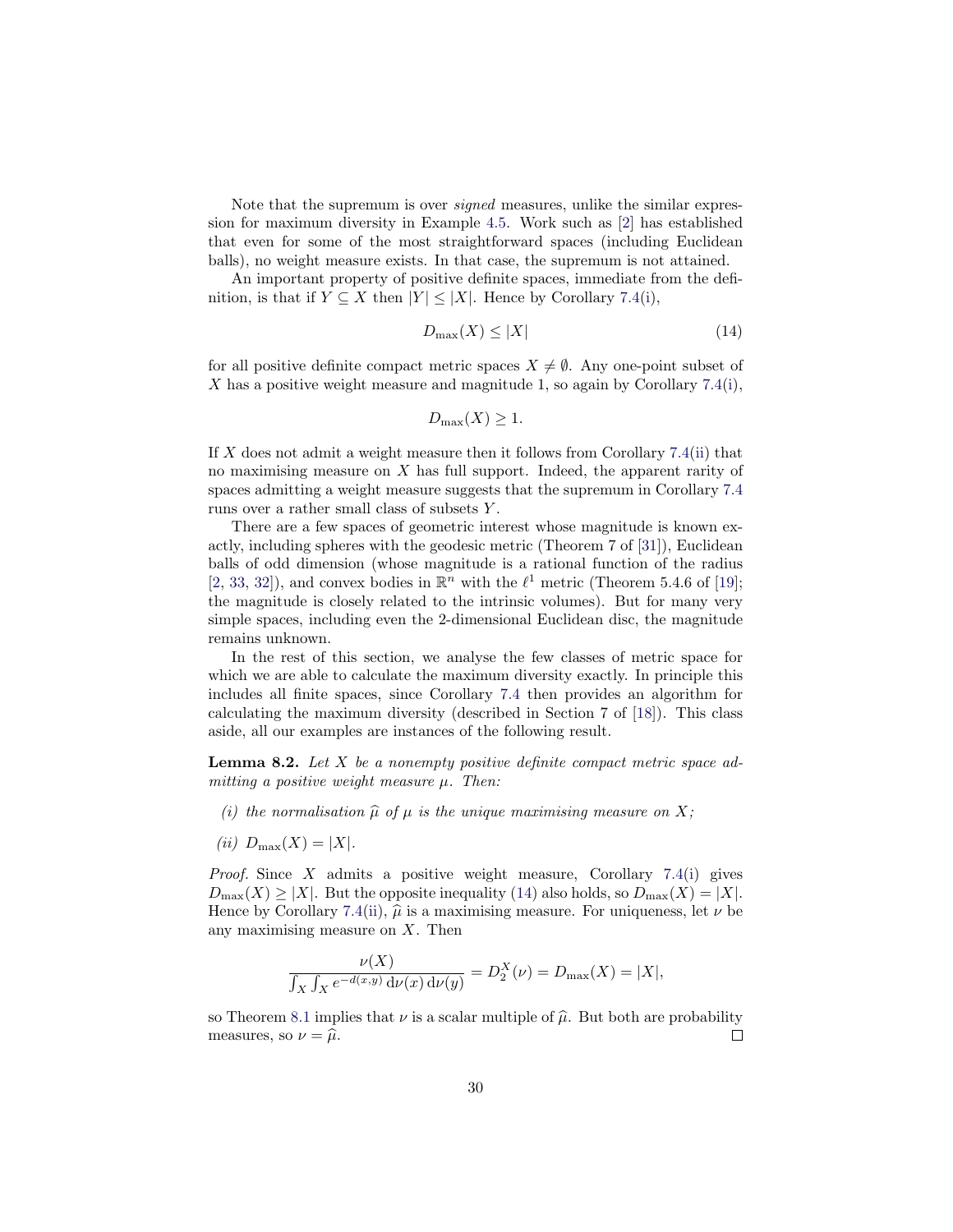<span id="page-30-1"></span>**Example 8.3.** Let X be a finite metric space with n points, satisfying  $d(x, y)$  $log(n-1)$  whenever  $x \neq y$ . Then X is positive definite and its unique weight measure is positive (Proposition 2.4.17 of [\[16\]](#page-37-10)), so  $D_{\text{max}}(X) = |X|$ .

<span id="page-30-3"></span>**Example 8.4.** A line segment  $[0, \ell] \subseteq \mathbb{R}$  has weight measure

$$
\tfrac{1}{2}(\delta_0+\delta_\ell+\lambda_{[0,\ell]}),
$$

where  $\delta_x$  denotes the Dirac measure at a point x and  $\lambda_{[0,\ell]}$  is Lebesgue measure on  $[0, \ell]$  ([\[31\]](#page-38-3), Theorem 2). Hence

$$
|[0,\ell]| = 1 + \frac{1}{2}\ell.
$$

By Lemma [8.2,](#page-29-1) the maximum diversity of  $[0, \ell]$  is equal to its magnitude, and its unique maximising measure is

$$
\frac{\delta_0 + \delta_\ell + \lambda_{[0,\ell]}}{2+\ell}.
$$

In fact, every compact subset of  $\mathbb R$  has a positive weight measure (by Lemma 2.8) and Corollary 2.10 of [\[21\]](#page-37-22)), so again, Lemma [8.2](#page-29-1) applies.

<span id="page-30-2"></span>**Example 8.5.** Let  $X$  be a nonempty compact metric space that is **homo**geneous (its isometry group acts transitively on points). There is a unique isometry-invariant probability measure on  $X$ , the Haar probability measure  $\mu$ (Theorems 4.11 and 5.3 of [\[29\]](#page-38-6)). As observed in [\[31\]](#page-38-3) (Theorem 1), the measure

$$
\frac{\mu}{\int_X e^{-d(x,y)} \, \mathrm{d}\mu(x)}
$$

is independent of  $y \in X$  and is a positive weight measure on X. Hence

$$
|X|=\frac{1}{\int_X e^{-d(x,y)}\,\mathrm{d}\mu(x)}
$$

for all  $y \in X$ . This is the reciprocal of the expected similarity between a random pair of points. If X is positive definite, Lemma [8.2](#page-29-1) implies that  $D_{\text{max}}(X) = |X|$ and the Haar probability measure is the unique maximising measure.

We have shown that every symmetric space with similarities has at least one maximising measure. Although some spaces have multiple maximising measures ([\[18\]](#page-37-0), Section 9), we now show that for many metric spaces, the maximising measure is unique.

<span id="page-30-0"></span>**Lemma 8.6.** Let X be a nonempty compact metric space such that the bilinear form  $\langle -, -\rangle_X$  on  $M(X)$  (defined in [\(13\)](#page-27-2)) is positive definite. Then X admits exactly one maximising measure.

*Proof.* Since  $\langle -, -\rangle_X$  is an inner product, the function  $\mu \mapsto \langle \mu, \mu \rangle_X$  on  $M(X)$  is strictly convex. Its restriction to the convex set  $P(X)$  therefore attains a minimum at most once. But  $D_2^X(\mu) = 1/\langle \mu, \mu \rangle_X$ , so  $\mu$  minimises  $\langle -, -\rangle_X$  on  $P(X)$ if and only if  $\mu$  is 2-maximising, or equivalently maximising (by Corollary [7.3\)](#page-26-6). The result follows.  $\Box$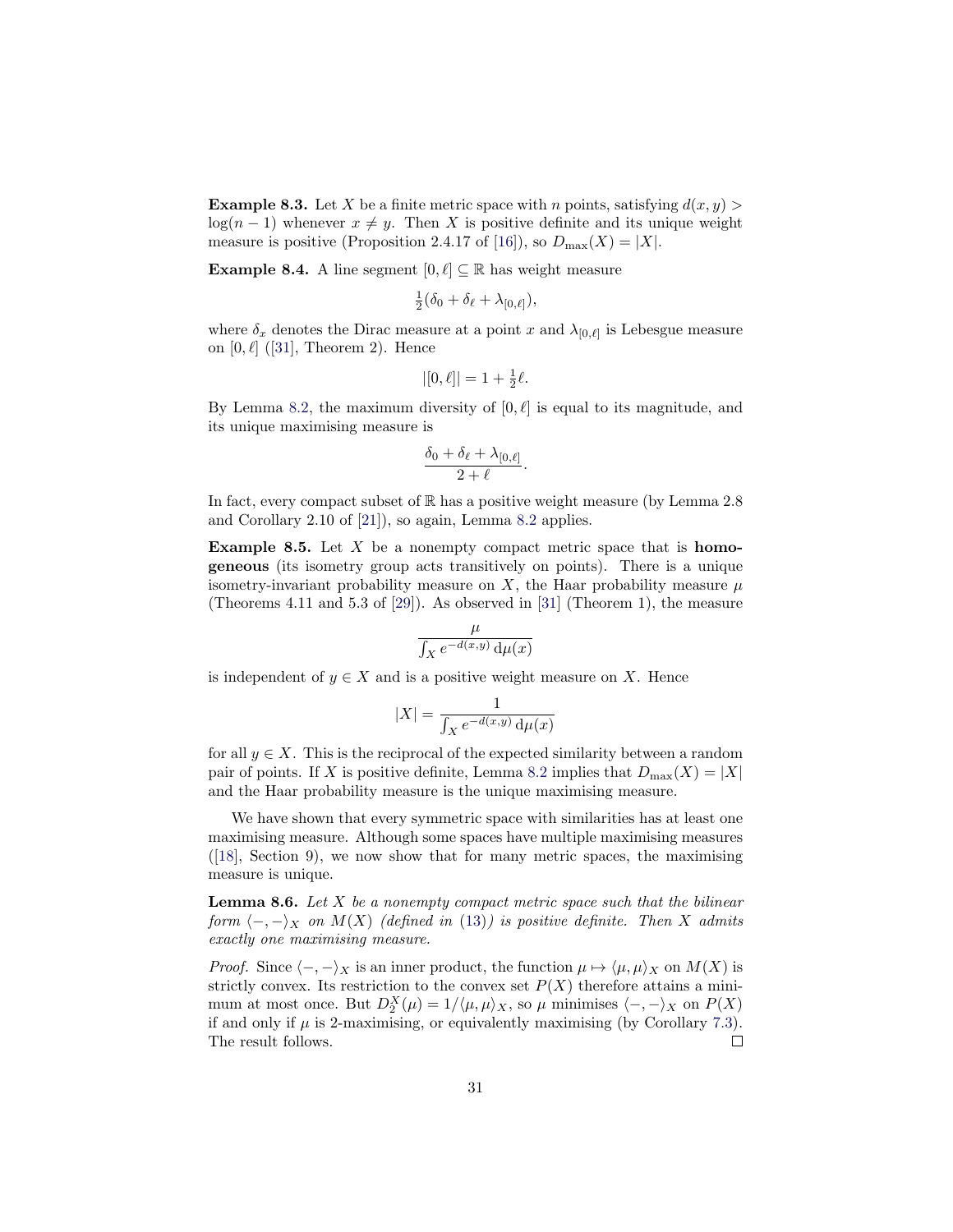The next proposition follows immediately from Lemma [8.6;](#page-30-0) the subsequent more substantial result is due to Mark Meckes (personal communication, 2019).

Proposition 8.7. Every nonempty positive definite finite metric space has exactly one maximising measure.

<span id="page-31-1"></span>**Proposition 8.8** (Meckes). Every nonempty compact subset of Euclidean space has exactly one maximising measure.

*Proof.* Let X be a nonempty compact subset of  $\mathbb{R}^n$ . Then X is positive definite, so by Lemma 2.2 of [\[21\]](#page-37-22),  $\langle \mu, \mu \rangle_X \geq 0$  for all  $\mu \in M(X)$ . By Lemma [8.6,](#page-30-0) it now suffices to prove that if  $\langle \mu, \mu \rangle_X = 0$  then  $\mu = 0$ .

Define  $F: \mathbb{R}^n \to \mathbb{R}$  by  $F(x) = e^{-\|x\|}$ . Then

$$
\langle \mu, \nu \rangle_X = \int_{\mathbb{R}^n} (F * \mu) \, \mathrm{d}\nu
$$

 $(\mu, \nu \in M(X))$ , where  $*$  denotes convolution. By the standard properties of the Fourier transform ˆ, it follows that

$$
\langle \mu, \mu \rangle_X = \int_{\mathbb{R}^n} \hat{F} |\hat{\mu}|^2 \, \mathrm{d}\lambda,
$$

where  $\lambda$  is Lebesgue measure. But  $\hat{F}$  is everywhere strictly positive (Theo-rem 1.14 of [\[28\]](#page-38-7)), so if  $\langle \mu, \mu \rangle_X = 0$  then  $\hat{\mu} = 0$  almost everywhere, which in turn implies that  $\mu = 0$  (paragraph 1.7.3(b) of [\[27\]](#page-38-8)).  $\Box$ 

#### <span id="page-31-0"></span>9 The uniform measure

For many of the spaces that arise often in mathematics, there is a choice of probability measure that seems natural to us. For finite sets, it is the uniform measure. For homogeneous spaces, it is Haar measure. For subsets of  $\mathbb{R}^n$  with finite nonzero volume, it is normalised Lebesgue measure. In this section, we propose a method for assigning a canonical probability measure to any compact metric space (subject to conditions). We call it the uniform measure.

There are two thoughts behind this method. The first is very standard in statistics: take the probability distribution that maximises entropy. For example, in the context of differential entropy of probability distributions on R, the maximum entropy distribution supported on a prescribed bounded interval is the uniform distribution on it, and the maximum entropy distribution with a prescribed mean and variance is the normal distribution.

However, on a compact metric space  $X$ , the maximising measure is in one sense not a suitable choice of 'uniform' measure. The problem is scale-invariance. For many uses of metric spaces, the choice of scale factor is somewhat arbitrary: if we multiplied all the distances by a constant  $t > 0$ , we would regard the space as essentially unchanged. (Formally, scaling by  $t$  defines an automorphism of the category of metric spaces, for any of the standard notions of map between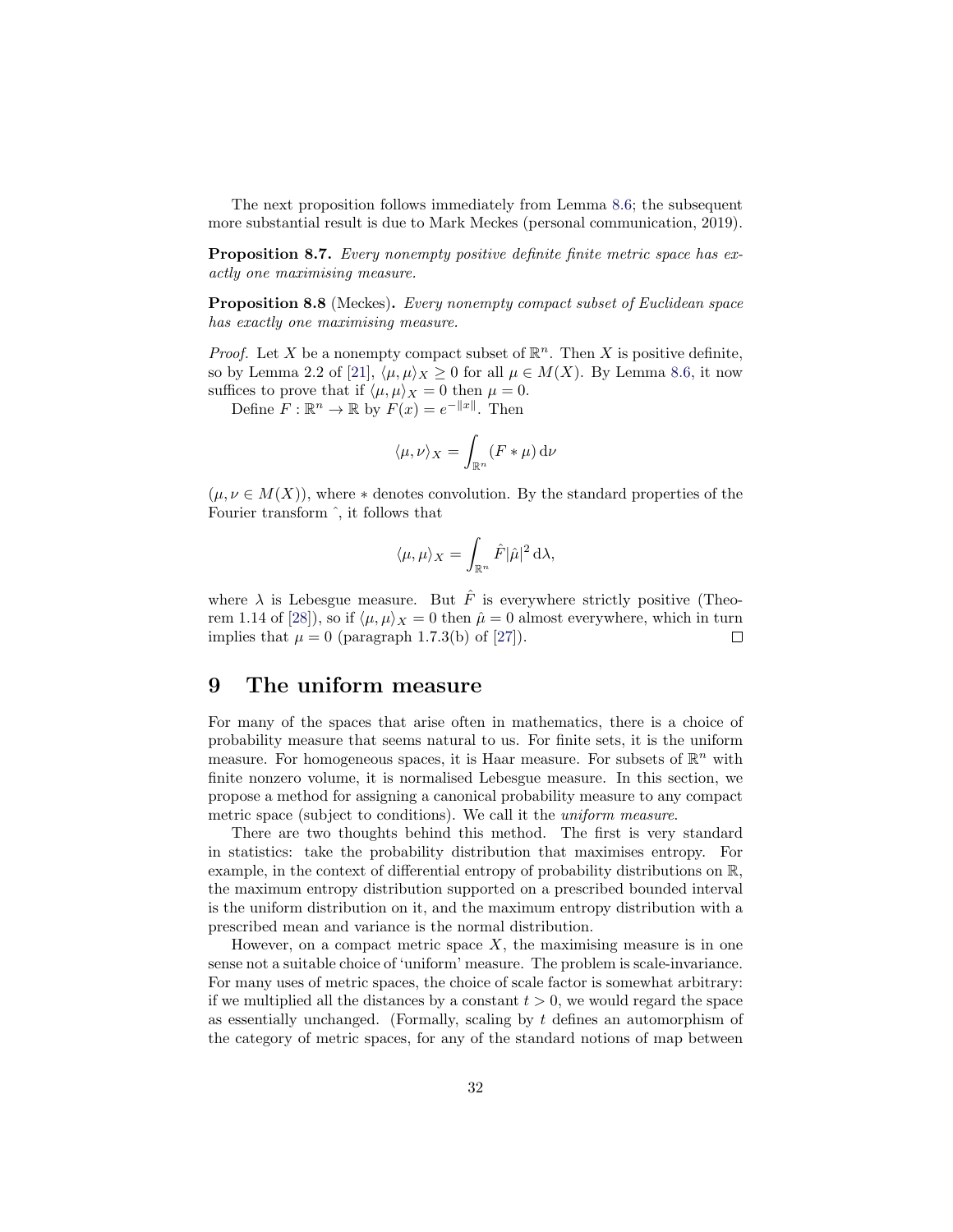metric spaces.) But the maximising measure depends critically on the scale factor, as almost every example in the previous section shows.

There now enters the second thought: pass to the large-scale limit. Thus, we define the uniform measure on a space to be the limit of the maximising measures as the scale factor increases to  $\infty$ . Let us now make this formal.

**Definition 9.1.** Let  $X = (X, d)$  be a metric space and  $t \in (0, \infty)$ . We write td for the metric on X defined by  $(td)(x, y) = t \cdot d(x, y)$ , and  $K<sup>t</sup>$  for the similarity kernel on X defined by  $K^t(x,y) = e^{-td(x,y)}$ . We denote by tX the set X equipped with the metric td.

By Proposition [7.6,](#page-27-3)  $D_{\text{max}}(tX)$  is increasing in  $t \in (0,\infty)$ , for any compact metric space X. If X is a subspace of  $\mathbb{R}^n$  then  $tX = (X, td)$  is isometric to  $({x : x \in X}, d)$ , where d is Euclidean distance. But we will regard the set X as fixed and the metric as varying with t.

**Definition 9.2.** Let X be a compact metric space. Suppose that  $tX$  has a unique maximising measure  $\mu_t$  for all  $t \gg 0$ , and that  $\lim_{t\to\infty} \mu_t$  exists in  $P(X)$ . Then the **uniform measure** on X is  $\mu_X = \lim_{t \to \infty} \mu_t$ .

The uniform measure has the desired property of scale-invariance:

**Lemma 9.3.** Let X be a compact metric space and  $t > 0$ . Then  $\mu_X = \mu_{tX}$ , with one side of the equality defined if and only if the other is.

Proof. This is immediate from the definition.

$$
\qquad \qquad \Box
$$

The next few results show that on several significant classes of space, the uniform measure is the canonical or 'obvious' probability measure.

<span id="page-32-0"></span>Proposition 9.4. On a nonempty finite metric space, the uniform measure exists and is the uniform probability measure in the standard sense.

*Proof.* Let  $X = \{x_1, \ldots, x_n\}$  be a finite metric space. For  $t > 0$ , write  $Z^t$  for the  $n \times n$  matrix with entries  $e^{-td(x_i,x_j)}$ . For  $t \gg 0$ , the space  $tX$  is positive definite with positive weight measure, by Example [8.3.](#page-30-1) Expressed as a vector, the weight measure on  $tX$  (for  $t \gg 0$ ) is

$$
(Z^t)^{-1} \begin{pmatrix} 1 \\ \vdots \\ 1 \end{pmatrix}.
$$

The normalisation of this weight measure is the unique maximising measure  $\mu_t$ on tX, by Lemma [8.2.](#page-29-1) As  $t \to \infty$ , we have  $Z^t \to I$  in the topological group  $GL_n(\mathbb{R})$ , giving  $(Z^t)^{-1} \to I$  and so  $\mu_t \to (1/n, \ldots, 1/n)$ .  $\Box$ 

This result shows that the uniform measure need not be uniformly distributed, in the sense that balls of the same radius may have different measures.

The concept of uniform measure also behaves well on homogeneous spaces. We restrict to those spaces X such that  $tX$  is positive definite for every  $t > 0$ , which is equivalent to the classical condition that  $X$  is of negative type. (The proof of equivalence is essentially due to Schoenberg; see Theorem 3.3 of [\[21\]](#page-37-22).)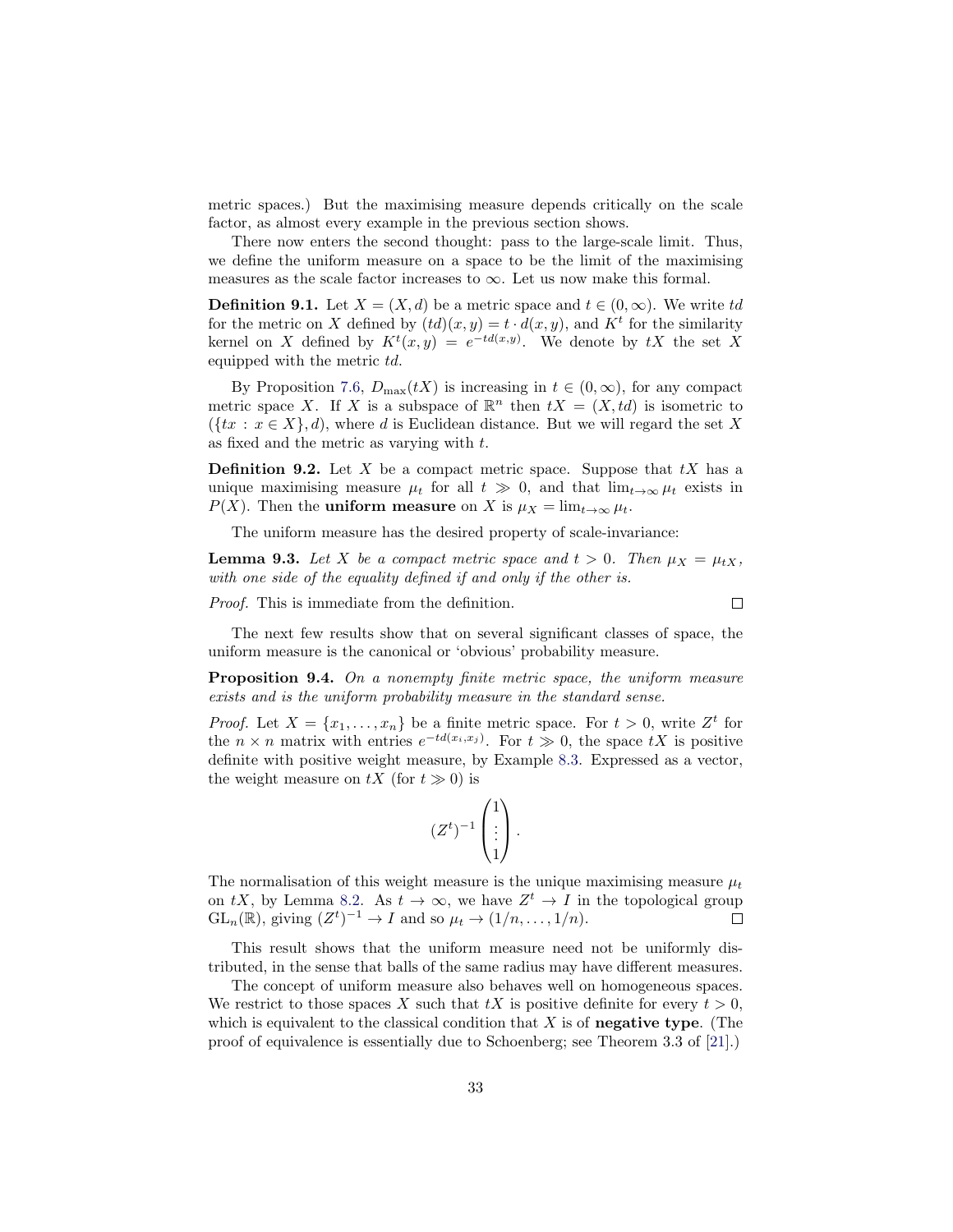Proposition 9.5. On a nonempty, homogeneous, compact metric space of negative type, the uniform measure exists and is the Haar probability measure.

*Proof.* Let X be such a space. The Haar probability measure  $\mu$  on X is the unique isometry-invariant probability measure on  $X$ , so it is also the Haar probability measure on tX for every  $t > 0$ . Hence by Example [8.5,](#page-30-2)  $\mu_t = \mu$  for all t, and the result follows trivially.  $\Box$ 

<span id="page-33-1"></span>**Proposition 9.6.** On the line segment  $[0, \ell]$  of length  $\ell > 0$ , the uniform measure exists and is Lebesgue measure restricted to  $[0, \ell]$ , normalised to a probability measure.

*Proof.* Write  $X = [0, \ell]$  and d for the metric on R. For each  $t > 0$ , the metric space  $tX = (X, td)$  is isometric to the interval  $[0, td]$  with metric d, which by Example [8.4](#page-30-3) has unique maximising measure

$$
\frac{\delta_0 + \delta_{t\ell} + \lambda_{[0,t\ell]}}{2 + t\ell}.
$$

Transferring this measure across the isometry,  $tX$  therefore has unique maximising measure

$$
\mu_t = \frac{\delta_0 + \delta_\ell + t\lambda_{[0,\ell]}}{2 + t\ell}.
$$

Hence  $\mu_t \to \lambda_{[0,\ell]}/\ell$  as  $t \to \infty$ .

We now embark on the proof that Proposition [9.6](#page-33-1) extends to higher dimensions. Let X be a compact subspace of  $\mathbb{R}^n$  with nonzero volume, write  $\lambda_X$  for *n*-dimensional Lebesgue measure  $\lambda$  restricted to X, and write  $\lambda_X = \lambda_X/\lambda(X)$ for its normalisation to a probability measure. We will show that  $\tilde{\lambda}_X$  is the uniform measure on X. Unlike in Propositions  $9.4-9.6$ , we have no formula for the maximising measure on  $tX$ , so the argument is less direct.

We begin by showing that at large scales,  $\widehat{\lambda}_X$  comes close to maximising diversity, in the sense of the last part of the following proposition.

<span id="page-33-0"></span>**Proposition 9.7.** Let X be a compact subspace of  $\mathbb{R}^n$  with nonzero volume  $\lambda(X)$ . Then

$$
\lim_{t \to \infty} \frac{D_{\max}(tX)}{|tX|} = 1 \quad \text{and} \quad \lim_{t \to \infty} \frac{D_{\max}(tX)}{t^n} = \frac{\lambda(X)}{n! \omega_n},
$$

where  $\omega_n$  is the volume of the unit ball in  $\mathbb{R}^n$ . Moreover, for all  $q \in [0, \infty]$ ,

$$
\lim_{t \to \infty} \frac{D_q^{tX}(\widehat{\lambda}_X)}{D_{\text{max}}(tX)} = 1.
$$

*Proof.* We first show that for all  $t > 0$  and  $q \in [0, \infty]$ ,

<span id="page-33-2"></span>
$$
|tX| \ge D_{\max}(tX) \ge D_q^{tX}(\widehat{\lambda_X}) \ge \frac{\lambda(X)t^n}{n!\omega_n}.
$$
 (15)

 $\Box$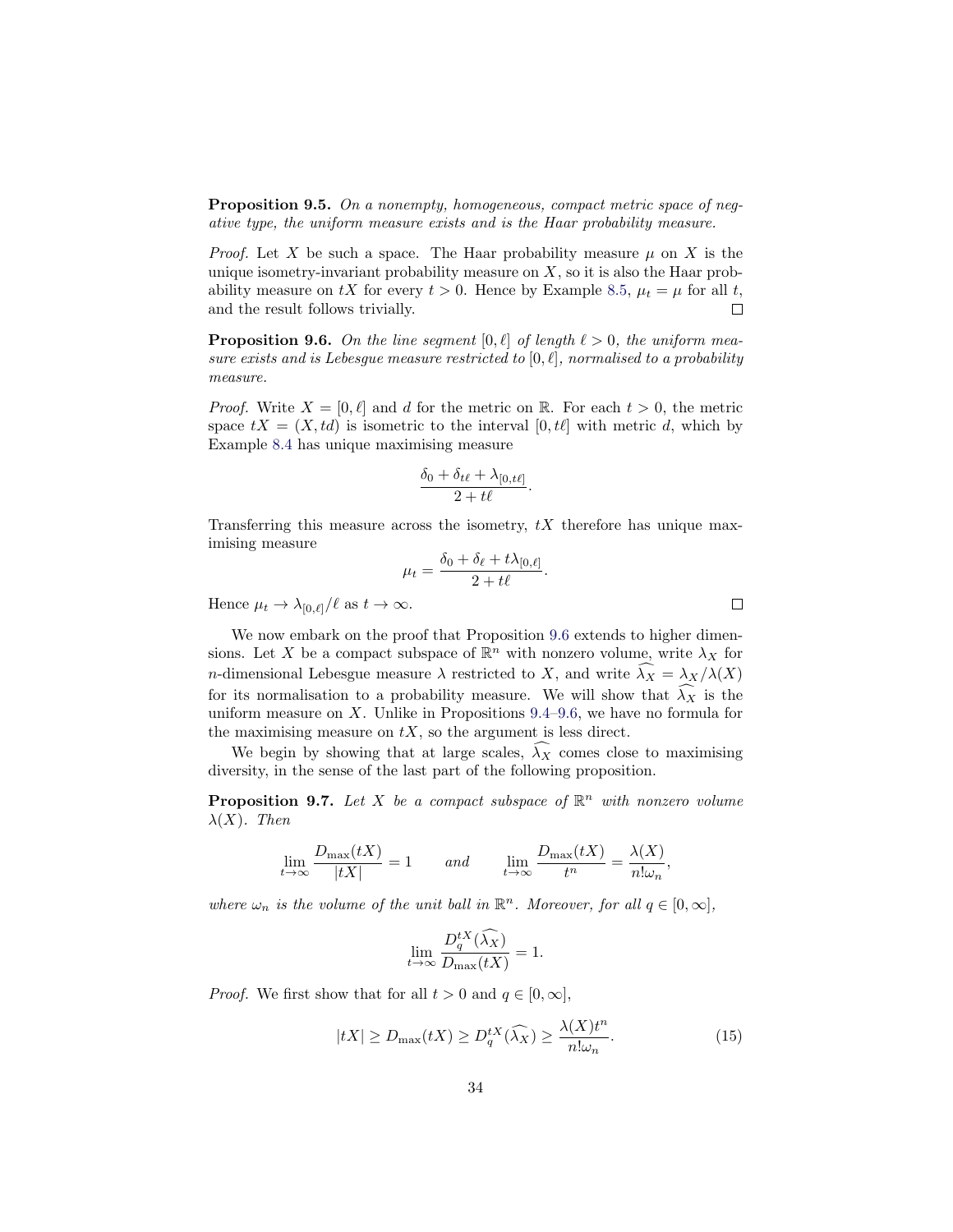The first inequality in [\(15\)](#page-33-2) is an instance of [\(14\)](#page-29-0), since  $tX$  is positive definite. The second is immediate. For the third, diversity is decreasing in its order, so it suffices to prove the case  $q = \infty$ . The inequality then states that

$$
\frac{1}{\sup_{x \in \text{supp} \widehat{\lambda_X}} (K^t \widehat{\lambda_X})(x)} \ge \frac{\lambda(X)t^n}{n! \omega_n},
$$

or equivalently, for all  $x \in \text{supp }\widehat{\lambda_X}$ ,

<span id="page-34-1"></span>
$$
(Kt\widehat{\lambda_X})(x) \le \frac{n!\omega_n}{\lambda(X)t^n}.\tag{16}
$$

Now for all  $x \in X$ ,

$$
(Kt\widehat{\lambda_X})(x) = \frac{1}{\lambda(X)} \int_X e^{-t||x-y||} \, dy \le \frac{1}{\lambda(X)} \int_{\mathbb{R}^n} e^{-t||x-y||} \, dy.
$$

The last integral is  $n! \omega_n / t^n$ , by a standard calculation (as in Lemma 3.5.9) of  $[16]$ . So we have now proved inequality [\(16\)](#page-34-1) and, therefore, all of [\(15\)](#page-33-2).

Dividing [\(15\)](#page-33-2) through by  $|tX|$  gives

$$
1 \ge \frac{D_{\max}(tX)}{|tX|} \ge \frac{D_q^{tX}(\hat{\lambda}_X)}{|tX|} \ge \frac{\lambda(X)t^n}{n!\omega_n|tX|}
$$

for all  $t > 0$  and  $q \in [0, \infty]$ . Theorem 1 of [\[2\]](#page-37-12) states, in part, that the final term converges to 1 as  $t \to \infty$ . Hence all terms do, and the result follows.  $\Box$ 

<span id="page-34-0"></span>**Remarks 9.8.** (i) The fact that  $D_{\max}(X)/|tX| \to 1$  as  $t \to \infty$  is one of a collection of results expressing the relationship between maximum diversity and magnitude. Perhaps the deepest of these is a result of Meckes, who showed that maximum diversity is equal to a quantity that is already known (if little explored) in potential theory: up to a constant,  $D_{\text{max}}(X)$ is the Bessel capacity of order  $(n + 1)/2$  of X ([\[22\]](#page-37-7), Section 6). He used this fact to prove that for each  $n \geq 1$ , there is a constant  $\kappa_n$  such that

$$
|X| \le \kappa_n D_{\max}(X)
$$

for all nonempty compact  $X \subseteq \mathbb{R}^n$  (Corollary 6.2 of [\[22\]](#page-37-7)). This is a companion to the elementary fact that  $D_{\max}(X) \leq |X|$  (inequality [\(14\)](#page-29-0)).

(ii) The second equation in Proposition [9.7](#page-33-0) implies that the volume of  $X \subseteq \mathbb{R}^n$ can be recovered from the function  $t \mapsto D_{\max}(tX)$ . This result is in the same spirit as Theorem [1.1,](#page-4-0) which states that one can also recover the Minkowski dimension of X from the asymptotics of  $D_{\text{max}}(tX)$ .

**Theorem 9.9.** On a compact set  $X \subseteq \mathbb{R}^n$  of nonzero Lebesgue measure, the uniform measure exists and is equal to Lebesgue measure restricted to  $X$ , normalised to a probability measure.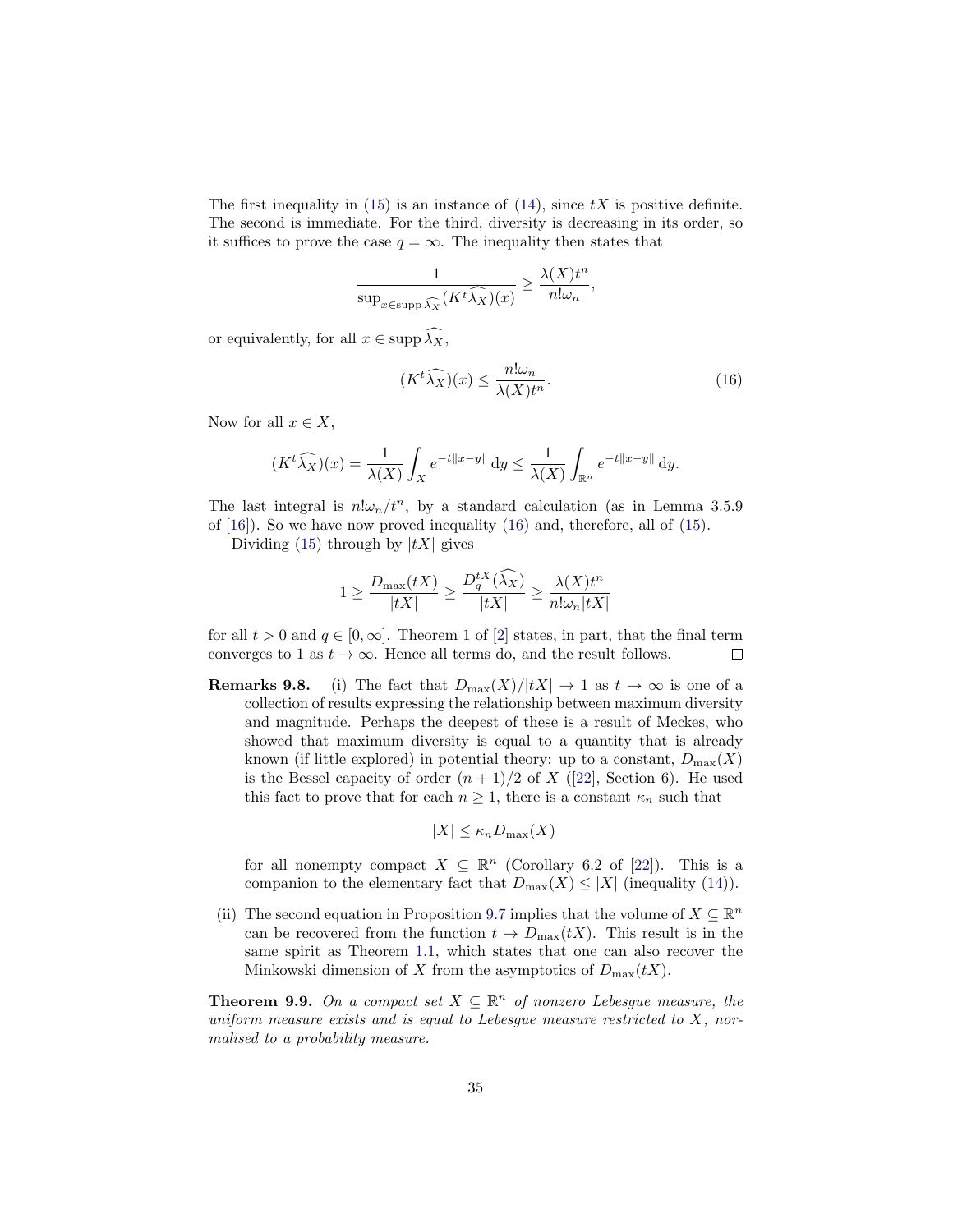*Proof.* By Proposition [8.8,](#page-31-1)  $tX$  has a unique maximizing measure  $\mu_t$  for each  $t > 0$ . We must prove that  $\lim_{t \to \infty} \int_X f d\mu_t = \int_X f d\lambda_X$  for each  $f \in C(X)$ .

Define  $F \in C(\mathbb{R}^n)$  by  $F(x) = e^{-\|\bar{x}\|}$ ; then  $\int_{\mathbb{R}^n} F d\lambda = n! \omega_n$ , as noted in the proof of Proposition [9.7.](#page-33-0) We will apply Lemma [2.6](#page-8-1) to the function  $G = F/n! \omega_n$ . We have  $G_t = t^n F^t/n! \omega_n$  for  $t > 0$ , and  $\int_{\mathbb{R}^n} G \, d\lambda = 1$ .

First we prove the weaker statement that for all nonnegative  $f \in C(X)$ ,

<span id="page-35-6"></span>
$$
\liminf_{t \to \infty} \int_X f d\mu_t \ge \int_X f d\widehat{\lambda_X}.\tag{17}
$$

Fix f, and choose a nonnegative extension  $\bar{f} \in C(\mathbb{R}^n)$  of bounded support. Let  $\varepsilon > 0$ . By Lemma [2.6,](#page-8-1) we can choose  $T_1 > 0$  such that for all  $t \geq T_1$ ,

$$
\int_{\mathbb{R}^n} \bar{f} \cdot \left( \frac{t^n F^t}{n! \omega_n} * \mu_t \right) d\lambda - \int_{\mathbb{R}^n} \bar{f} \, d\mu_t \leq \frac{\varepsilon}{2}.
$$

By Proposition [9.7,](#page-33-0) we can also choose  $T_2 > 0$  such that for all  $t \geq T_2$ ,

$$
\frac{t^n/n!\omega_n}{D_{\max}(tX)} \ge \frac{1}{\lambda(X)} - \frac{\varepsilon}{2\int_X f \,d\lambda}.
$$

Then for all  $t \geq \max\{T_1, T_2\}$ ,

$$
\int_{X} f d\mu_{t} = \int_{\mathbb{R}^{n}} \bar{f} d\mu_{t}
$$
\n
$$
\int_{\mathcal{L}} f d\mu_{t} = \int_{\mathcal{L}} f d\mu_{t}
$$
\n
$$
\int_{\mathcal{L}} f d\mu_{t} = \int_{\mathcal{L}} f d\mu_{t}
$$
\n
$$
\tag{18}
$$

$$
\geq \int_{\mathbb{R}^n} \bar{f} \cdot \left( \frac{t^n F^t}{n! \omega_n} * \mu_t \right) d\lambda - \frac{\varepsilon}{2} \tag{19}
$$

<span id="page-35-3"></span><span id="page-35-2"></span><span id="page-35-1"></span><span id="page-35-0"></span>
$$
\geq \int_X f \cdot \left(\frac{t^n F^t}{n! \omega_n} * \mu_t\right) d\lambda - \frac{\varepsilon}{2} \tag{20}
$$

$$
= \int_X f \cdot \frac{t^n}{n! \omega_n} (K^t \mu_t) \, d\lambda - \frac{\varepsilon}{2} \tag{21}
$$

$$
\geq \int_X f \cdot \frac{t^n/n!\omega_n}{D_{\max}(tX)} d\lambda - \frac{\varepsilon}{2}
$$
 (22)

$$
\geq \int_X f \, d\widehat{\lambda_X} - \varepsilon,\tag{23}
$$

where [\(18\)](#page-35-0) holds because  $\mu_t$  is supported on X, [\(19\)](#page-35-1) because  $t \geq T_1$ , [\(20\)](#page-35-2) because  $\bar{f}$ ,  $F^t$  and  $\mu_t$  are nonnegative, [\(21\)](#page-35-3) because  $F^t * \mu_t = K^t \mu_t$ , [\(22\)](#page-35-4) by Lemma [7.7](#page-27-4)[\(i\)](#page-27-0), and [\(23\)](#page-35-5) because  $t \geq T_2$  and  $f \geq 0$ . The claimed inequality [\(17\)](#page-35-6) follows.

Now observe that if  $f \in C(X)$  satisfies [\(17\)](#page-35-6) then so does  $f + c$  for all constants  $c$ . But every function in  $C(X)$  can be expressed as the sum of a continuous nonnegative function and a constant, so [\(17\)](#page-35-6) holds for all  $f \in C(X)$ . Let  $f \in C(X)$ . Applying [\(17\)](#page-35-6) to  $-f$  in place of f gives

$$
\limsup_{t \to \infty} \int_X f \, \mathrm{d}\mu_t \le \int_X f \, \mathrm{d}\widehat{\lambda_X},
$$

which together with [\(17\)](#page-35-6) itself gives the desired result.

<span id="page-35-5"></span><span id="page-35-4"></span> $\Box$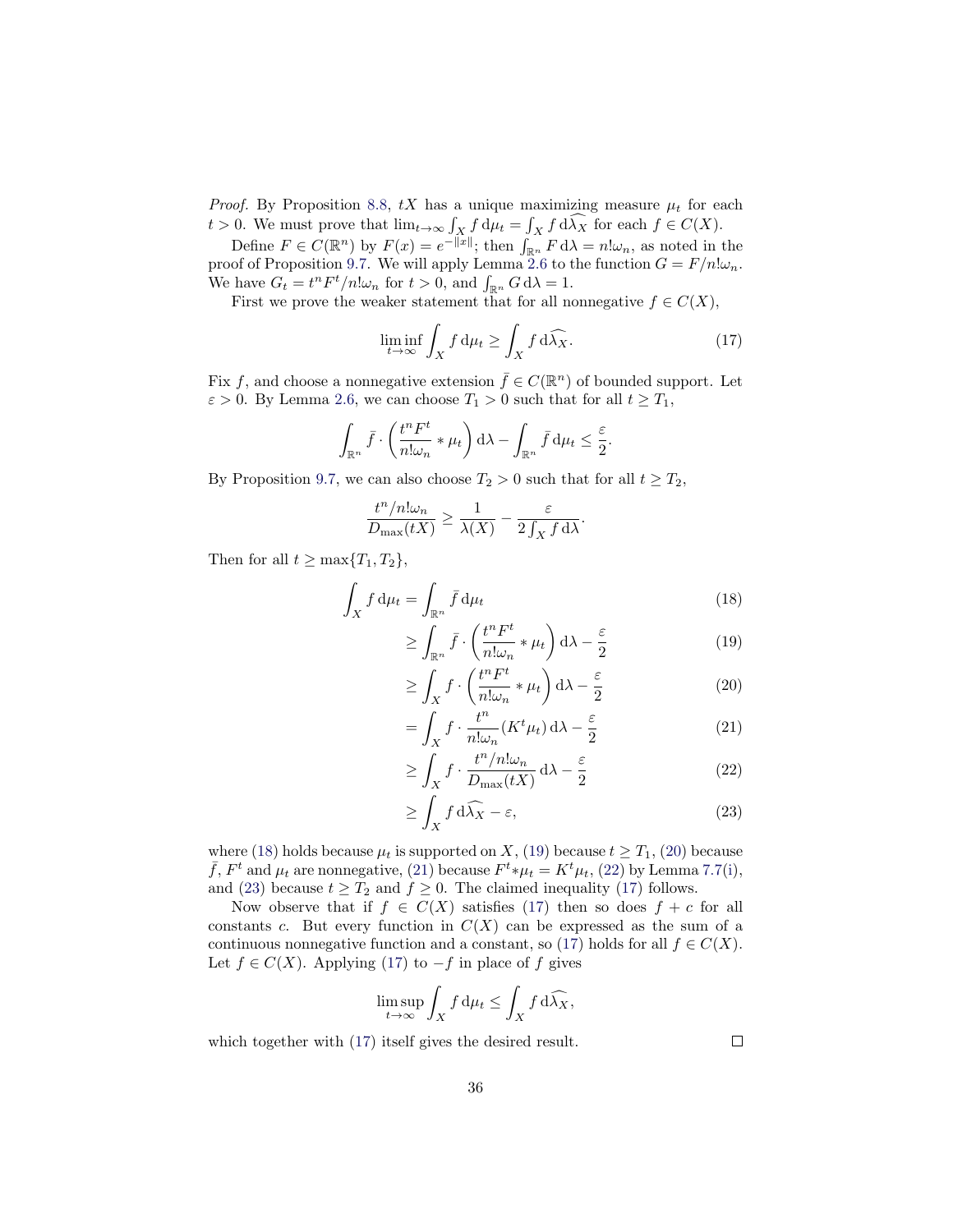**Remark 9.10.** Let  $X \subseteq \mathbb{R}^n$  be a compact set of nonzero volume. Then supp  $\mu_t \to X$  in the Hausdorff metric  $d_H$  as  $t \to \infty$ . Indeed, Lemma [7.7](#page-27-4)[\(ii\)](#page-27-1) applied to the similarity kernel  $K^t$  gives  $td_H(X, \text{supp }\mu_t) \leq H_{\text{max}}(tX)$ , so

$$
d_{\mathrm{H}}(X, \mathrm{supp}\,\mu_t) \le \frac{H_{\max}(tX)}{t} = \frac{H_{\max}(tX)}{\log t} \cdot \frac{\log t}{t} \to n \cdot 0 = 0
$$

as  $t \to \infty$ , by Theorem [1.1.](#page-4-0) (The same argument applies to any compact metric space of finite Minkowski dimension.)

However, the support of the uniform measure  $\widehat{\lambda_X} = \lim_{t \to \infty} \mu_t$  need not be  $X$ ; that is, some nonempty open sets may have measure zero. Any nontrivial union of an n-dimensional set with a lower-dimensional set gives an example.

### <span id="page-36-0"></span>10 Open questions

(1) As a numerical invariant of compact metric spaces (and more generally, of symmetric spaces with similarity), how does maximum diversity behave with respect to products, unions, etc., of spaces? What are the maximising measures on a product or union of spaces, and what is the uniform measure?

(2) Beyond the finite case, very few examples of maximising measures are known. What, for instance, is the maximising measure on a Euclidean ball or cube? We do not even know its support. In the case of a Euclidean ball, we conjecture that the support of the maximising measure is a finite union of concentric spheres, the number of spheres depending on the radius.

(3) The uniform measure, when defined, is a canonical probability measure on a given metric space. But so too is the Hausdorff measure. More exactly, if the Hausdorff dimension  $d$  of  $X$  is finite then we have the Hausdorff measure  $\mathcal{H}^d$  on X, which if  $0 < \mathcal{H}^d(X) < \infty$  can be normalised to a probability measure. What is the relationship between the Hausdorff probability measure and the uniform measure? It is probably not simple: for example, on  $\{1, 1/2, 1/3, \ldots, 0\} \subseteq \mathbb{R}$ , the uniform measure is well-defined (it is  $\delta_0$ ), but the Hausdorff probability measure is not.

(4) What is the relationship between our notion of the uniform measure on a compact metric space and that proposed by Ostrovsky and Sirota [\[25\]](#page-38-9) (based on entropy of a different kind)?

(5) For finite spaces with similarity, the diversity measures  $D_q^K$  were first introduced in ecology [\[17\]](#page-37-1) and have been successfully applied there. What are the biological applications of our diversity measures on non-finite spaces? In particular, in microbial biology it is common to treat the space of possible organisms as a continuum. Sometimes groupings are created, such as serotypes (strains) of a virus or operational taxonomic units (genetically similar classes) of bacteria, but it is recognised that these can be artificial. What biological information do our diversity measures convey about continuous spaces of organisms?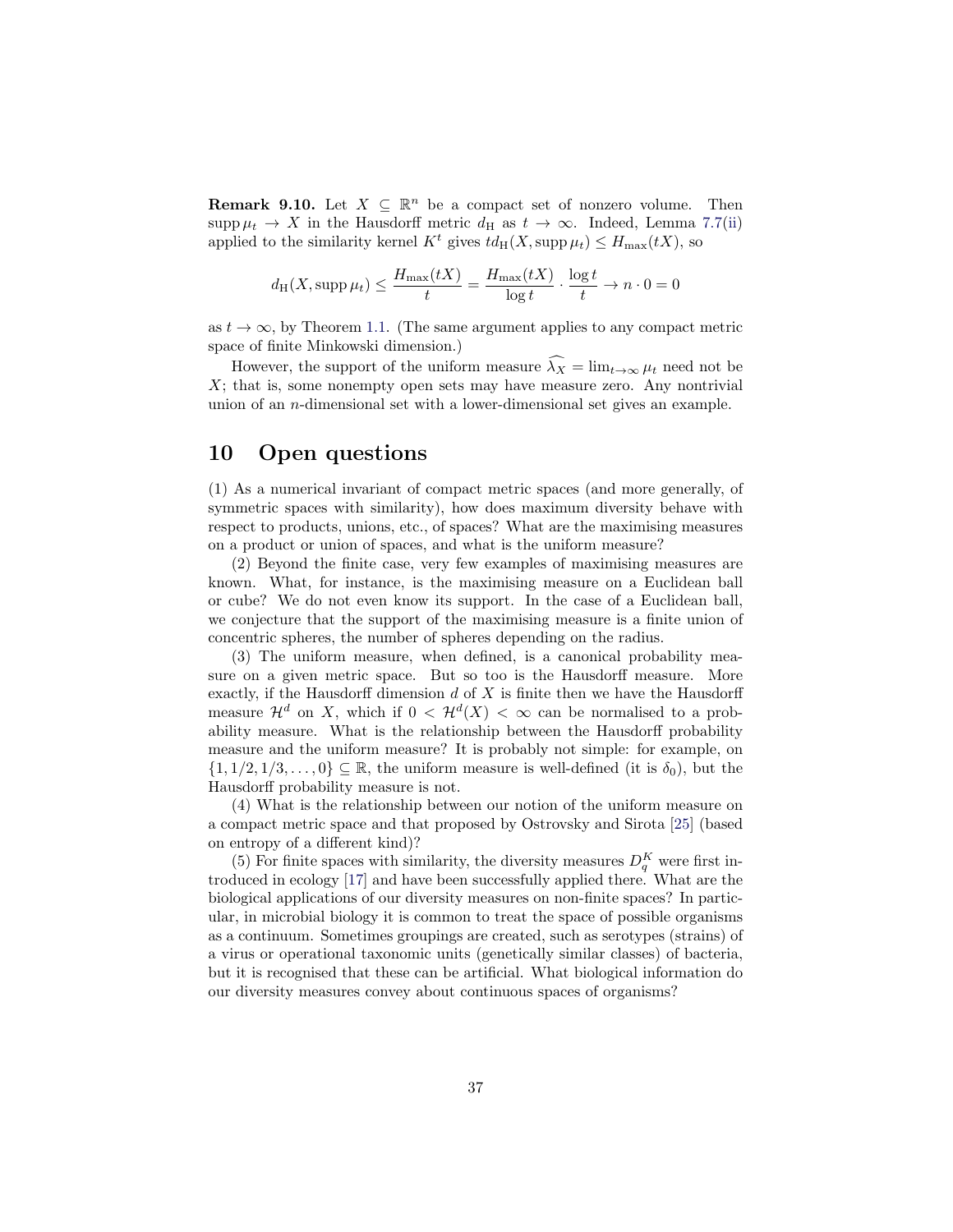#### References

- <span id="page-37-2"></span>[1] M. G. Bakker, J. M. Chaparro, D. K. Manter, and J. M. Vivanco. Impacts of bulk soil microbial community structure on rhizosphere microbiomes of Zea mays. Plant Soil, 392:115–126, 2015.
- <span id="page-37-12"></span>[2] J. A. Barcelo and A. Carbery. On the magnitudes of compact sets in Euclidean spaces. American Journal of Mathematics, 140(2):449–494, 2018.
- <span id="page-37-15"></span>[3] F. Borceux. Handbook of Categorical Algebra 2: Categories and Structures. Cambridge University Press, 1994.
- <span id="page-37-16"></span>[4] N. Bourbaki. *Intégration: Chapitres 1 à 4*. Éléments de Mathématique. Springer, Berlin, 1965.
- <span id="page-37-5"></span>[5] J. F. Bromaghin, K. D. Rode, S. M. Budge, and G. W. Thiemann. Distance measures and optimization spaces in quantitative fatty acid signature analysis. Ecology and Evolution, 5:1249–1262, 2015.
- <span id="page-37-4"></span>[6] L. Chalmandrier, T. Münkemüller, S. Lavergne, and W. Thuiller. Effects of species' similarity and dominance on the functional and phylogenetic structure of a plant meta-community.  $Ecology$ ,  $96:143-153$ ,  $2015$ .
- <span id="page-37-17"></span>[7] G. B. Folland. Real Analysis. John Wiley & Sons, second edition, 1999.
- <span id="page-37-13"></span>[8] H. Gimperlein and M. Goffeng. On the magnitude function of domains in Euclidean space. American Journal of Mathematics, to appear, 2017.
- <span id="page-37-21"></span>[9] M. Gromov. Metric Structures for Riemannian and Non-Riemannian Spaces. Birkhäuser, Boston, 2001.
- <span id="page-37-18"></span>[10] G. H. Hardy, J. E. Littlewood, and G. Pólya. *Inequalities*. Cambridge University Press, Cambridge, 2nd edition, 1952.
- <span id="page-37-8"></span>[11] M. O. Hill. Diversity and evenness: a unifying notation and its consequences. Ecology, 54(2):427–432, 1973.
- <span id="page-37-3"></span>[12] A. Jeziorski, A. J. Tanentzap, N. D. Yan, A. M. Paterson, M. E. Palmer, J. B. Korosi, J. A. Rusak, M. T. Arts, W. Keller, R. Ingram, A. Cairns, and J. P. Smol. The jellification of north temperate lakes. Proceedings of the Royal Society B, 282:20142449, 2015.
- <span id="page-37-19"></span>[13] A. Klenke. Probability Theory: A Comprehensive Course. Universitext. Springer, 2013.
- <span id="page-37-11"></span>[14] F. W. Lawvere. Metric spaces, generalized logic, and closed categories. Rendiconti del Seminario Matematico e Fisico di Milano, 43:135–166, 1973.
- <span id="page-37-9"></span>[15] T. Leinster. The Euler characteristic of a category. Documenta Mathematica, 13:21–49, 2008.
- <span id="page-37-10"></span>[16] T. Leinster. The magnitude of metric spaces. Documenta Mathematica, 18:857– 905, 2013.
- <span id="page-37-1"></span>[17] T. Leinster and C. A. Cobbold. Measuring diversity: the importance of species similarity. *Ecology*, 93(3):477–489, 2012.
- <span id="page-37-0"></span>[18] T. Leinster and M. W. Meckes. Maximizing diversity in biology and beyond. Entropy, 18(3), 2016.
- <span id="page-37-6"></span>[19] T. Leinster and M. W. Meckes. The magnitude of a metric space: from category theory to geometric measure theory. In N. Gigli, editor, Measure Theory in Non-Smooth Spaces. de Gruyter Open, 2017.
- <span id="page-37-20"></span>[20] A. E. Magurran. Measuring Biological Diversity. Blackwell, Oxford, 2004.
- <span id="page-37-22"></span>[21] M. W. Meckes. Positive definite metric spaces. Positivity, 17(3):733–757, 2013.
- <span id="page-37-7"></span>[22] M. W. Meckes. Magnitude, diversity, capacities, and dimensions of metric spaces. Potential Analysis, 42:549–572, 2015.
- <span id="page-37-14"></span>[23] J. R. Munkres. Topology. Prentice Hill, second edition, 2000.